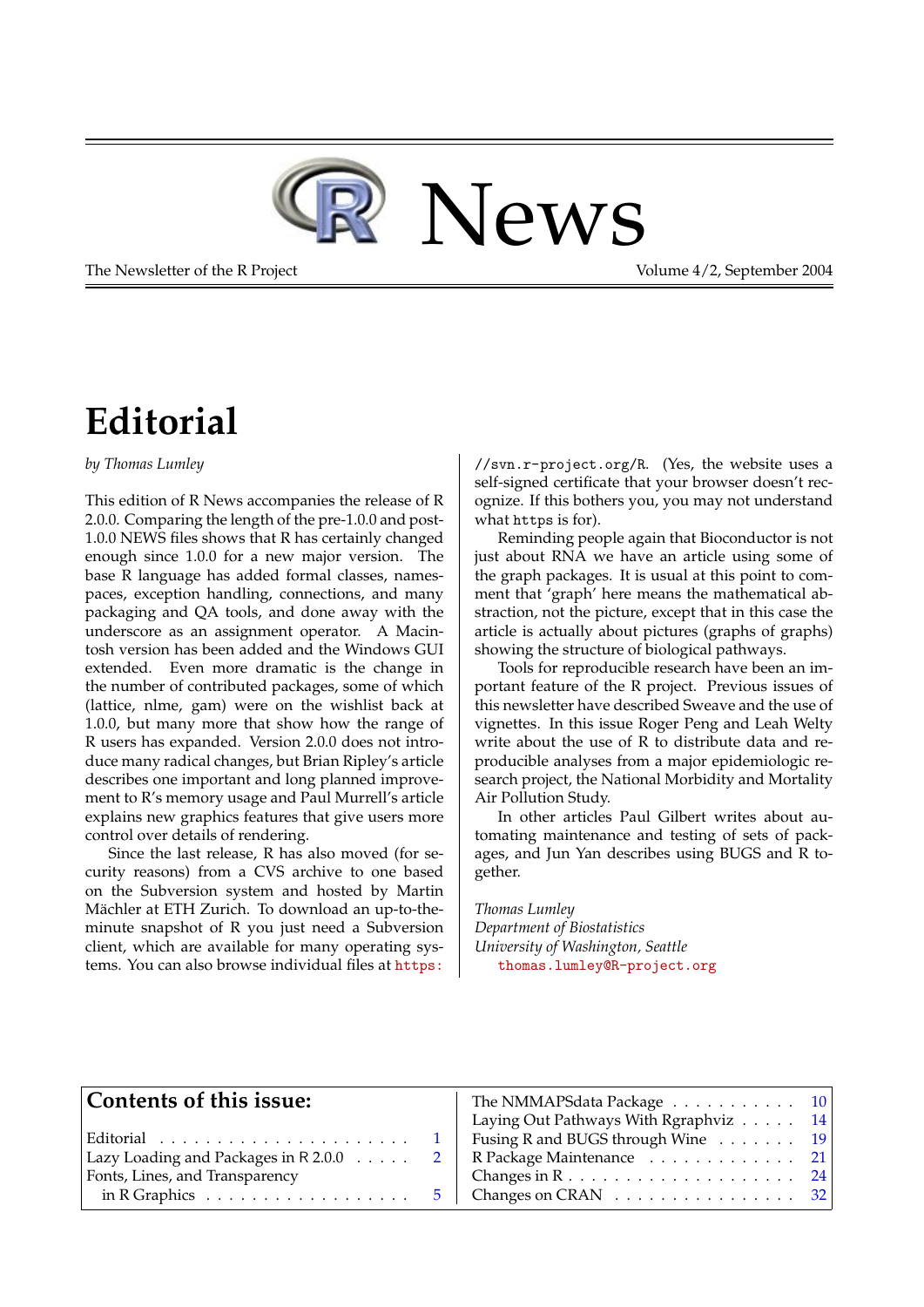# **Lazy Loading and Packages in** R **2.0.0**

<span id="page-1-0"></span>*by Brian D. Ripley*

# **Lazy Loading**

One of the basic differences between R and S is how objects are stored. S stores its objects as files on the file system, whereas R stores objects in memory, and uses *garbage collection* from time to time to clear out unused objects. This led to some practical differences:

- 1. R can access objects faster, particularly on first use (although the difference is not as large as one might think, as both S and the file system will do caching).
- 2. R slows down the more objects that there are in memory.
- 3. R's performance is more sensitive to the number and size of packages that are loaded.

These differences are blurred considerably by the advent of *lazy loading* in R 2.0.0. This is optional, but is used by all the standard and recommended packages, and by default when a package with more than 25Kb of R code is installed (about 45% of those currently on CRAN). This is 'lazy' in the same sense as *lazy evaluation*, that is objects are not loaded into memory until they are actually used. This leads to some immediate differences:

- 1. R uses much less memory on startup: on my 32-bit system, 4.2Mb rather than 12.5Mb. Such a gain would have been very valuable in the early days of R, but nowadays most of us have far more RAM than those numbers.
- 2. The start-up time is much shorter: 0.4s on my system. This is almost entirely because many fewer objects have been loaded into memory, and loading them takes time.
- 3. Tasks run a little faster, as garbage collection takes much less time (again, because there are many fewer objects to deal with).
- 4. There is much less penalty in loading up lots of packages at the beginning of a session. (There is some, and loading R with just the **base** package takes under 0.1s.)

### **For data, too**

Another R/S difference has been the use of data() in R. As I understand it this arose because data objects are usually large and not used very often. However, we can apply lazy-loading to datasets as well as to other R objects, and the **MASS** package has done so since early 2003. This is optional when installing packages in 2.0.0 (and not the default), but applies to all standard and most recommended packages. So for example to make use of the dataset heart in package **survival**, just refer to it by name in your code.

There is one difference to watch out for: data(heart) loaded a copy of heart into the workspace, from the package highest on the search path offering such a dataset. If you subsequently altered heart, you got the altered copy, but using data(heart) again gave you the original version. It still does, and is probably the only reason to continue to use data with an argument.

For packages with namespaces there is a subtle difference: data objects are in package:foo but not in namespace:foo. This means that data set fig **cannot** be accessed as foo::fig. The reason is again subtle: if the objects were in the namespace then functions in **foo** would find fig from the namespace rather than the object of that name first on the search path, and modifications to fig would be ignored by some functions but by not others.

### **Under the bonnet (or 'hood')**

The implementation of lazy loading makes use of *promises*, which are user-visible through the use of the delay function. When R wants to find an object, it looks along a search path determined by the scope rules through a series of environments until it encounters one with a pointer to an object matching the name. So when the name heart is encountered in R code, R searches until it finds a matching variable, probably in package:survival. The pointer it would find there is to an object of type PROMSXP which contains instructions on how to get the real object, and evaluating it follows those instructions. The following shows the pattern

```
> library(survival)
> dump("heart", "", evaluate = FALSE)
heart <- delay(lazyLoadDBfetch(key, datafile,
       compressed, envhook), <environment>)
Warning message: deparse may be incomplete
```
The actual objects are stored in a simple database, in a format akin to the .rda objects produced by save(compress = TRUE, ascii = FALSE). Function lazyLoadDBfetch fetches objects from such databases, which are stored as two files with extensions .rdb and .rdx (an index file). Readers nay be puzzled as to how lazyLoadDBfetch knows which object to fetch, as key seems to be unspecified. The answer lies (literally) in the environment shown as <environment> which was not dumped. The code in function lazyLoad contains essentially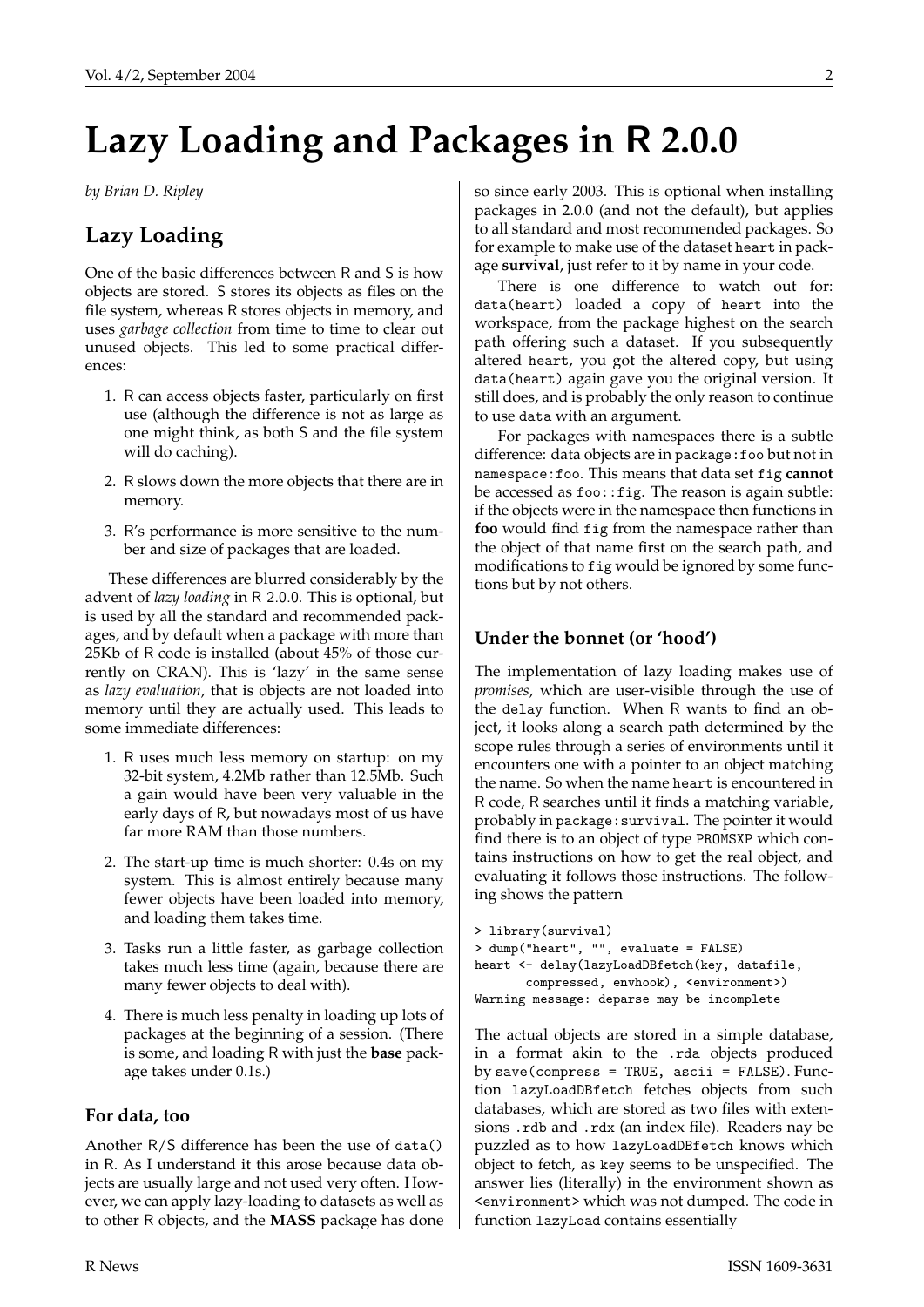```
wrap <- function(key) {
    key <- key
    mkpromise(expr, environment())
}
for (i in along(vars))
    set(vars[i], wrap(map$variables[[i]]), envir)
```
so key is found from the immediate environment and the remaining arguments from the enclosing environment of that environment, the body of lazyLoad.

This happens from normal R code completely transparently, perhaps with a very small delay when an object is first used. We can see how much by a rather unrealistic test:

```
> all.objects <-
    unlist(lapply(search(), ls, all.names=TRUE))
> system.time(sapply(all.objects,
                     function(x) get(x); TRUE),gcFirst = TRUE)
[1] 0.66 0.06 0.71 0.00 0.00
> system.time(sapply(all.objects,
                     function(x) get(x); TRUE),
             gcFirst = TRUE)
[1] 0.03 0.00 0.03 0.00 0.00
```
Note the use of the new gcFirst argument to system.time. This tells us that the time saved in start up would be lost if you were to load all 2176 objects on the search path (and there are still hidden objects in namespaces that have not been accessed).

People writing C code to manipulate R objects may need to be aware of this, although we have only encountered a handful of examples where promises need to be evaluated explicitly, all in R's graphical packages.

Note that when we said that there were many fewer objects to garbage collect, that does not mean fewer *named* objects, since each named object is still there, perhaps as a promise. It is rather that we do not have in memory the components of a list, the elements of a character vector and the components of the parse tree of a function, each of which are R objects. We can see this *via*

```
> gc()
```

|                       |       |                 |       | used (Mb) gc trigger | (Mb) |                    |
|-----------------------|-------|-----------------|-------|----------------------|------|--------------------|
| Ncells 140236         |       | 3.8             |       | 350000               | 9.4  |                    |
| Vcells                | 52911 | 0.5             |       | 786432               | 6.0  |                    |
| memory.profile()<br>≻ |       |                 |       |                      |      |                    |
| NILSXP                |       | SYMSXP          |       | LISTSXP              |      | CLOSXP             |
|                       | 1     |                 | 4565  | 70606                |      | 959                |
| <b>ENVSXP</b>         |       | PROMSXP         |       |                      |      | LANGSXP SPECIALSXP |
| 2416                  |       |                 | 2724  | 27886                |      | 143                |
| BUILTINSXP            |       | CHARSXP         |       | LGLSXP               |      |                    |
|                       | 912   |                 | 13788 |                      | 1080 | ∩                  |
|                       |       | INTSXP          |       | REALSXP              |      | CPLXSXP            |
|                       | Ω     |                 | 2303  |                      | 2986 | ი                  |
| STRSXP                |       | DOTSXP          |       | ANYSXP               |      | VECSXP             |
| 8759                  |       |                 | Ω     |                      | ∩    | 1313               |
| EXPRSXP               |       | <b>BCODESXP</b> |       | <b>F.XTPTR.SXP</b>   |      | WEAKREFSXP         |
|                       | ი     |                 | ∩     |                      | 10   | ი                  |

```
> sapply(all.objects,
      function(x) get(x); TRUE) -> junk
> gc()
      used (Mb) gc trigger (Mb)
Ncells 429189 11.5 531268 14.2
Vcells 245039 1.9
> memory.profile()
  NILSXP SYMSXP LISTSXP CLOSXP
      1 7405 222887 3640
  ENVSXP PROMSXP LANGSXP SPECIALSXP
     822 2906 101110 208
BUILTINSXP CHARSXP LGLSXP
    1176 44308 4403 0
          INTSXP REALSXP CPLXSXP
      0 824 11710 9
  STRSXP DOTSXP ANYSXP VECSXP
   24877 0 0 2825
  EXPRSXP BCODESXP EXTPTRSXP WEAKREFSXP
      0 0 106 0
```
Notice the increase in the number of LISTSXP and LANGSXP (principally storing parsed functions) and STRSXP and CHARSXP (character vectors and their elements), and in the sum (the number of objects has trebled to over 400,000). Occasionally people say on R-help that they 'have no objects in memory', but R starts out with hundreds of thousands of objects.

# **Installing packages**

We have taken the opportunity of starting the 2.x.y series of R to require all packages to be reinstalled, and to do more computation when they are installed. Some of this is related to the move to lazy loading.

- The 'DESCRIPTION' and 'NAMESPACE' files are read and parsed, and stored in a binary format in the installed package's 'Meta' subdirectory.
- If either lazy loading of R code or a saved image has been requested, we need to load the code into memory and dump the objects created to a database or a single file 'all.rda'. This means the code has to parse correctly (not normally checked during installation), and all the packages needed to load the code have to be already installed.

This is simplified by accurate use of the 'Describe', 'Suggests' and 'Import' fields in the 'DESCRIPTION' file: see below.

• We find out just what data() can do. Previously there was no means of finding out what, say, data(sunspot) did without trying it (and in the base system it created objects sunspot.months and sunspot.years but not sunspot, but not after package **lattice** was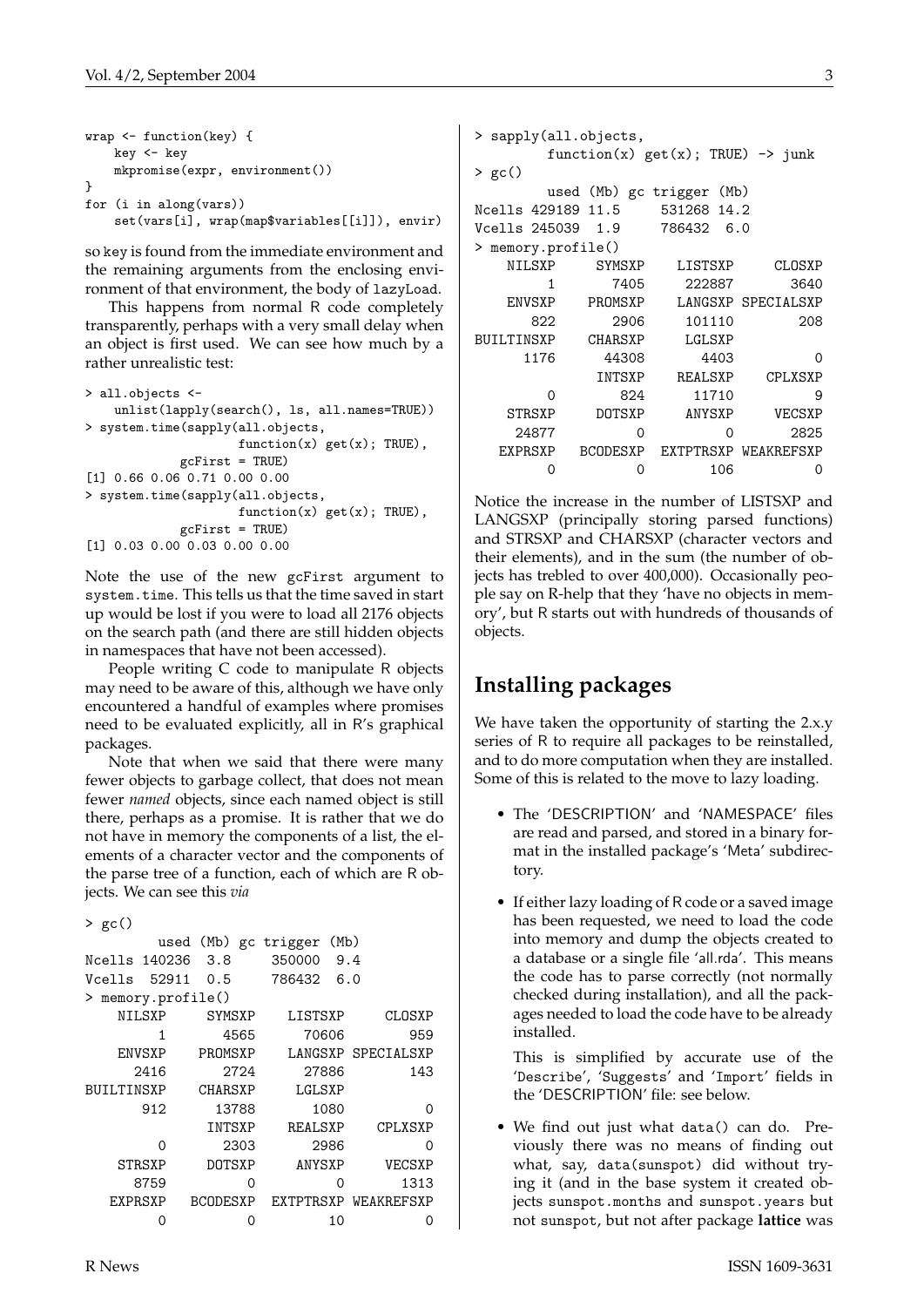loaded). So we do try loading all the possible datasets—this not only tests that they work but gives us an index of datasets which is stored in binary format and used by data() (with no argument).

We have always said any R code used to make datasets has to be self-sufficient, and now this is checked.

• If lazy loading of data is requested, the datasets found in the previous step are dumped into a database in the package directory data.

If we need to have one package installed to install another we have a dependency graph amongst packages. Fortuitously, installing CRAN packages in alphabetical order has worked (and still did at the time of writing), even though for example **RMySQL** required **DBI**. However, this is not true of BioConductor packages and may not remain true for CRAN, but install.packages is able to work out a feasible install order and use that. (It is also now capable of finding all the packages which need already to be installed and installing those first: just ask for its help!)

One problem with package **A** require()ing package **B** in .First.lib/.onLoad was that package **B** would get loaded after package **A** and so precede it on the search path. This was particularly problematic if **A** made a function in **B** into an S4 generic, and the file 'install.R' was used to circumvent this (but this only worked because it did not work as documented!).

We now have a much cleaner mechanism. All packages mentioned in the 'Depends' field of the 'DESCRIPTION' file of a package are loaded in the order they are mentioned, both before the package is prepared for lazy-loading/save image and before it is loaded by library. Many packages currently have unneeded entries in their 'Depends' field (often to packages that no longer exist) and will hopefully be revised soon. The current description from *'Writing R Extensions'* is

• Packages whose namespace only is needed to

load the package using library(pkgname) must be listed in the 'Imports' field.

- Packages that need to attached to successfully load the package using library(pkgname) must be listed in the 'Depends' field.
- All packages that are needed to successfully run R CMD check on the package must be listed in one of 'Depends' or 'Suggests' or 'Imports'.

### **For Package Writers**

The previous section ended with a plea for accurate 'DESCRIPTION' files. The 'DESCRIPTION' file is where a package writer can specify if lazy loading of code is to be allowed or mandated or disallowed (*via* the 'LazyLoad' field), and similarly for lazy loading of datasets (*via* the 'LazyData' field). Please make use of these, as otherwise a package can be installed with options to R CMD INSTALL that may override your intentions and make your documentation inaccurate.

Large packages that make use of saved images would benefit from being converted to lazy loading. It is possible to first save an image then convert the saved image to lazy-loading, but this is almost never necessary. The normal conversion route is to get the right 'Depends' and 'Imports' fields, add 'LazyLoad: yes' then remove the 'install.R' file.

For a few packages lazy loading will be of little benefit. One is John Fox's **Rcmdr**, which accesses virtually all its functions on startup to build its menus.

# **Acknowledgement**

Lazy loading was (yet another) idea from Luke Tierney, who wrote the first implementation as a package **lazyload**.

*Brian D. Ripley University of Oxford, UK* [ripley@stats.ox.ac.uk](mailto:ripley@stats.ox.ac.uk)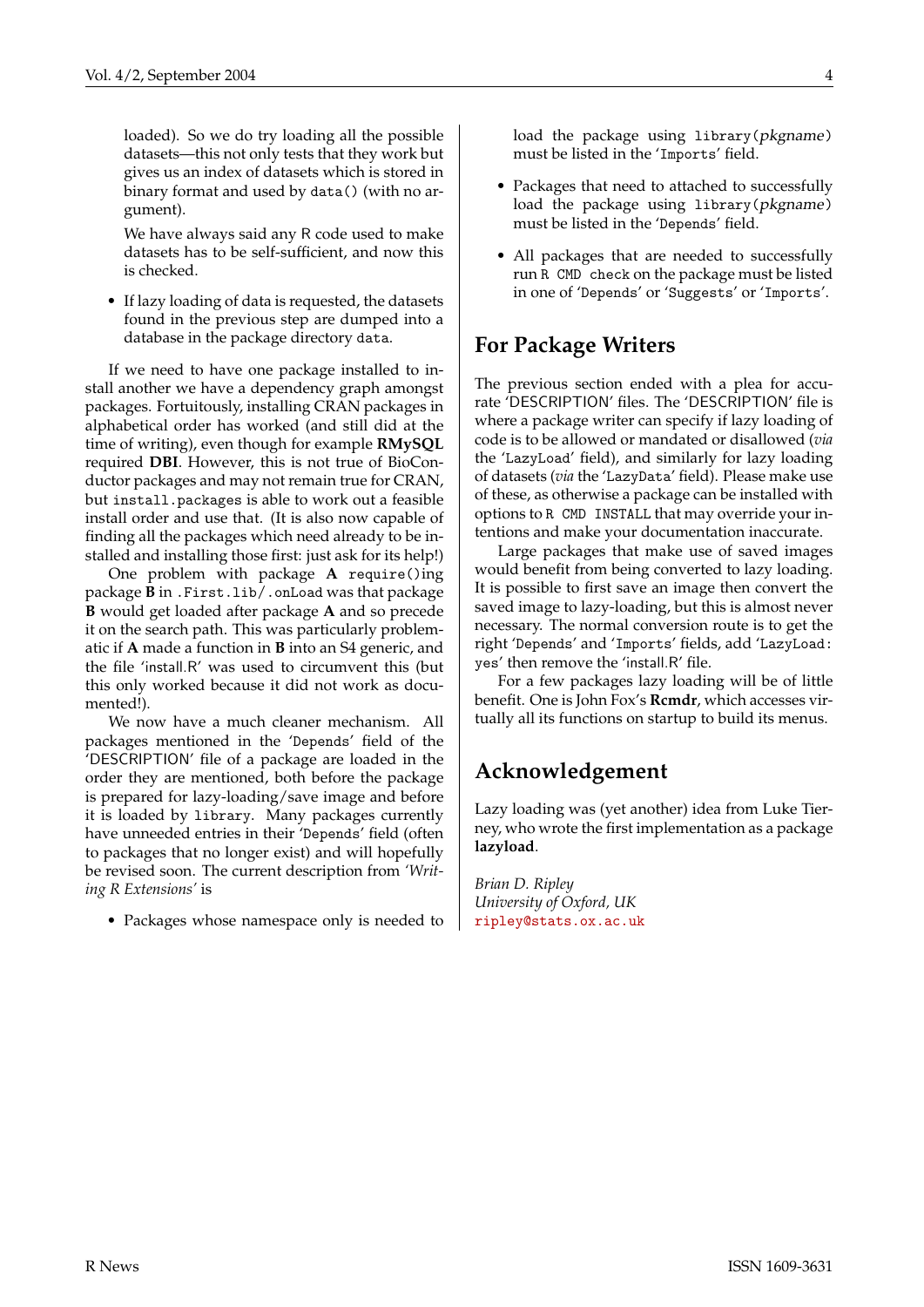# <span id="page-4-1"></span>**Fonts, Lines, and Transparency in R Graphics**

<span id="page-4-0"></span>*by Paul Murrell*

### **Introduction**

For R version 2.0.0, a number of basic graphics facilities have been added to allow finer control of fonts, line styles, and transparency in R graphics. At the user level, these changes involve the addition of graphical parameters in the **graphics** and **grid** [\(Murrell,](#page-7-0) [2002\)](#page-7-0) packages for specifying fonts and line styles, and, in the **grDevices** package, some new functions for controlling font specifications and changes to some existing functions for specifying semitransparent colours. Summaries of the changes to the user interface and the availability of the changes on the standard devices are given in Tables [2](#page-8-0) and [3](#page-8-1) at the end of the article.

### **Now you can choose your family**

The specification of a particular font can be a complex task and it is very platform dependent. For example, the X11 specification for a Courier font is of the form "-\*-courier-%s-%s-\*-\*-%d-\*-\*-\*-\*-\*-\*-\*" while for Windows the specification is something like "TT Courier".

To make things simpler and more standardised, R graphics has adopted a device-independent mechanism for specifying fonts which is loosely modelled on the specification of fonts in the Cascading Style Sheets specification [\(CSS,](#page-7-1) [1998\)](#page-7-1).

### **User interface**

R graphics provides three basic parameters for specifying a font: the font family, the font face, and the font size.

The specification of font size and face have not changed. The font size is controlled both by an absolute pointsize, via par(ps) in the **graphics** packages or gpar(fontsize) in the **grid** package, and a relative multiplier, par(cex) or gpar(cex). The font face is specified in the **graphics** package via par(face) as an integer between 1 and 5 and in the **grid** package via gpar(fontface) as a string: "plain", "bold", "italic" (or "oblique"), "bold.italic", or "symbol".

The specification of font families is where the changes have been made. All graphics devices define an initial or default font family when the device is created. This is typically a sans-serif font such as Helvetica or Arial. A new font family is specified via par(family) in the **graphics** package or gpar(fontfamily) in the **grid** package using a device-independent family name.

Four standard families, "serif", "sans", "mono", and "symbol" are provided by default and more may be defined. Devices with support for font families provide a font database which is used to map the device-independent font family to a device-specific font family specification. For example, the standard mappings for the Quartz device are shown below.

```
> quartzFonts()
```

```
$serif
[1] "Times-Roman"
[2] "Times-Bold"
[3] "Times-Italic"
[4] "Times-BoldItalic"
$sans
[1] "Helvetica"
[2] "Helvetica-Bold"
[3] "Helvetica-Italic"
[4] "Helvetica-BoldOblique"
$mono
[1] "Courier"
[2] "Courier-Bold"
[3] "Courier-Oblique"
[4] "Courier-BoldOblique"
$symbol
[1] "Symbol" "Symbol" "Symbol"
[4] "Symbol"
```
For each of the standard devices there is a new function of the form <dev>Font() for defining new mappings and a new function of the form <dev>Fonts() for querying and modifying font family mappings and for assigning new mappings to the font database for the device (see Table [2\)](#page-8-0).

This approach means that it is now possible to modify the graphics font family on all of the core graphics devices (it was only previously possible on Windows), and the font family specification is now consistent across all devices (it is device-independent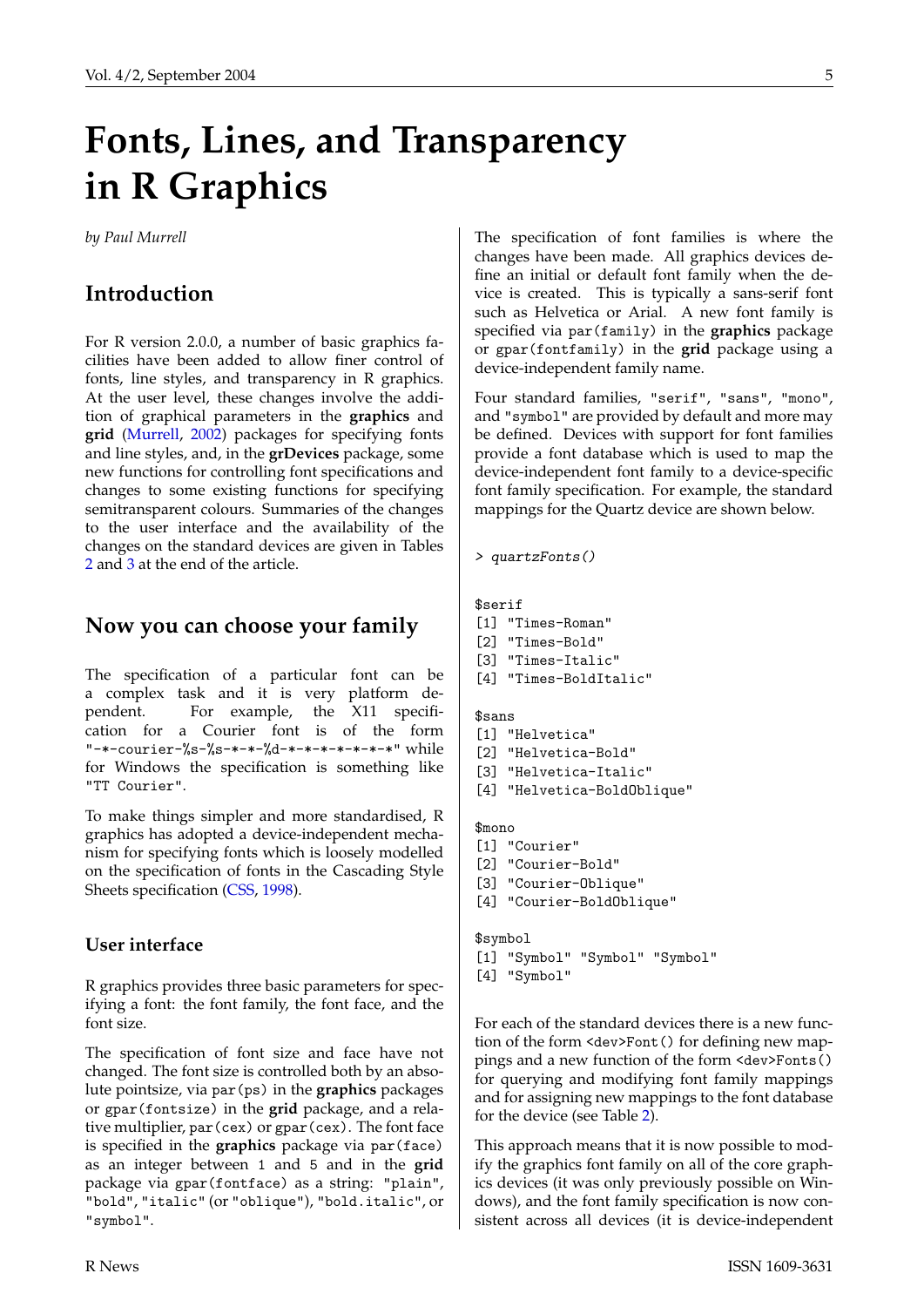<span id="page-5-3"></span>and the interface for modifying the font family and/or specifying new font families is consistent).

#### **Hershey fonts**

It is possible to specify a Hershey vector font [\(Her](#page-7-2)[shey,](#page-7-2) [1969\)](#page-7-2) as the font family. These fonts are deviceindependent and are drawn by R so they are available on all devices. Table [1](#page-6-0) lists the Hershey font families that are provided.

Not all families support the standard font faces and there are three non-standard font faces supported by the "HersheySerif" family: face 5 is a Cyrillic font, face 6 is an oblique Cyrillic font, and face 7 provides a set of Japanese characters (for more information, see help(Hershey)).

#### **Device support**

All of the standard graphics devices provide deviceindependent font family mappings, however there are some limitations. For a start, the user is responsible for ensuring that all fonts are available and installed correctly on the relevant system.

The PostScript device also requires that you specify font metric files for the font you are mapping to. Furthermore, all fonts that are to be used on a PostScript device must be "declared" when the device is created (see the new fonts argument to postscript()). Finally, it is not possible to modify a PostScript font family mapping while the mapping is being used on a device.

The PDF device uses the PostScript font database (there is neither a pdfFont() nor a pdfFonts() function). Also, the PDF device does not embed fonts in the PDF file, which means that the only font families that can be mapped to are the "base 14" fonts that are assumed to be available in a PDF viewer: "Times" or "Times New Roman", "Helvetica" or "Arial", "Courier", "Symbol", and "ZapfDingbats".<sup>[1](#page-5-0)</sup>

On the Windows graphics device, the font family mapping will override the mapping in the Rdevga file when the font family is not "" and the font face is between 1 ("plain") and 4 ("bold.italic").

#### **An example**

The following code produces output demonstrating a mathematical annotation (see Figure [1\)](#page-5-1). The text that shows the code used to produce the annotation is is drawn in a "mono" font and the text that shows what the annotation looks like is drawn with a "serif" font. This example runs unaltered on all of the core graphics devices.

 $>$  expr <- "z[i] == sqrt(x[i]^2 + y[i]^2)" > grid.text(paste("expression(",  $expr, ")'', sep = "")$ , +  $y = 0.66$ ,  $gp = gpar(fontfamily = "mono",$ +  $cex = 0.7)$ > grid.text(parse(text = expr),  $y = 0.33$ ,  $gp = gpar(fontfamily = "serif"))$ 

 $expression(z[i] == sqrt(x[i]^2 + y[i]^2))$ 

$$
z_i\,{=}\,\sqrt{x_i^2\,{+}\,y_i^2}
$$

<span id="page-5-1"></span>Figure 1: Simple R graphics output using "mono" and "serif" font families.

### **The end of the line**

The concepts of line ending style and line join style have been added to R graphics.

All lines are drawn using a particular style for line ends and joins, though the difference only becomes obvious when lines become thick. Figure [2](#page-5-2) shows an extreme example, where three very wide lines (one black, one dark grey, and one light grey) have been drawn through exactly the same three locations. The locations are shown as black dots.



<span id="page-5-2"></span>Figure 2: The different line end and line join styles.

<span id="page-5-0"></span><sup>&</sup>lt;sup>1</sup>The "14" comes from the fact that there are four different faces for each of the Times, Helevetica/Arial, and Courier font families.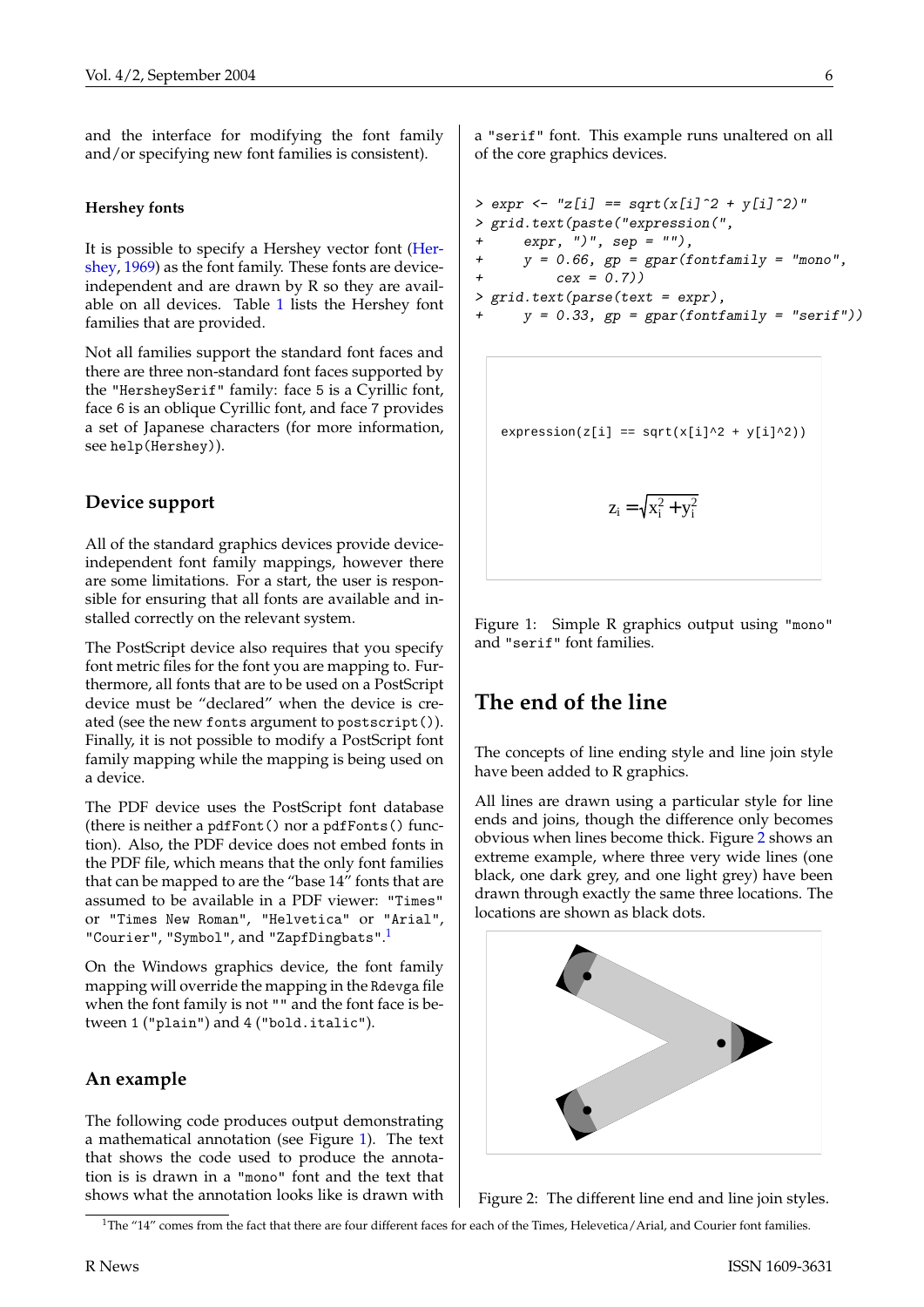<span id="page-6-0"></span>

| Family                 | Description                      | <b>Supported faces</b> |
|------------------------|----------------------------------|------------------------|
| "HersheySerif"         | Serif font family                | $1$ to $7$             |
| "HersheySans"          | Sans serif font family           | $1$ to $4$             |
| "HersheyScript"        | Script (handwriting) font family | 1 and 2                |
| "HersheyGothicEnglish" | Various gothic font families     |                        |
| "HersheyGothicGerman"  |                                  |                        |
| "HersheyGothicItalian" |                                  |                        |
| "HersheySymbol"        | Serif symbol font family         | $1 \text{ to } 4$      |
| "HersheySansSymbol"    | Sans serif symbol font family    | 1 and 3                |

Table 1: The Hershey vector fonts available in R.

The black line is drawn with "square" ends and a "mitre" join style, the dark grey line is drawn with "round" ends and a "round" join style, and the light grey line is drawn with "butt" ends and a "bevel" join style.

When the line join style is "mitre", the join style will automatically be converted to "bevel" if the angle at the join is too small. This is to avoid ridiculously pointy joins. The point at which the automatic conversion occurs is controlled by a mitre limit parameter, which is the ratio of the length of the mitre divided by the line width. The default value is 10 which means that the conversion occurs for joins where the angle is less than 11 degrees. Other standard values are 2, which means that conversion occurs at angles less than 60 degrees, and 1.414 which means that conversion occurs for angles less than 90 degrees. The minimum mitre limit value is 1.

It is important to remember that line join styles influence the corners on rectangles and polygons as well as joins in lines.

### **User interface**

The current line end style, line join style, and line mitre limit can be queried and set in the **graphics** package via new par() settings: lend, ljoin, and lmitre respectively.

In the **grid** package, the parameters are "lineend", "linejoin", and "linemitre", and they are settable via the gp argument of any viewport or graphics function using the gpar() function.

### **Device support**

Line end styles and line join styles are not available on the Windows graphics device and it is not possible to control the line mitre limit on the X11 device (it is fixed at 10).

## **Fine tuning the alpha channel**

It is now possible to define colours with a full alpha channel in R.

The alpha channel controls the transparency level of a colour; a colour with an alpha value of 0 is fully transparent and an alpha value of 1 (or 255, depending on the scale being used) means the colour is fully opaque. Anything in between is semitransparent.

### **User interface**

Colours may be specified with an alpha channel using the new alpha argument to the rgb() and hsv() functions. By default opaque colours are created.

It is also possible to specify a colour using a string of the form "#RRGGBBAA" where each pair of characters gives a hexadecimal value in the range 0 to 255 and the AA pair specify the alpha channel.

The function col2rgb() will report the alpha channel for colours if the new alpha argument is TRUE (even if the colour is opaque). Conversely, it will *not* print the alpha channel, even for semitransparent colours, if the alpha argument is FALSE.

When colours are printed, anything with an alpha channel of 0 is printed as "transparent". Known (opaque) colours are printed using their R colour name, e.g., rgb(1, 0, 0) is printed as "red". Otherwise, opaque colours are printed in the form "#RRGGBB" and semitransparent colours are printed as "#RRGGBBAA".

In the **grid** package, there is also an alpha graphical parameter (specified via gpar()), which controls a general alpha channel setting. This setting is combined with the alpha channel of individual colours by multiplying the two alpha values together (on the  $[0, 1]$  scale). For example, if a viewport is pushed with alpha=0.5 then everything drawn within that viewport will be semitransparent.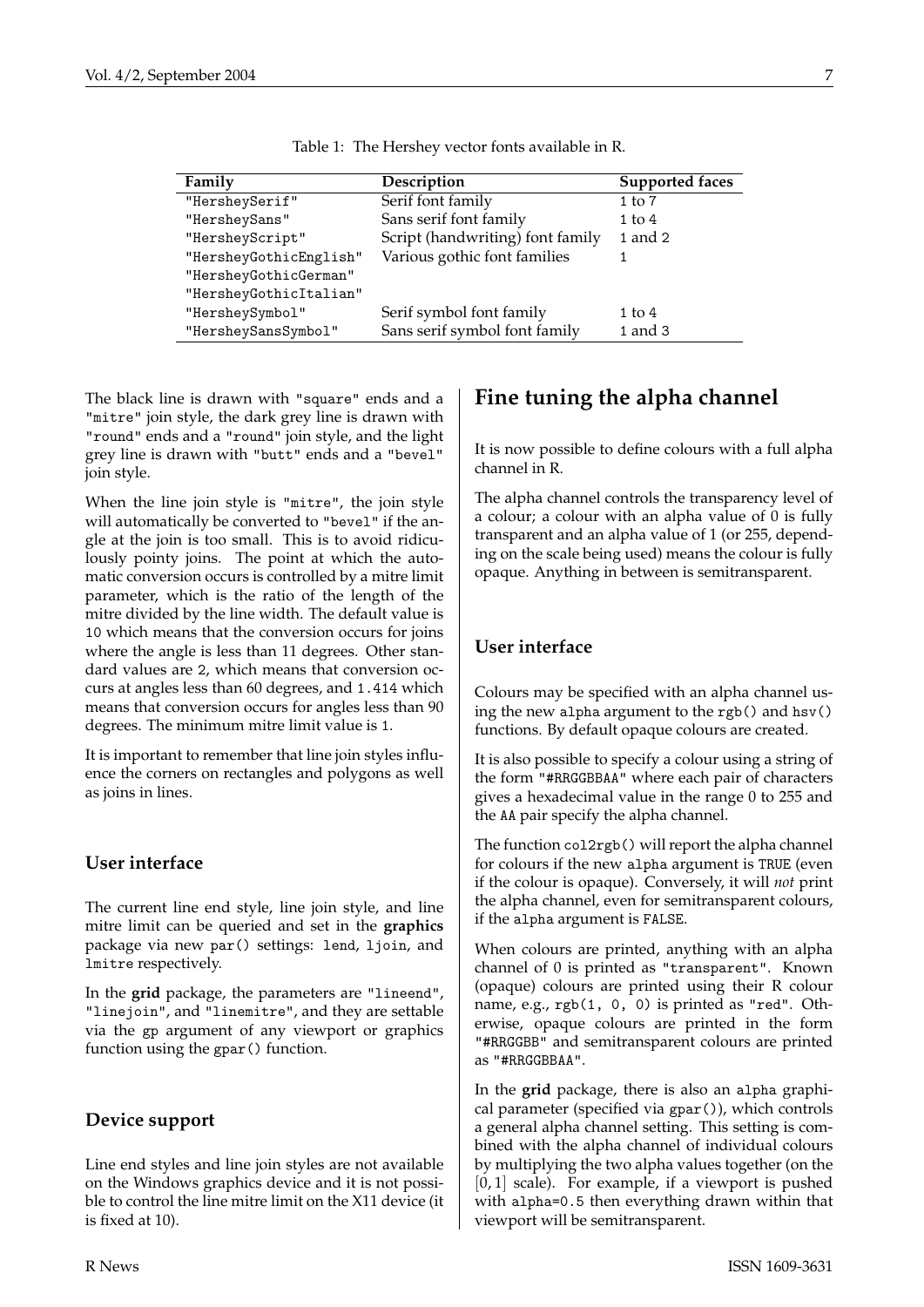### **Device support**

Most graphics devices produce no output whatsoever for any colour that is not fully opaque. Only the PDF and Quartz devices will render semitransparent colour (and, for the PDF device, only when the new version argument to pdf() is set to "1.4" or higher).

### **An example**

A simple example of the application of transparency in a statistical graphic is to provide a representation of the density of data when points overlap. The following code plots 500 random values where each data symbol is drawn with a semitransparent blue colour. Where more points overlap, the blue becomes more saturated (see Figure [3\)](#page-7-3).

```
> pdf("alpha.pdf", version = "1.4",
     width = 4, height = 4)> par(max = c(5, 4, 2, 2))> plot(rnorm(500), rnorm(500),
     col = rgb(0, 0, 1, 0.2),pch = 16> dev.off()
```


<span id="page-7-3"></span>Figure 3: An application of alpha transparency.

## **Bibliography**

- <span id="page-7-1"></span>CSS2 specification. Technical report, World Wide Web Consortium, http://www.w3.org/TR/1998/REC-CSS2- 19980512, May 1998. The latest version of CSS2 is available at http://www.w3.org/TR/REC-CSS2. [5](#page-4-1)
- <span id="page-7-2"></span>A. V. Hershey. Fortran IV programming for cartography and typography. Technical Report TR-2339, U. S. Naval Weapons Laboratory, Dahlgren, Virginia, 1969. [6](#page-5-3)
- <span id="page-7-0"></span>P. Murrell. The grid graphics package. *R News*, 2(2): 14–19, June 2002. URL [http://CRAN.R-project.](http://CRAN.R-project.org/doc/Rnews/) [org/doc/Rnews/](http://CRAN.R-project.org/doc/Rnews/). [5](#page-4-1)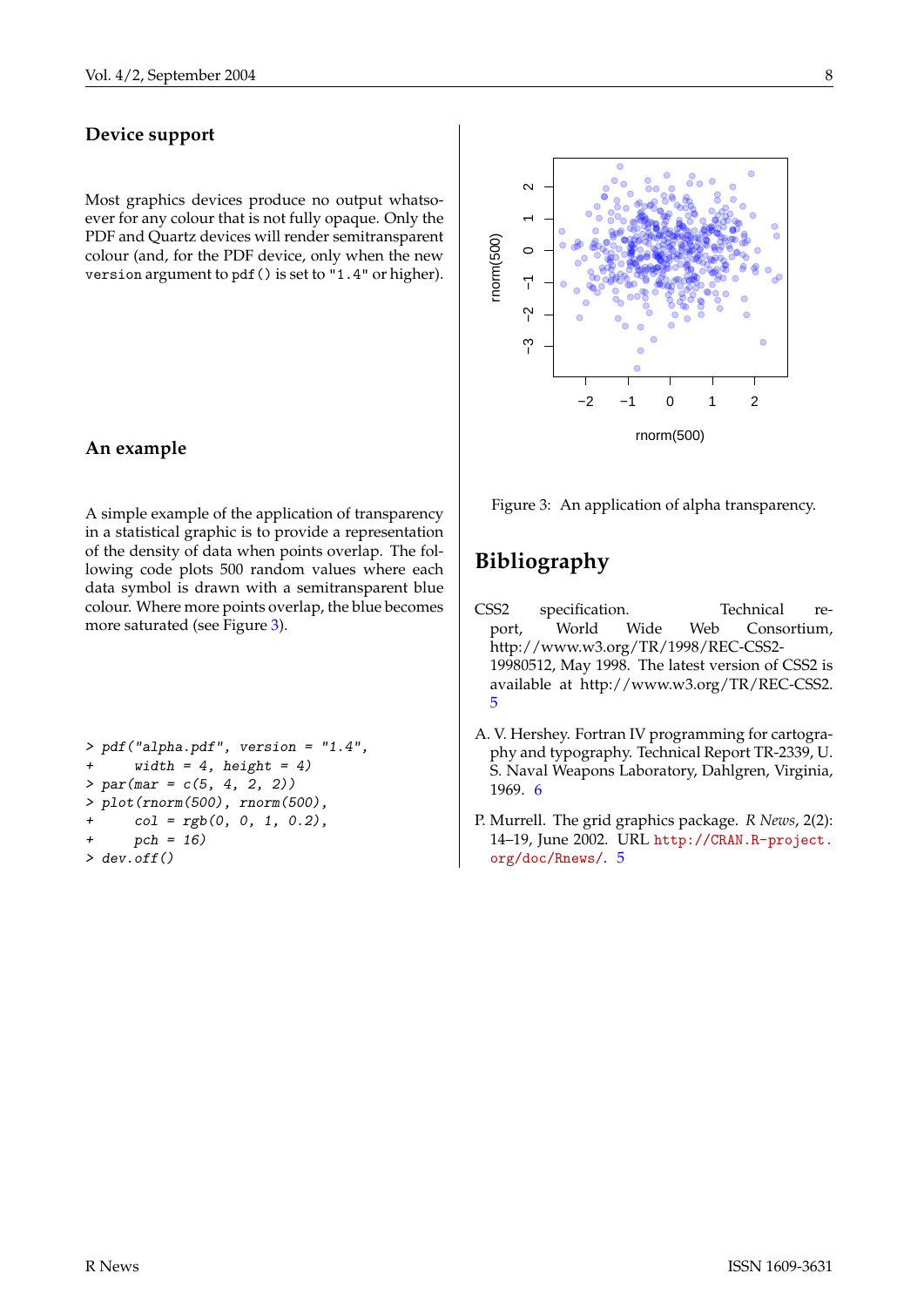<span id="page-8-0"></span>Table 2: Summary of the availability of new features on the standard graphics devices. A dot (•) means that the feature is supported on the device.

| Feature          | PostScript | PDF | <b>X11</b> | Windows | Quartz |
|------------------|------------|-----|------------|---------|--------|
| Font family      |            |     |            |         |        |
| Line end style   |            |     |            |         |        |
| Line join style  |            |     |            |         |        |
| Line mitre limit |            |     |            |         |        |
| Alpha channel    |            |     |            |         |        |

<span id="page-8-1"></span>Table 3: Summary of the new and changed functions in R 2.0.0 relating to fonts, line styles, and transparency.

| Package   | Function          | Description                                                                                                                                                                                                         |
|-----------|-------------------|---------------------------------------------------------------------------------------------------------------------------------------------------------------------------------------------------------------------|
| grDevices | rgb()             | New alpha argument for specifying alpha channel.                                                                                                                                                                    |
|           | hsv()             | New a1pha argument for specifying alpha channel.                                                                                                                                                                    |
|           | col2rgb()         | New a1pha argument for reporting alpha channel.                                                                                                                                                                     |
|           | postscriptFont()  | Generates a PostScript-specific font family description.                                                                                                                                                            |
|           | postscriptFonts() | Defines and reports font mappings used by the PostScript<br>and PDF devices.                                                                                                                                        |
|           | windowsfont()     | Generates a Windows-specific font family description.                                                                                                                                                               |
|           | windowsFonts()    | Defines and reports font mappings used by the Windows<br>device.                                                                                                                                                    |
|           | quartzFont()      | Generates a Quartz-specific font family description.                                                                                                                                                                |
|           | quartzFonts()     | Defines and reports font mappings used by the Quartz<br>device.                                                                                                                                                     |
|           | X11Font()         | Generates an X11-specific font family description.                                                                                                                                                                  |
|           | X11Fonts()        | Defines and reports font mappings used by the X11<br>device.                                                                                                                                                        |
| graphics  | par()             | New parameters lend, ljoin, and lmitre for controlling<br>line style. New family parameter for controlling font<br>family.                                                                                          |
| grid      | gpar()            | New graphical parameters, lineend, linejoin, and<br>linemitre for controlling line style. The alpha parame-<br>ter now affects the alpha channel of colours. The family<br>parameter now affects graphical devices. |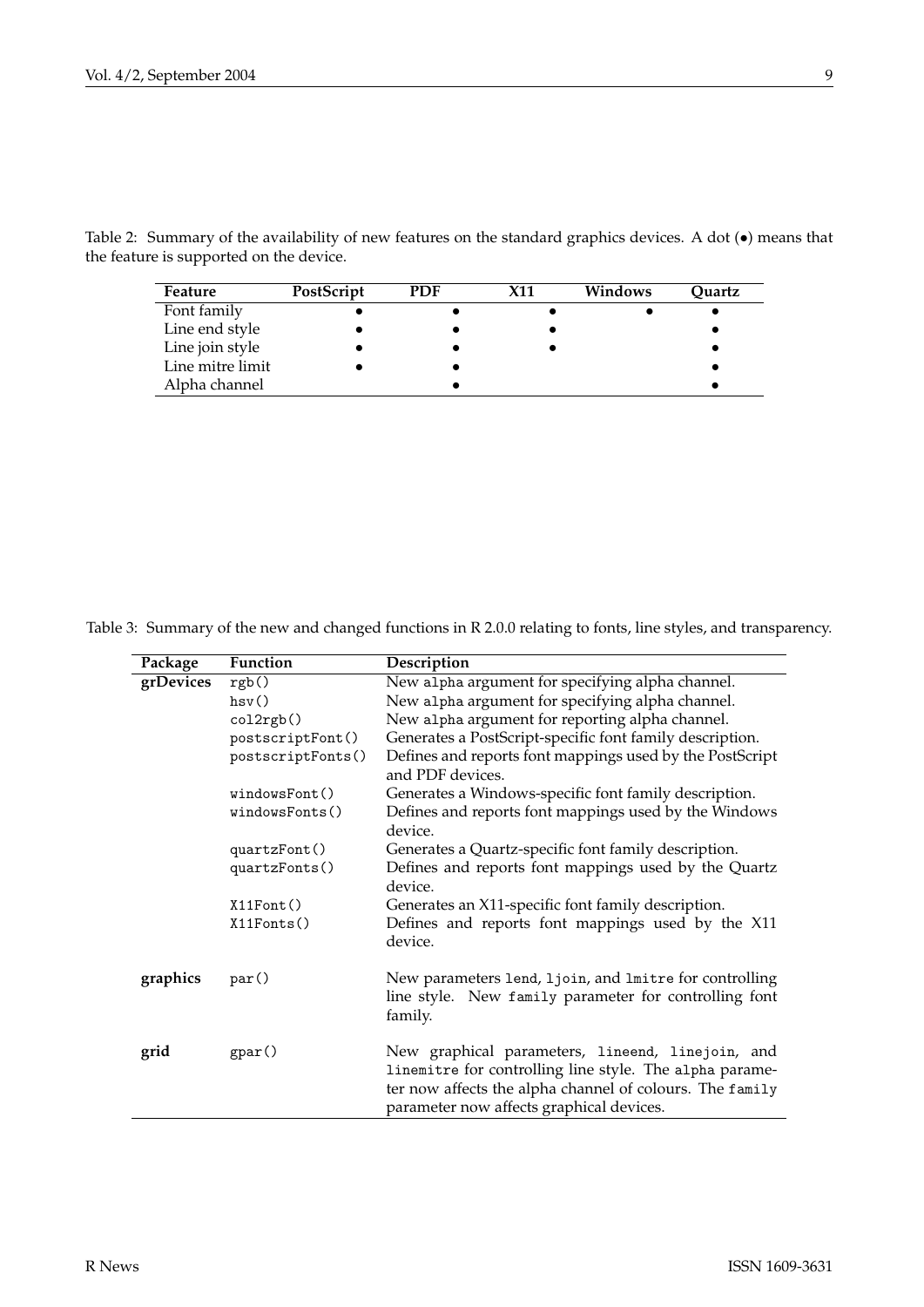# <span id="page-9-2"></span>**The NMMAPSdata Package**

#### <span id="page-9-0"></span>*by Roger D. Peng, Leah J. Welty*

The NMMAPSdata package for R contains daily mortality, air pollution, and weather data that were originally assembled for the National Morbidity, Mortality, and Air Pollution Study (NMMAPS). NMMAPS was a large multi-city time series study of the short-term effects of ambient air pollution on daily mortality and morbidity in the United States. The analyses of the original 90 city, 8 year database can be found in [Samet et al.](#page-13-1) [\(2000a\)](#page-13-1), [Samet et al.](#page-13-2) [\(2000b\)](#page-13-2), [Dominici et al.](#page-13-3) [\(2003\)](#page-13-3), and [Daniels et al.](#page-13-4) [\(2004\)](#page-13-4). The database has since been updated to contain data on 108 U.S. cities for 14 years (1987–2000). While the original study examined morbidity outcomes such as hospital admissions, the NMMAPSdata package does not include those data.

The NMMAPSdata package can be downloaded from the iHAPSS website. $1$  The package does not currently reside on CRAN, although it passes all R CMD check quality control tests. A source package as well as a Windows binary package are available for download. All comments that follow pertain to version 0.3-4 of the package.

In this article we provide a very brief introduction to the data and to the R functions provided in the NMMAPSdata package. As an example of how one may use the package, we present a a small multicity time series analysis of daily non-accidental mortality and  $PM_{10}$ . A more detailed description of the NMMAPSdata package and additional examples of time series models for air pollution and mortality are available in a technical report [\(Peng et al.,](#page-13-5) [2004\)](#page-13-5).

### **A Brief Summary of the Data**

The data are divided into 108 separate dataframes, one per city. Each dataframe has 15,342 rows and 291 columns. Although there are only 14 years of daily observations (5,114 days), the mortality data are split into three age categories, resulting in each of the weather and pollution variables being repeated three times. The dataframes are set up in this manner so that they can be used immediately in a regression analysis function such as lm or glm to fit models similar to those used in NMMAPS. Those not interested in using the separate age categories can collapse the outcome counts with the collapseEndpoints preprocessing function included in the package (see the next section for how to do this).

The measured pollutants in NMMAPSdata are  $PM_{10}$ ,  $PM_{2.5}$ ,  $SO_2$ ,  $O_3$ ,  $NO_2$ , and CO. These are the six "criteria pollutants" defined by the U.S. Environmental Protection Agency. Most cities have measurements for the gases  $(SO_2, O_3, NO_2, CO)$  every day and measurements for  $PM_{10}$  once every six days. Only a handful of cities have daily measurements of  $PM_{10}$ . Beginning in 1999, most cities have daily PM<sub>2.5</sub> measurements.

The meteorological variables included in the database are temperature, relative humidity, and dew point temperature. We also include as separate variables in the dataframes three day running means of temperature and dew point temperature.

General information about the data and how they were assembled can be found in [Samet](#page-13-1) [et al.](#page-13-1) [\(2000a\)](#page-13-1). Interested readers are also encouraged to visit the Internet-based Health and Air Pollution Surveillance System (IHAPSS) website at http://www.ihapss.jhsph.edu/ which contains more details about how the data were originally processed.

### **Overview of NMMAPSdata**

The NMMAPSdata package can be loaded into R in the usual way.

```
> library(NMMAPSdata)
```

```
NMMAPS Data (version 0.3-4)
    Type '?NMMAPS' for a brief
    introduction to the NMMAPS
    database. Type 'NMMAPScite()'
    for information on how to cite
    'NMMAPSdata' in publications.
    A short tutorial vignette is
    available and can be viewed by
    typing
    'vignette("NMMAPSdata")'
```
Some introductory material regarding the database can be found by typing ?NMMAPS at the command line.

The primary function in NMMAPSdata is buildDB, which can be used to build custom versions of the full NMMAPS database. In particular, most users will not need to use the entire database (291 variables for each of 108 cities) at any given time. The custom versions of the database may also contain transformations of variables or newly created/derived variables. Possible new variables include:

- Exclusions: Remove days with extreme pollution, mortality, or temperature
- Fill in occasional/sporadic missing data
- Create seasonal indicators

<span id="page-9-1"></span><sup>1</sup>http://www.ihapss.jhsph.edu/data/NMMAPS/R/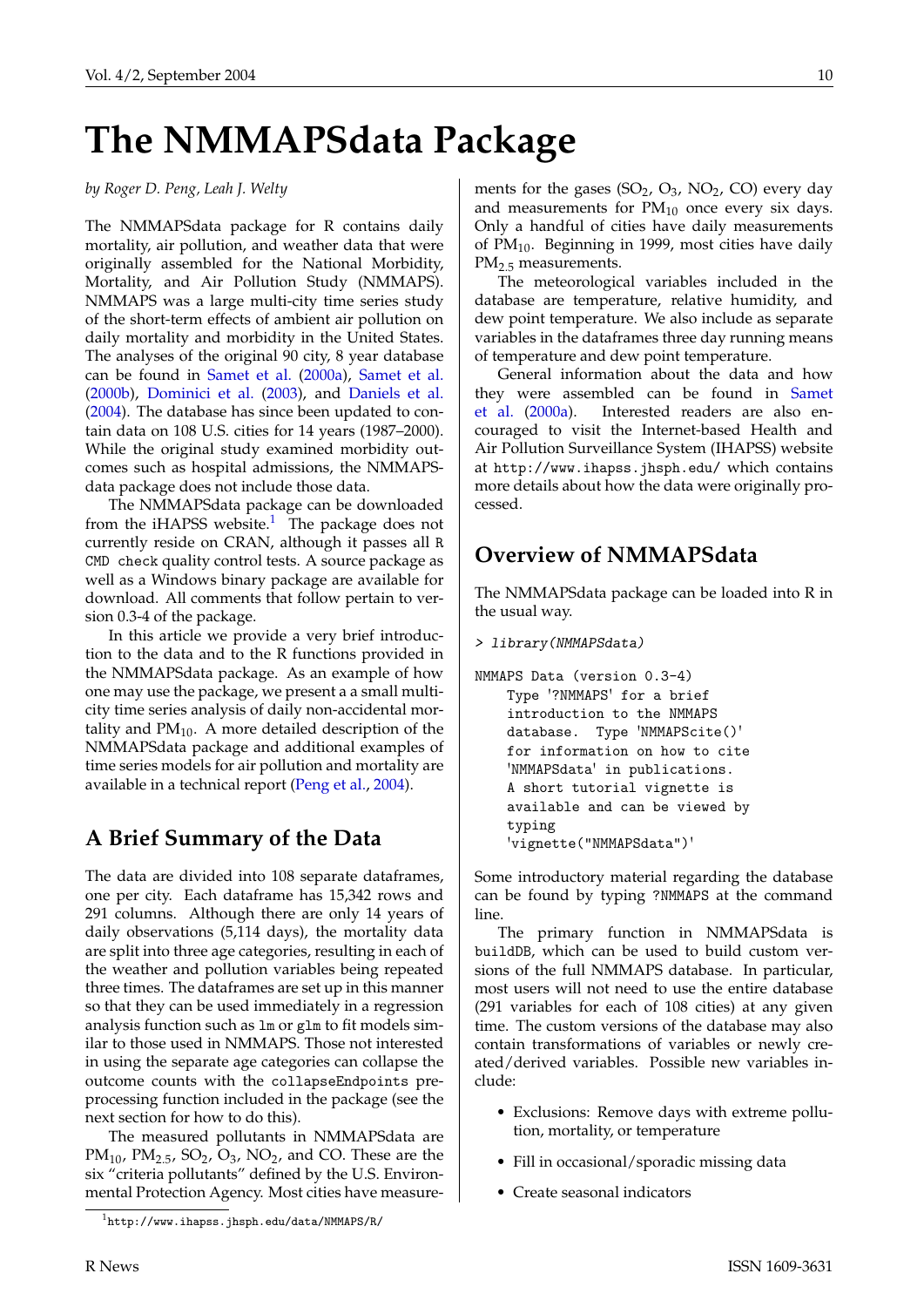<span id="page-10-1"></span>• Compute running means of variables

There are, of course, many other possibilities.

The function buildDB has one required argument, procFunc, a processing function (or function name) which will be applied to the city dataframes. By default, buildDB applies the processing function to all cities in the NMMAPS package. However, if a character vector with abbreviated city names is supplied to argument cityList, the processing function will be applied only to the cities in that list.

```
> args(buildDB)
```

```
function (procFunc, dbName,
    path = system.file("db",
                    package = "NMMAPSdata"),
    cityList = NULL, compress = FALSE,
    verbose = TRUE, ...)NULL<sub>1</sub>
```
By default, buildDB builds a new database in the package installation directory. If installing the new database in this location is not desirable, one can specify another directory via the path argument.

The function specified in the procFunc argument should return a (possibly modified) dataframe or NULL. If procFunc returns NULL when it is applied to a particular city, buildDB will skip that city and not include the dataframe in the new database. This is useful for excluding cities that do not contain observations for a particular pollutant without having to directly specify a list of cities to include.

Once a database is constructed using buildDB, it is *registered* via call to registerDB. When registerDB is called with no arguments it sets the full (unprocessed) NMMAPS database as the currently registered database. The argument dbName can be used to register other previously built databases, however, only one database can be registered at a time. The processing function used to create the new database is always stored with the newly created database, ensuring that all of the transformations to the original data are documented with code.

> registerDB() > showDB()

#### Currently using full NMMAPS database

Each of the city dataframes can be loaded, read, or attached using loadCity, readCity, or attachCity, respectively. For example we can load, read, or attach the full New York City dataframe.

> loadCity("ny") > ny[1:5, 2:6]

|            |    |   | date dow agecat accident copd |  |
|------------|----|---|-------------------------------|--|
| 1 19870101 |    |   | 10                            |  |
| 2 19870102 | ิค |   |                               |  |
| 3 19870103 |    | 1 | Б                             |  |
| 4 19870104 |    | 1 | Б                             |  |
| 5 19870105 |    |   |                               |  |

```
> identical(dframe, ny)
[1] TRUE
> attachCity("ny")
> search()
 [1] ".GlobalEnv"
 [2] "ny"
 [3] "package:NMMAPSdata"
 [4] "package:tools"
 [5] "package:methods"
 [6] "package:stats"
 [7] "package:graphics"
 [8] "package:utils"
 [9] "Autoloads"
```
> dframe <- readCity("ny")

[10] "package:base"

We can print the first 10 days of death counts from cardiovascular disease and non-accidental deaths for people < 65 years old:

```
> cvd[1:10]
 [1] 22 20 17 18 14 18 17 16 25 20
> death[1:10]
 [1] 73 68 56 55 60 80 64 63 64 65
```
The function attachCity will mostly likely only be useful for interactive work. Furthermore, only one city dataframe can be usefully attached at a time since all of the variables in the most recently attached dataframe will mask the variables in previously attached dataframes.

## **Example:** Analysis of PM<sub>10</sub> and **Mortality**

In this section we illustrate how to fit models similar to those used in [Dominici et al.](#page-13-6) [\(2002a](#page-13-6)[,b,](#page-13-7) [2003\)](#page-13-3). The basic NMMAPS model for a single city is an overdispersed Poisson model of the following form

<span id="page-10-0"></span>
$$
Y_t \sim \text{Poisson}(\mu_t)
$$
  
\n
$$
\log \mu_t = \text{DOW}_t + \text{AgeCat}
$$
  
\n
$$
+ ns(\text{temp}_t, df = 6)
$$
  
\n
$$
+ ns(\text{temp}_{t,1-3}, df = 6)
$$
  
\n
$$
+ ns(\text{dewpt}_{t,1-3}, df = 3)
$$
  
\n
$$
+ ns(t, df = 7 \times # \text{years})
$$
  
\n
$$
+ ns(t, df = 1 \times # \text{years}) \times \text{AgeCat}
$$
  
\n
$$
\text{Var}(Y_t) = \phi \mu_t
$$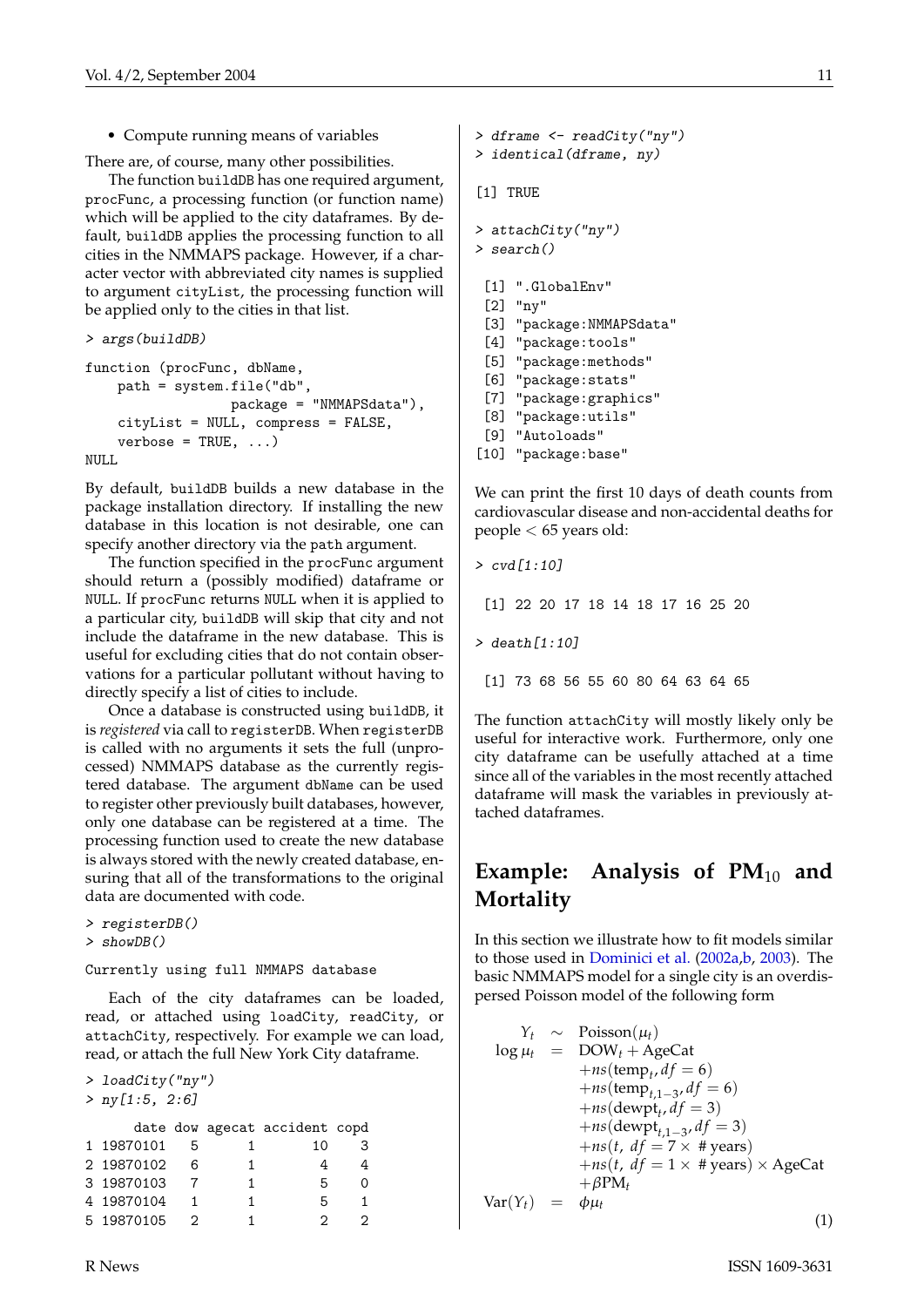where  $Y_t$  is the number of non-accidental deaths on day *t* for a particular age category, AgeCat is an indicator for the age category, temp<sub>t</sub> is the average temperature on day *t*, temp<sub>*t*,1−3</sub> is a running mean of temperature for the previous 3 days, and PM*t* is the  $PM_{10}$  level for day *t*. The variables dewpt<sub>*t*</sub> and dewpt*t*,1−<sup>3</sup> are current day and running mean of dew point temperature. The age categories used here are  $>$  75 years old, 65–74, and  $<$  65. Each of the temperature and dewpoint temperature variables are related to mortality in a flexible manner via the smooth function  $ns(\cdot, df)$ , which indicates a natural spline with *df* degrees of freedom.

To process the data in preparation for fitting model [\(1\)](#page-10-0) to  $PM_{10}$  and mortality data, one can use the built-in basicNMMAPS function as the argument to procFunc in buildDB. The function first checks the dataframe to see if it contains any  $PM_{10}$  data. If there is no  $PM_{10}$  data, then NULL is returned and buildDB skips the city. For cities with  $PM_{10}$  data, days with extreme mortality counts are set to NA (missing) using an indicator variable included in the dataframe. Then the function coerces the day-ofweek and age category variables to factor type and creates some age category indicators. Finally, a subset of the pollution (seven lags of  $PM_{10}$ ), weather (temperature and dewpoint), and mortality (total non-accidental deaths, deaths from cardiovascular disease, and deaths from respiratory diseases) variables are retained and the reduced dataframe is returned.

In order to illustrate how basicNMMAPS works. we use it outside buildDB to build a customized dataframe for New York. After looking at the body of basicNMMAPS, we register the full NMMAPS database, load the database for New York specifically, then using basicNMMAPS create the customized dataframe called ny2.

```
> body(basicNMMAPS)
```

```
{
```

```
if (all(is.na(dataframe[,"pm10tmean"])))
   return(NULL)
is.na(dataframe[, "death"]) <-
 as.logical(dataframe[, "markdeath"])
is.na(dataframe[, "cvd"]) <-
 as.logical(dataframe[, "markcvd"])
is.na(dataframe[, "resp"]) <-
 as.logical(dataframe[, "markresp"])
Age2Ind <-
 as.numeric(dataframe[,"agecat"] == 2)
Age3Ind <-
 as.numeric(dataframe[,"agecat"] == 3)
dataframe[, "dow"] <-
 as.factor(dataframe[, "dow"])
dataframe[, "agecat"] <-
 as.factor(dataframe[, "agecat"])
varList <- c("cvd", "death", "resp",
             "tmpd", "rmtmpd", "dptp",
```

```
"rmdptp", "time", "agecat",
             "dow", "pm10tmean"
             paste("l", 1:7,"pm10tmean",
                   sep = "")data.frame(dataframe[, varList],
           Age2Ind = Age2Ind,Age3Ind = Age3Ind)}
> registerDB(NULL)
> loadCity("ny")
> ny2 < - basicNMMAPS(ny)
> str(ny2)
`data.frame': 15342 obs. of
   20 variables:
 $ cvd : num 22 20 17 18 14 ...
 $ death : num 73 68 56 55 60 ...
 $ resp : num 6 5 3 3 4 3 5 2 ...
 $ tmpd : num 34.5 36.5 35.8 ...
 $ rmtmpd : num NA NA NA ...
 $ dptp : num 33.2 29.8 23.3 ...
 $ rmdptp : num NA NA NA 9.70 ...
 $ time : num -2556 -2556 <...>
 $ agecat : Factor w/ 3 levels
              "1", "2", "3": 1 1 1 ...$ dow : Factor w/ 7 levels
              "1","2","3","4",..: 5 6 ...
 $ pm10tmean : num NA NA -17.1 ...
 $ l1pm10tmean: num  NA NA ...
 $ 12pm10tmean: num  NA NA ...
 $ 13pm10tmean: num NA NA NA NA NA ...
 $ 14pm10tmean: num NA NA NA NA NA ...
 $ 15pm10tmean: num NA NA NA NA NA ...
 $ 16pm10tmean: num NA NA NA NA NA ...
 $ l7pm10tmean: num NA NA NA NA NA ...
 $ Age2Ind : num 0 0 0 0 0 0 0 0 0 0 ...
 $ Age3Ind : num  0 0 0 0 0 0 0 0 0 0 ...
```
For building a multi-city database, the steps above may be avoided by directly using buildDB.

As an example, we use buildDB with processing function basicNMMAPS to build a small four city database that includes New York City, Los Angeles, Chicago, and Seattle. Each of the city dataframes are processed with the basicNMMAPS function.

```
> buildDB(procFunc = basicNMMAPS,
      cityList = c("ny", "la", "chic","seat"))
Creating directory
    /home/rpeng/R-local/lib/NMMAPSdata/<...>
Creating database: basicNMMAPS
Processing cities...
+ ny ---> /home/rpeng/R-local/lib/<...>
+ la ---> /home/rpeng/R-local/lib/<...>
+ chic ---> /home/rpeng/R-local/lib/<...>
+ seat ---> /home/rpeng/R-local/lib/<...>
Saving city information
Registering database location:
```

```
/home/rpeng/R-local/lib/NMMAPSdata/<...>
```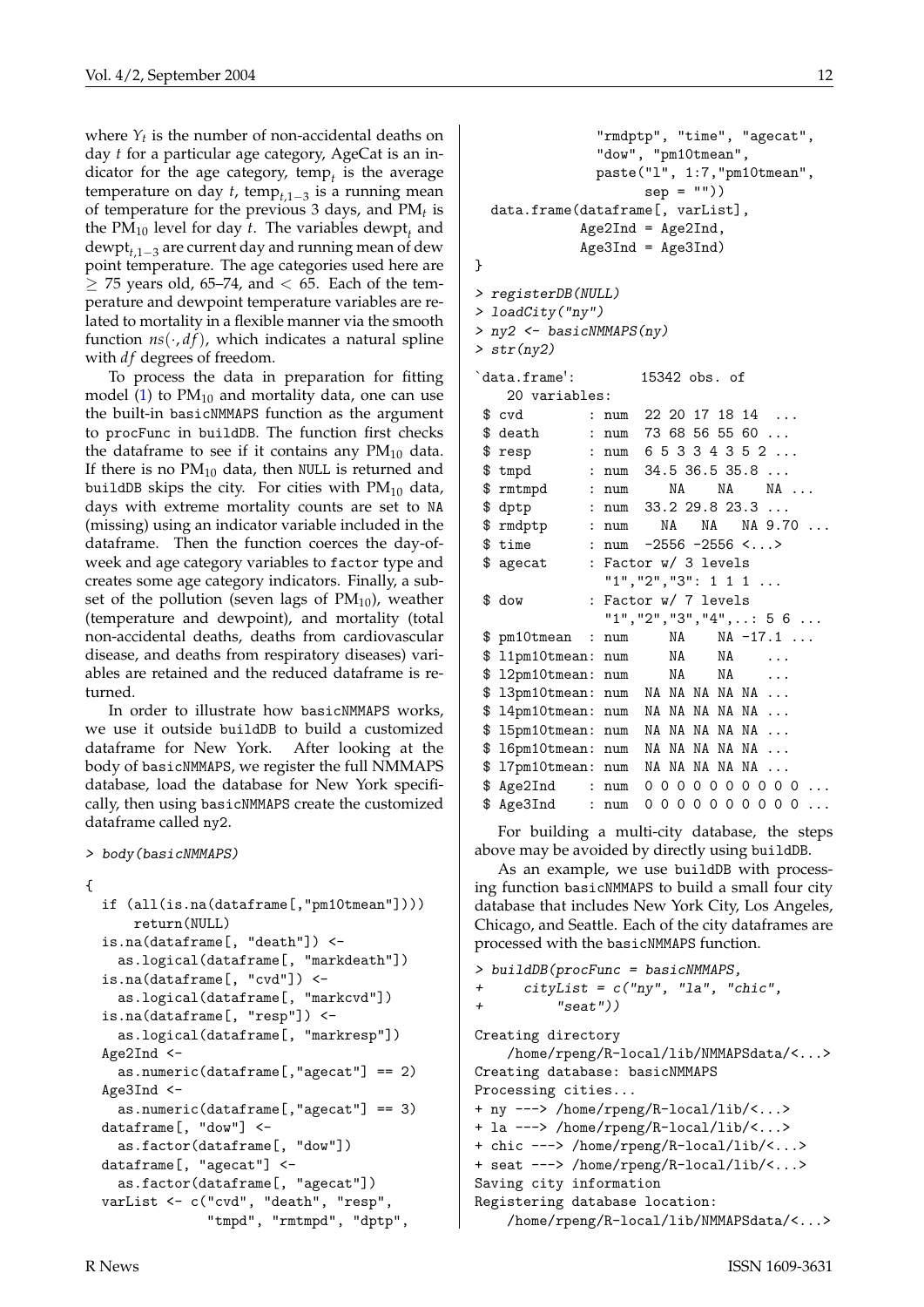```
> showDB()
```

```
basicNMMAPS in
    /home/rpeng/R-local/lib/NMMAPSdata/db
```
The database created with a given processing function need only be built once for each city. When buildDB is finished building the database it automatically calls registerDB to make the newly built database the currently registered one and therefore ready for analysis. To use a database for subsequent analyses not immediately following its creation, the database need only be registered using registerDB.

buildDB returns (invisibly) an object of class NMMAPSdbInfo which has a show method. This object is also stored with the database and can be retrieved with the getDBInfo function.

> getDBInfo()

```
NMMAPS Database with cities:
 ny la chic seat
Ca11:buildDB(procFunc = basicNMMAPS,
    cityList = c("ny", "la", "chic","seat"))
```
The NMMAPSdbInfo object currently contains slots for the processing function, the list of cities included in the database, the full path to the database, the environment of the processing function, and the original call to buildDB. A character vector containing the abbreviated names of the cities included in the new database can be retrieved with the listDBCities function. listDBCities always lists the names of the cities in the currently registered database.

```
> listDBCities()
```
[1] "chic" "la" "ny" "seat"

The file simple.R contains the code for fitting model [\(1\)](#page-10-0) and can be downloaded from the IHAPSS website or sourced directly:

#### > source("http://www.ihapss.jhsph.edu/data/ NMMAPS/R/scripts/simple.R")

It contains a function fitSingleCity which can be used for fitting NMMAPS-style time series models to air pollution and mortality data. There are number of arguments to fitSingleCity; the default values fit model [\(1\)](#page-10-0) to a city dataframe.

```
> registerDB("basicNMMAPS")
> loadCity("la")
> fit <- fitSingleCity(data = la,
+ pollutant = "l1pm10tmean",
      cause = "death")
```
One can examine the formula for fit to see the exact model fit to the data by fitSingleCity.

```
> formula(fit)
death \tilde{ } dow + agecat + ns(time, 98) +
    I(ns(time, 15) * Age2Ind) +I(ns(time, 15) * Age3Ind) +ns(tmpd, 6) + ns(rmtmpd, 6) +ns(dptp, 3) + ns(rmdptp, 3) +l1pm10tmean
```
The primary difference between using fitSingleCity and calling glm directly is that fitSingleCity will adjust the number of degrees of freedom for the smooth function of time if there are large contiguous blocks of missing data

The full summary output from the model fit is lengthy, but we can examine the estimate of the pollution effect (and its standard error) via:

```
> summary(fit)$coefficients["l1pm10tmean",
+ ]
   Estimate Std. Error t value
0.0003722357 0.0001874975 1.9852832959
```

```
Pr(>\vert t \vert)0.0472094754
```
The estimated effect is 0.0003722, which can be interpreted as approximately a 0.37% increase in mortality with a  $10 \ \mu\text{g/m}^3$  increase in PM<sub>10</sub>.

For a single city analysis, returning the entire glm object from fitSingleCity is not too burdensome with respect to memory usage. However, in a multi-city analysis, with possibly up to 100 cities, it may not be desirable to store 100 glm objects at once, each of which can be 10–20 MB large. The function fitSingleCity has an argument extractors, which by default is NULL. One can pass a list of hook functions via the extractors argument and these functions will be applied to the object returned from the call to glm. This way, one can obtain relevant quantities (coefficients, standard errors, etc.) from the model fit and discard the rest.

```
> extractFun <-
+ list(coef = function(x)
+ summary(x)$coeff["l1pm10tmean",1],
+ std = function(x)+ summary(x)$coeff["l1pm10tmean",2])
> fit <- fitSingleCity(data = la,
     pollutant = "l1pm10tmean",
+ cause = "death",
+ extractors = extractFun)
> fit
$coef
[1] 0.0003722357
$std
[1] 0.0001874975
```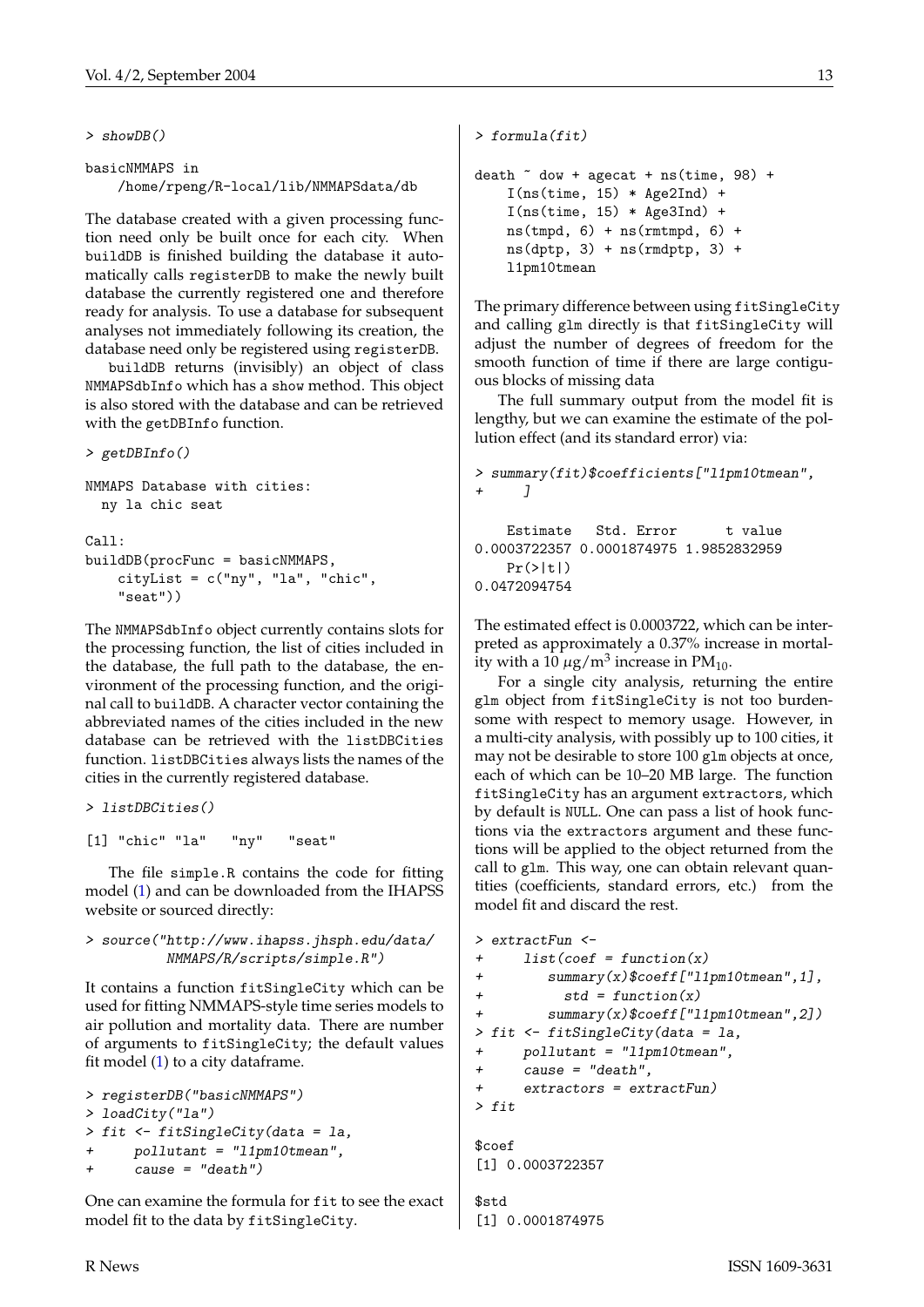We can now run our multi-city analysis by calling cityApply with fitSingleCity and the list of extractor functions in extractFun.

```
> results <- cityApply(fitSingleCity,
+ extractors = extractFun)
```
By default, cityApply applies the function specified in the FUN argument on all of the city dataframes in the currently registered database.

The effect estimates from the 4 cities can be pooled using a simple fixed effects model:

```
> beta <- sapply(results, "[[", "coef")
> std <- sapply(results, "[[", "std")
> weighted.mean(beta, 1/std^2) *
      1000
```
[1] 0.2005406

> sqrt(1/sum(1/std^2)) \* 1000

[1] 0.07230552

### **Future Directions**

The NMMAPSdata package is a data package and we purposely omit any code for time series modeling. We are currently developing a separate package specifically designed for fitting time series models to air pollution and health data. For now, we hope that users will find the NMMAPSdata package useful for either reproducing results from previous studies or for implementing their own methods. Comments and suggestions are welcome.

## **Bibliography**

<span id="page-13-4"></span>M. J. Daniels, F. Dominici, S. L. Zeger, and J. M. Samet. *The National Morbidity, Mortality, and* *Air Pollution Study, Part III: Concentration-Response Curves and Thresholds for the 20 Largest US Cities*. Health Effects Institute, Cambridge MA, 2004. [10](#page-9-2)

- <span id="page-13-6"></span>F. Dominici, M. Daniels, S. L. Zeger, and J. M. Samet. Air pollution and mortality: Estimating regional and national dose-response relationships. *Journal of the American Statistical Association*, 97:100–111, 2002a. [11](#page-10-1)
- <span id="page-13-3"></span>F. Dominici, A. McDermott, M. Daniels, S. L. Zeger, and J. M. Samet. Mortality among residents of 90 cities. In *Revised Analyses of Time-Series Studies of Air Pollution and Health*, pages 9–24. The Health Effects Institute, Cambridge MA, 2003. [10,](#page-9-2) [11](#page-10-1)
- <span id="page-13-7"></span>F. Dominici, A. McDermott, S. L. Zeger, and J. M. Samet. On the use of generalized additive models in time-series studies of air pollution and health. *American Journal of Epidemiology*, 156(3):193–203, 2002b. [11](#page-10-1)
- <span id="page-13-5"></span>R. D. Peng, L. J. Welty, and A. McDermott. The National Morbidity, Mortality, and Air Pollution Study database in R. Technical Report 44, Johns Hopkins University Department of Biostatistics, 2004. http://www.bepress.com/jhubiostat/paper44/. [10](#page-9-2)
- <span id="page-13-1"></span>J. M. Samet, F. Dominici, S. L. Zeger, J. Schwartz, and D. W. Dockery. *The National Morbidity, Mortality, and Air Pollution Study, Part I: Methods and Methodological Issues*. Health Effects Institute, Cambridge MA, 2000a. [10](#page-9-2)
- <span id="page-13-2"></span>J. M. Samet, S. L. Zeger, F. Dominici, F. Curriero, I. Coursac, D. W. Dockery, J. Schwartz, and A. Zanobetti. *The National Morbidity, Mortality, and Air Pollution Study, Part II: Morbidity and Mortality from Air Pollution in the United States*. Health Effects Institute, Cambridge MA., 2000b. [10](#page-9-2)

# **Laying Out Pathways With Rgraphviz**

<span id="page-13-0"></span>*by Jeff Gentry, Vincent Carey, Emden Gansner and Robert Gentleman*

## **Overview**

Graphviz <http://www.graphviz.org> is a flexible tool for laying out and rendering graphs. We have developed an R interface to the Graphviz functionality. In this article we demonstrate the use of *Rgraphviz* to layout molecular pathways, but note that the tool is much more general and can be used to layout any graph.

In this article, we will use the *hsa041510*

pathway from KEGG ([http://www.genome.ad.jp/](http://www.genome.ad.jp/kegg/pathway/hsa/hsa04510.html) [kegg/pathway/hsa/hsa04510.html](http://www.genome.ad.jp/kegg/pathway/hsa/hsa04510.html)), which is available as a *graph* object from the *graph* package as the *integrinMediatedCellAdhesion* dataset. This dataset contains the graph as well as a list of attributes that can be used for plotting. The pathway graph as rendered by KEGG is seen here: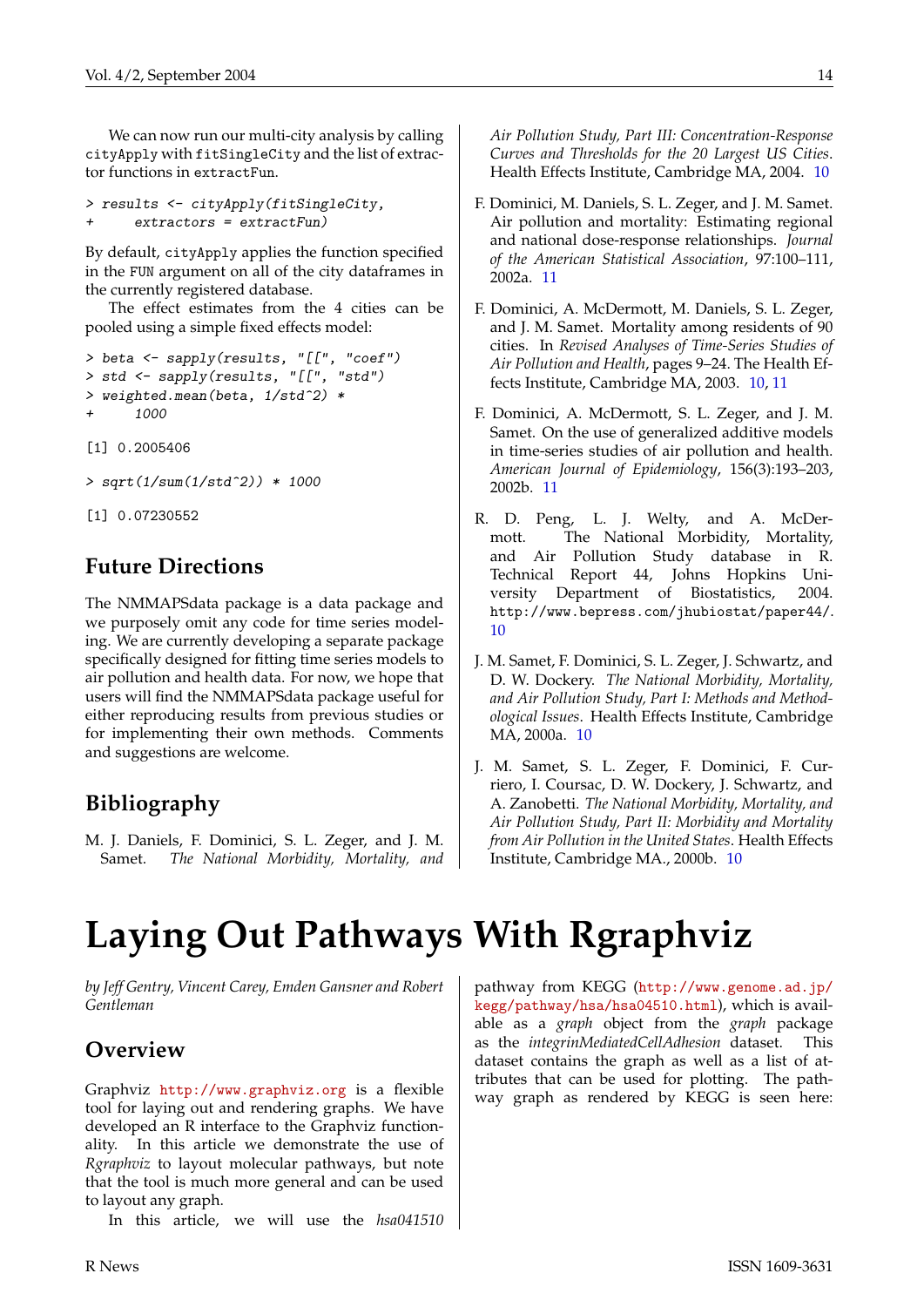

# **Obtaining the initial graph**

At this time, there is no automated way to extract the appropriate information from KEGG (or other sites) and construct a graph. If one wishes to layout their own pathways, it requires manual construction of a graph, creating each node and then recording the edges. Likewise, for any basic attributes (such as the green/white coloration in the hsa041510 graph), they too must be collected by hand. For instance, this would be a good time to take advantage of edge weights by putting in desired values (which can be changed later, if necessary) while constructing the edges of the graph. We have manipulated some of the weights, such as the weight between the p85 and p110 nodes, as they are intended to be directly next to each other. Once constructed, the graph can be saved with the save command and stored for later use (which has been done already as part of the *integrinMediatedCellAdhesion* dataset).

```
> library("Rgraphviz")
```

```
Loading required package: graph
Loading required package: cluster
Loading required package: Ruuid
Creating a new generic function for "print" in
"Ruuid"
Loading required package: Biobase
Welcome to Bioconductor
      Vignettes contain introductory material.
      To view, simply type: openVignette()
      For details on reading vignettes, see
      the openVignette help page.
> data("integrinMediatedCellAdhesion")
> IMCAGraph
A graph with directed edges
```

```
Number of Nodes = 55
Number of Edges = 62
```
# **Laying out the graph**

Laying out a pathway graph is much like dealing with any other graph, except that typically we want to as closely emulate the officially laid out graph (or at least make it look like an actual pathway - the Graphviz layout methods were not designed with this task in mind). A lot of experimentation comes into play, in order to find the right combination of attributes, although there are some general tips that can help out. The first thing to know is that we will almost always want to use the *dot* layout, as that will provide the closest base to work off. Likewise, the *rankdir* attribute should be set to *LR*, to give us the left to right look of the graph. To see our starting point, here is the *IMCAGraph* with just those settings.

### > plot(IMCAGraph,

```
+ attrs = list(graph =
```

```
list(rankdir = "LR")))
```


Note that *IMCAAttrs\$defAttrs* is simply the *rankdir* attribute for *graph*, so we will be using that in place of the list call from now on.

This plot is not terrible, it does convey the proper information, but the layout is quite different from the layout at KEGG, and can be difficult to interpret. Furthermore, smaller things like the coloration of the nodes and the shape of the phosphatidylinositol signaling system are not handled.

Using other attributes can have a positive effect. We can set the color of each node (this must be entered manually) and change the shape of the phosphyatidylinositol signaling system node to be an ellipse. We have done this for this graph in the *IM-CAAttrs\$nodeAttrs* data:

> IMCAAttrs\$nodeAttrs\$shape

Phosphatidylinositol signaling system "ellipse"

```
> IMCAAttrs$nodeAttrs$fillcolor[1:10]
```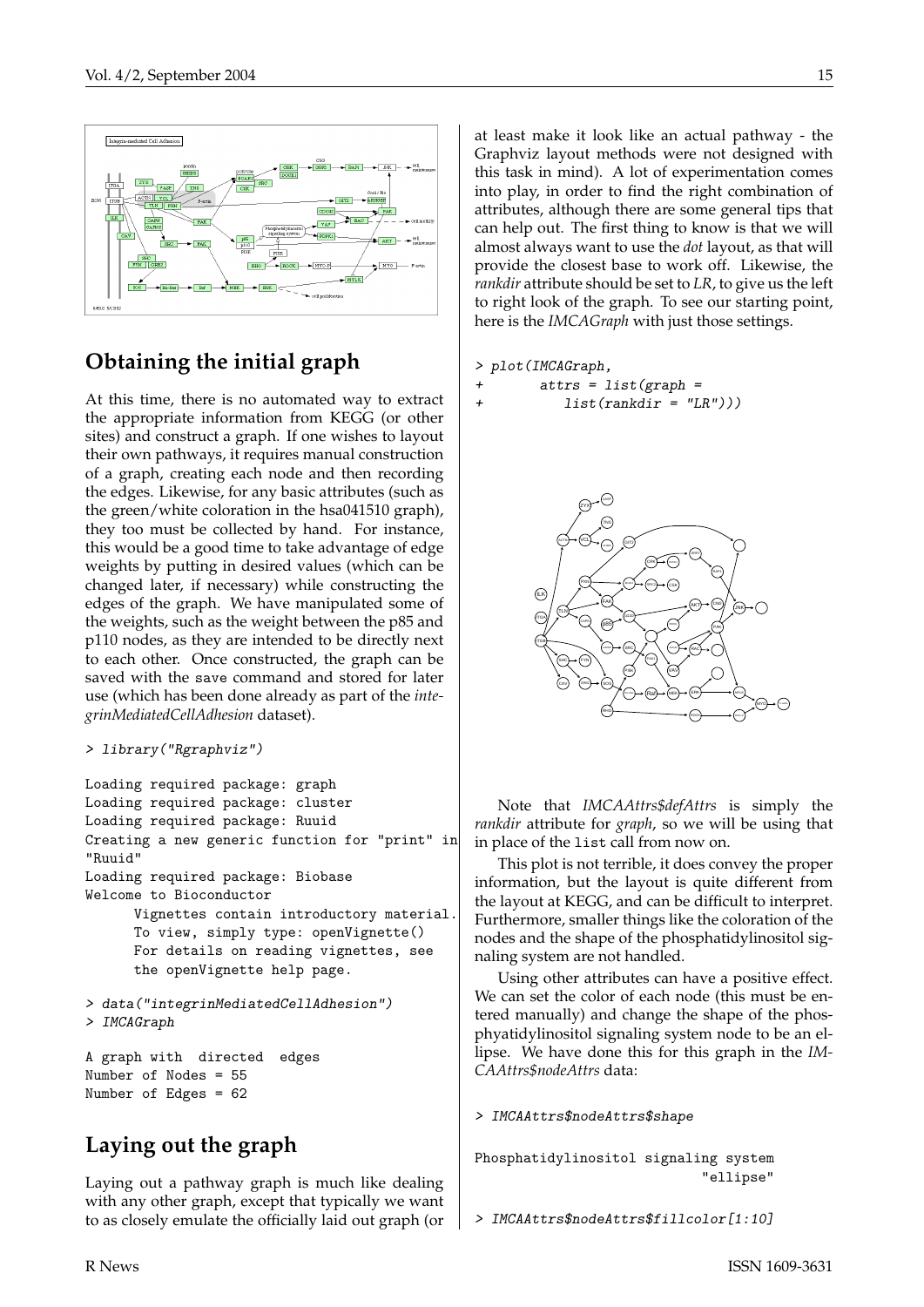| <b>ITGB</b>                                   | ITGA        |
|-----------------------------------------------|-------------|
| "white"                                       | "white"     |
| ACTN                                          | JNK         |
| "white"                                       | "white"     |
| MYN                                           | <b>MYOP</b> |
| "white"                                       | "white"     |
| Phosphatidylinositol signaling system<br>PI5K |             |
| "white"                                       | "white"     |
| cell maintenance                              | CM2         |
| "white"                                       | "white"     |

We have set up a few other attributes. You'll notice on the original plot that there are some nodes that have the same label, there are two *cell maintenance* nodes, 2 *FAK* nodes, and 2 *SRC* nodes. In the internal structure of the graph we have given these nodes different names but we set their labels to be the same as the original. Also, we have defined some edges that do not exist in the original graph for structural reasons and make their color transparent so that they are not displayed. We also change some of the arrowheads:

#### > IMCAAttrs\$nodeAttrs\$label

| CM <sub>2</sub>    | FAK1  |
|--------------------|-------|
| "cell maintenance" | "FAK" |
| SRC <sub>2</sub>   |       |
| "SRC"              |       |

#### > IMCAAttrs\$edgeAttrs\$color

| ITGB~SOS | ACTN~VCL                                  | TLN~PXN |
|----------|-------------------------------------------|---------|
|          | "transparent" "transparent" "transparent" |         |

#### > IMCAAttrs\$edgeAttrs\$arrowhead

| ITGB~ACTN | TTGB~TLN  | $ACTN^2ZYY$ | VCL~TNS              |
|-----------|-----------|-------------|----------------------|
| "none"    | "none"    | "none"      | "none"               |
| VCL~SH3D5 | TI.N~CAPN | TI.N~FAK    | PAK~ARGHEF           |
| "none"    | "none"    | "none"      | "none"               |
| PXN~FAK   | ITGB~CAV  | ITGB~SHC    | $MYO^{\sim}F$ -actin |
| "none"    | "none"    | "none"      | "none"               |

Using these attributes to plot the graph will get us a bit closer to our goal:

```
> plot(IMCAGraph, attrs = IMCAAttrs$defAttrs,
       nodeAttrs = IMCAAttrs$nodeAttrs,+ edgeAttrs = IMCAAttrs$edgeAttrs)
```


Now the color scheme is the same as KEGG and using an ellipse helps with the rendering of the phosphatidylinositol signaling system node. However, we're still left with the issue that the layout itself is not the same as the original and is harder to interpret. The output nodes are scattered, there is no clear sense of where the membrane nodes are, and many nodes that are intended to be close to each other are not. This is where the use of subgraphs and clusters can help. In Graphviz, a subgraph is an organizational method to note that a set of nodes and edges belong in the same conceptual space, and share attributes. Subgraphs have no impact on layouts themselves, but are used to group elements of the graph for assigning attributes. A Graphviz cluster is a subgraph which is laid out as a separate graph and then introduced into the main graph. This provides a mechanism for clustering the nodes in the layout. For a description of how to specify subgraphs in *Rgraphviz*, please see the vignette HowTo Render A Graph Using Rgraphviz from the *Rgraphviz* package.

Here we define four subgraphs: One will be the membrane nodes, one will be the output nodes, one will be the F-actin block and the last will be the combination of the *PAK*, *JNK* and *ARHGEF* nodes to get the verticle stacking. It would be possible to specify more subgraphs to try to help keep things more blocked together like the original graph, but for the purposes of this document, these are what will be used.

```
> sg1 <- subGraph(c("ILK", "ITGA",
                 "ITGB"), IMCAGraph)
> sg2 <- subGraph(c("cell maintenance",
                 "cell motility",
+ "cell proliferation",
                 "F-actin"), IMCAGraph)
 > sg3 <- subGraph(c("ACTN", "VCL", "TLN",
                "PXN"), IMCAGraph)
```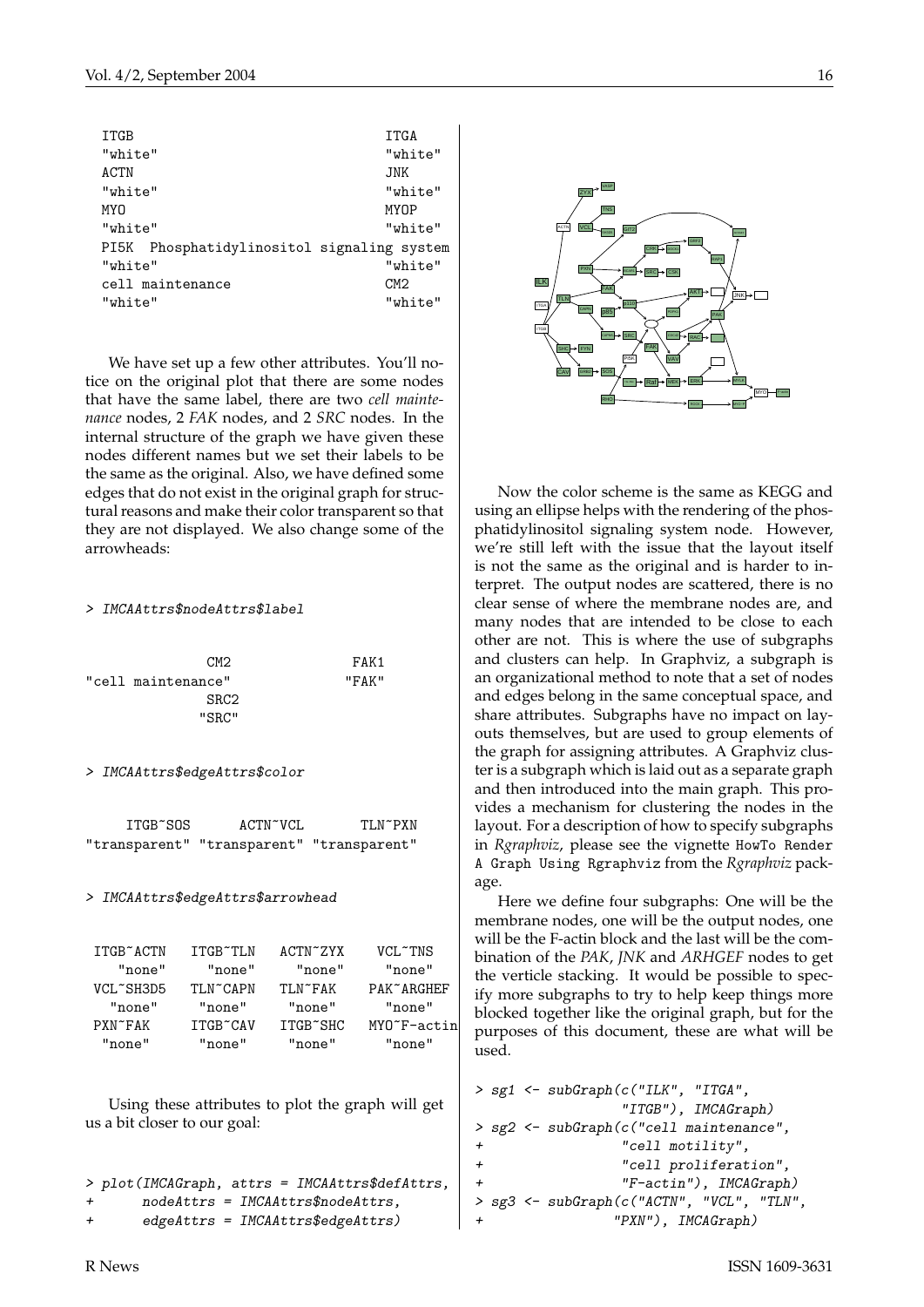> sg4 <- subGraph(c("PAK", "JNK", "ARHGEF"), + IMCAGraph)

We have defined the subgraphs. We can use these as subgraphs or clusters in Graphviz. Ideally, we would like to use clusters, as that guarantees that the nodes will be laid out close together. However, we want to use the *rank* attribute for the membrane, output nodes and the *ARHGEF* block, specifically using the values *min* and *max* and *same*, respectively. That will help with the verticle alignment that we see in the KEGG graph and create more of the left to right orientation. The problem is that *rank* currently only works with subgraphs and not clusters. So for these three subgraphs, we will be defining them as Graphviz subgraphs, and the F-actin block will be defined as a cluster. We have already prepared all of this as *IMCAAttrs\$subGList*:

> IMCAAttrs\$subGList

 $[[1]$ [[1]]\$graph A graph with undirected edges Number of Nodes = 3 Number of Edges = 0 [[1]]\$cluster [1] FALSE [[1]]\$attrs [[1]]\$attrs\$rank [1] "min" [[2]]  $[2]$ ]\$graph A graph with undirected edges Number of Nodes = 4 Number of Edges = 0 [[2]]\$cluster [1] FALSE [[2]]\$attrs [[2]]\$attrs\$rank [1] "max"  $[$ [3]] [[3]]\$graph A graph with undirected edges Number of Nodes = 4 Number of Edges = 1  $\lceil$ [4]] [[4]]\$graph A graph with undirected edges Number of Nodes = 3

[1] FALSE

```
[4]]$attrs[[4]]$attrs$rank
[1] "same"
```
You can see that we have set the *rank* attribute on the three subgraphs and that the F-actin subgraph has been defined as a cluster. Using this subgraph list, we now get:

```
> plot(IMCAGraph, attrs = IMCAAttrs$defAttrs,
```
- $nodeAttrs = IMCAAttrs$nodeAttrs,$
- + edgeAttrs = IMCAAttrs\$edgeAttrs,

+ subGList = IMCAAttrs\$subGList)



While this is still not identical to the image on KEGG (and for most graphs, it will be hard to do so), this layout is now easier to interpret. We can see the output nodes are now to the right side of the graph, and the membrane nodes are stacked on the left of the graph. We can also see the F-actin group in the upper left portion of the graph, representing the cluster.

### **Working with the layout**

One of the benefits of using *Rgraphviz* to perform your layout as opposed to using the static layouts provided by sites like KEGG, is the ability to work with outside data and visualize it using your graph. The plotExpressionGraph function in *geneplotter* can be used to take expression data and then color nodes based on the level of expression. By default, this function will color nodes blue, green or red, corresponding to expression levels of 0-100, 101-500, and 501+ respectively. Here we will use this function along with the *fibroEset* and *hgu95av2* data packages and the *IMCAAttrs\$IMCALocuLink* data which maps the nodes to their LocusLink ID values.

[[4]]\$cluster

Number of Edges = 1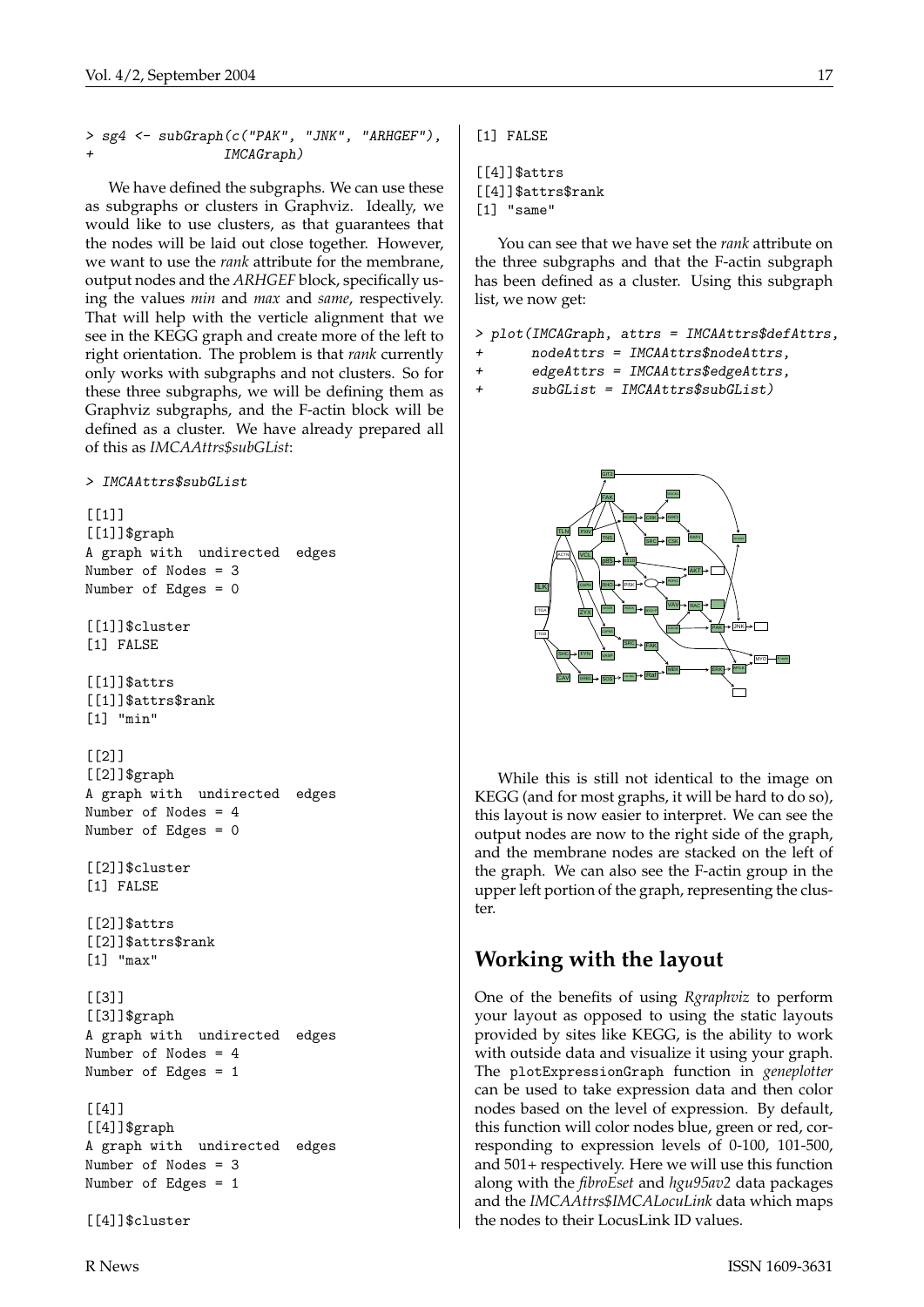```
> require("geneplotter")
Loading required package: geneplotter
Loading required package: annotate
Loading required package: reposTools
[1] TRUE
> require("fibroEset")
Loading required package: fibroEset
[1] TRUE
> require("hgu95av2")
Loading required package: hgu95av2
[1] TRUE
> data("fibroEset")
> plotExpressionGraph(IMCAGraph,
+ IMCAAttrs$LocusLink,
+ hgu95av2LOCUSID,
+ attrs =
```

|                | > plotExpressionGraph(IMCAGraph,  |
|----------------|-----------------------------------|
| $\ddot{}$      | IMCAAttrs\$LocusLink,             |
| $\overline{+}$ | $\exp\left(fibroEset\right)[,1],$ |
| $\ddot{}$      | hgu95av2L0CUSID,                  |
| $\overline{+}$ | $attrs =$                         |
| $\overline{+}$ | IMCAAttrs\$defAttrs,              |
| $\overline{+}$ | $subGList =$                      |
| $\overline{+}$ | IMCAAttrs\$subGList,              |
| $\ddot{}$      | $nodeAttrs =$                     |
| $\overline{+}$ | IMCAAttrs\$nodeAttrs,             |
| $\overline{+}$ | $edgeAttrs =$                     |
| $\overline{+}$ | IMCAAttrs\$edgeAttrs)             |
|                |                                   |



One can also simply choose to layout the pathway based on the needs and desires of a particular situation. For instance, the following layout could be used in situations where the node names are the important visual cue, as opposed to the previous example where the nodes themselves are being used to demonstrate values:

```
> z <- IMCAGraph
```

```
> nodes(z)[39] <- c("phosphati.\nsign. sys.")
```

```
> nag <- agopen(z, name = "nag",
+ attrs = list(node =
+ list(color = "white", fontcolor =
+ "white"), edge =
+ list(arrowsize = 2.8, minlen = 3)))
> nagxy <- getNodeXY(nag)
```

```
> plot(nag)
> text(nagxy, label = nodes(z), cex = 0.8)
```


# **Conclusions**

Rgraphviz provides a flexible interface to Graphviz to obtain layout information. Rendering the graph is handled in R, using R graphics. There are still a few rough edges but the package is quite flexible and can be used to layout and render any graph. Graph layout is still very much an art. You will seldom get a good layout without doing some tweaking and adjusting. We have demonstrated a few of the very many tools that Graphviz offers.

*Jeff Gentry DFCI* [jgentry@jimmy.harvard.edu](mailto:jgentry@jimmy.harvard.edu)

*Vincent Carey Channing Lab* [stvjc@channing.harvard.edu](mailto:stvjc@channing.harvard.edu)

*Emden Gansner AT&T Labs* [erg@research.att.com](mailto:erg@research.att.com)

*Robert Gentleman DFCI* [rgentlem@jimmy.harvard.edu](mailto:rgentlem@jimmy.harvard.edu)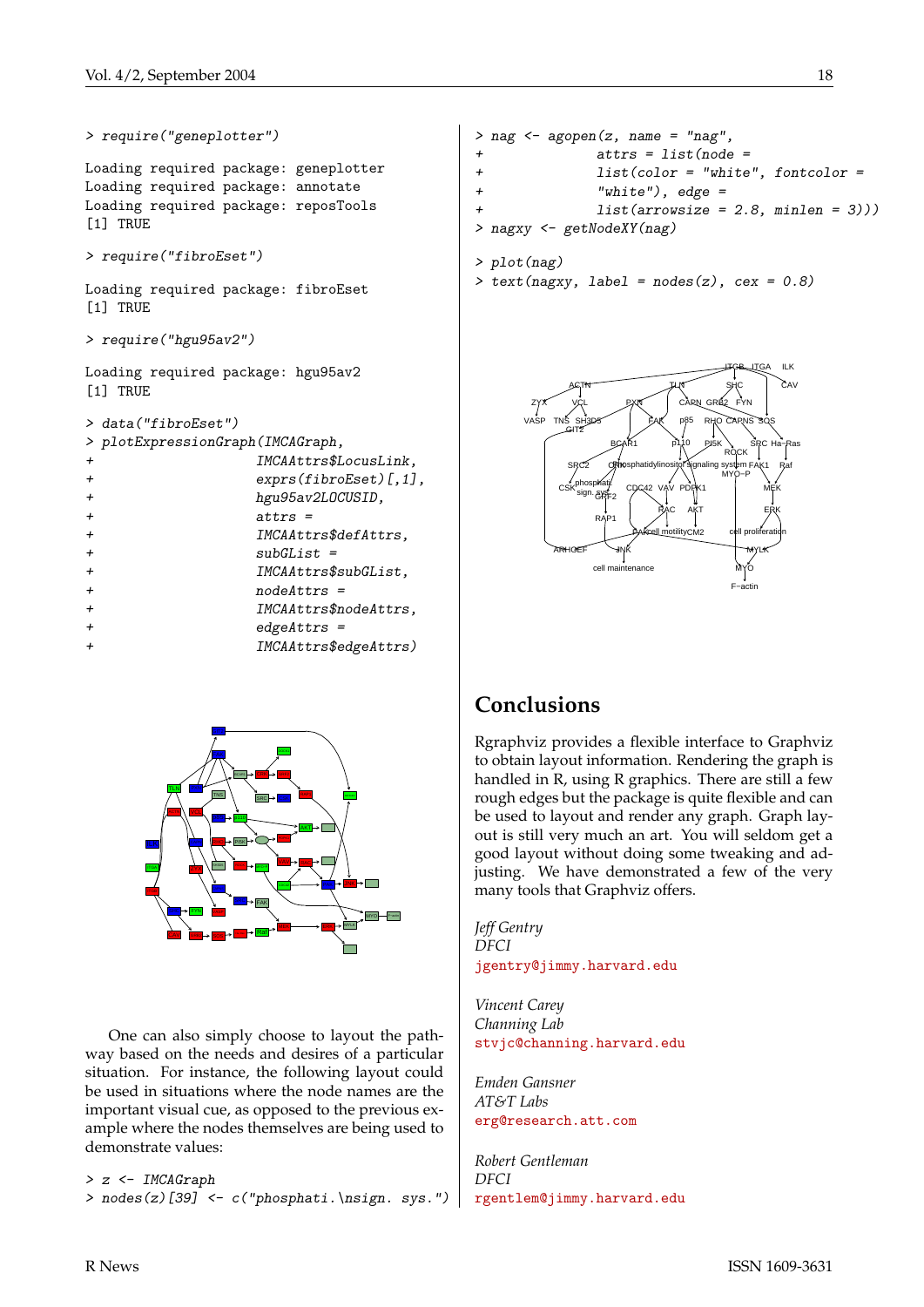# <span id="page-18-1"></span>**Fusing R and BUGS through Wine**

<span id="page-18-0"></span>**An Introduction to Package** rbugs

*by Jun Yan*

## **Historical Review**

BUGS [\(Spiegelhalter et al.,](#page-20-1) [1996\)](#page-20-1) has been a very successful statistical software project. It is widely used by researchers in many disciplines as a convenient tool for doing Bayesian statistical analysis. The BUGS developers have shifted developmental efforts to WinBUGS, and the classic BUGS is not being developed further. The current release WinBUGS 1.4 comes with a scripting facility which permits batch running, and also therefore the ability to run Win-BUGS from other programs.

Fusing R and BUGS has been available from several sources. On Windows systems, it dates back to Kennith Rice's package EmBedBUGS [\(Rice,](#page-20-2) [2002\)](#page-20-2). EmBedBUGS is available in an Windows self-extracting archive and is not in the standard format of an R package. First version adapted from EmBedBUGS, Andrew Gelman's collection of functions bugs.R [\(Gel](#page-20-3)[man,](#page-20-3) [2004\)](#page-20-3) has evolved into a comprehensive tool, which can run WinBUGS 1.4 from R, collect the MCMC samples, and perform basic output analysis. This collection was recently packaged by [Sturtz](#page-20-4) [and Ligges](#page-20-4) [\(2004\)](#page-20-4) as R2WinBUGS, with some tools (including print and plot methods) for output analysis slightly changed from Andrew Gelman's original function.

On Linux/Unix systems, however, less work has appeared since the pause of the support for classic BUGS. [Plummer](#page-20-5) [\(2003\)](#page-20-5) reported experience and some known problems of running WinBUGS under Wine, "an Open Source implementation of the Windows API on top of X and Unix" [\(Wine,](#page-20-6) [2004\)](#page-20-6). With Wine, it is possible to provide a facility of fusing R and BUGS on a Linux system similar to what's available on a Windows system. This is what package rbugs aims at.

## **Design**

The powerfulness of BUGS (In the sequel, I use BUGS instead of WinBUGS when there is no confusion in the context, hoping some day classic BUGS will be supported.) lies in that, with a straightforward syntax for model specification, it provides a universal MCMC sampler of posterior distributions for rather complicated problems. Users do not need to worry about how the MCMC samples are actually drawn. The design philosophy of rbugs, therefore, is to take the advantage of the universal MCMC sampler of BUGS through an interface as simple as

possible, and return the MCMC samples in a format which can be fed into other R packages specializing in Bayesian output analysis, such as boa [\(Smith,](#page-20-7) [2004\)](#page-20-7) and coda [\(Plummer et al.,](#page-20-8) [1996\)](#page-20-8). In addition, users (particularly those who are uncomfortable with point-and-click) enjoy accesses to various files generated during the preparation of running BUGS in batch-mode.

Compared to package R2WinBUGS, rbugs is different in the following sense: 1) It does not provide Bayesian output analysis and only serves as a fuse to connect R and BUGS; 2) It provides access to automating the preparation of script file, model file, data file, and initial value file, which are needed by running BUGS in batch-mode; and 3) Its main target users are Linux users having access to Wine.

## **Configuration**

Package rbugs has been tested on both Linux and Windows. After installation, it's worth setting two environment variables in the '.Renviron' file to save some typing: BUGS and WINE. These two variables store the full name of the executables of BUGS and Wine, respectively. They are used as the default values in function rbugs. The following is an example on my machine:

BUGS="c:/program files/winbugs14/winbugs14.exe" WINE="/var/scratch/jyan/wine-20040408/wine"

The definition of WINE is only necessary if BUGS is to be used via Wine. In that case, the wine configuration in './wine/config' in the home directory will be processed by an internal function to create a map from the Windows drives to the native directories. Further discussion about the usage via wine is presented next.

## **Run BUGS in a Single Call**

To run BUGS in batch-mode, a minimum of four files are needed as input: a script file, a model file, a data file, and an initial value file for each chain to be run. Except the model file, other three types of files can be generated. The model file would need to be written by a user outside of R. The output from BUGS are saved in files specified in the script file, and can be read into R and used for convergence and output analysis. From sufficient information collected from its arguments, such as the data list, parameters to be monitored, number of chains, etc., function rbugs generates the data file, initial value files, and script file that are needed, calls BUGS through an OS-specific system call, and returns the MCMC output as a list of matrix. The returned object can be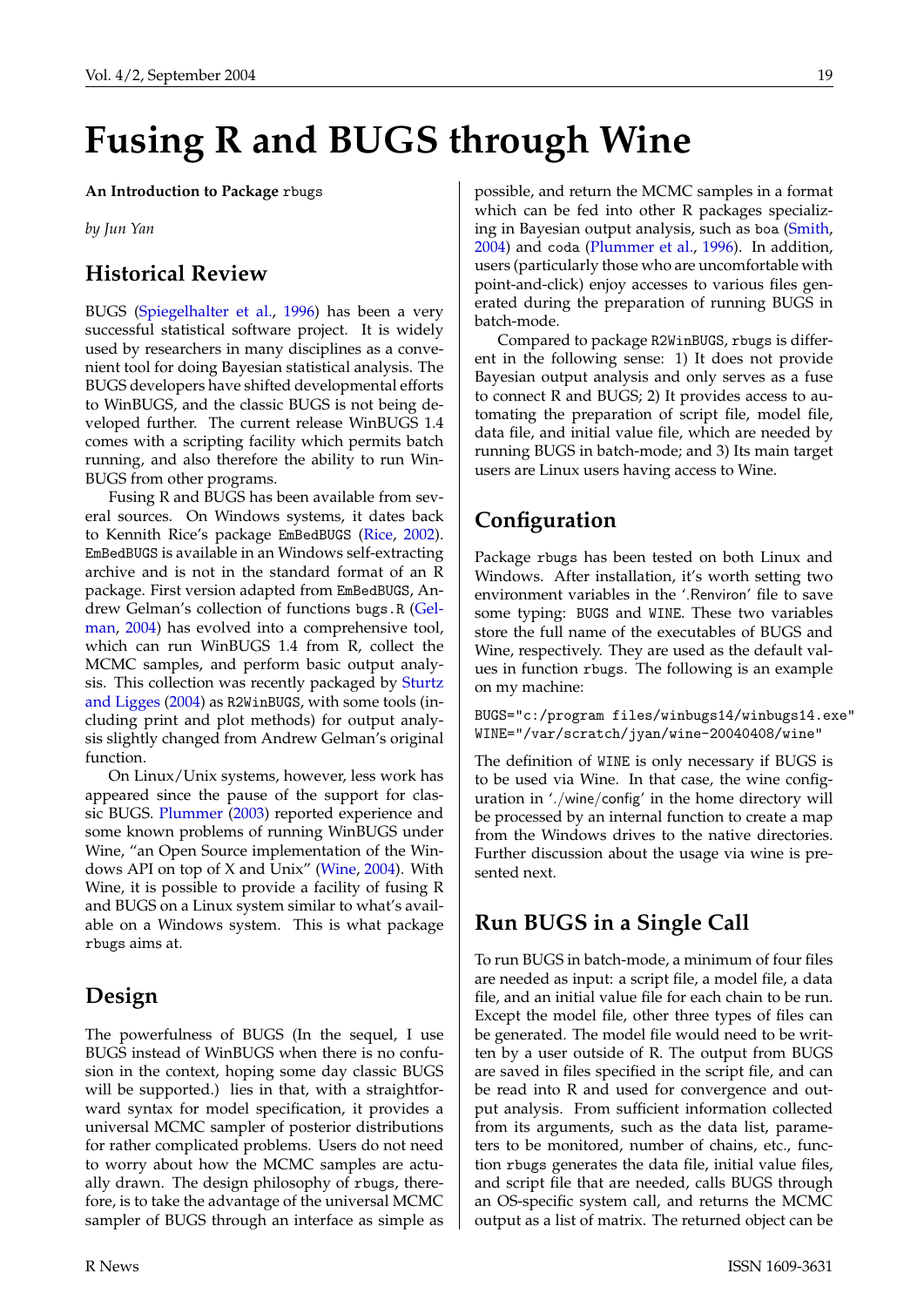<span id="page-19-0"></span>further processed by packages boa and coda, taking the advantage of various native analysis available in R. An example is provided with the pumps data in the Example Volume I of BUGS:

> ? pumps

### **Experience with Wine**

On a RedHat 3.0 workstation, I experimented running WinBUGS via Wine 20040408. As reported by [Plummer](#page-20-5) [\(2003\)](#page-20-5), buttons still don't respond to clicks. One would have to use the return key after pointing to a button. This may not be a problem for people who do not like using a mouse anyway. Fortunately, the batch-mode works fine and the results from some examples I tried are the same as those obtained from a Windows system.

Installation guide for Wine can be found from its website. For people who don't have root access, it's sufficient to just compile it and set WINE as the full name of the Wine executable in the compiling directory. The compiling is straightforward.

When using rbugs, one needs to pay attention to the difference in two of its arguments: workingDir and bugsWorkingDir. On a Windows system, they should be the same. But on a Linux system, workingDir refers to the directory that's recognizable by native operations, while bugsWorkingDir refers to the same directory as workingDir but translated to a Windows directory recognizable by WinBUGS via Wine. For example, on my system, drive C is defined in the Wine configuration:

```
[Drive C]
"Path" = "/var/scratch/jyan/c"
```
If I would like to use

bugsWorkingDir="c:/tmp",

then I would need to have

#### workingDir="/var/scratch/jyan/c/tmp".

With these straightened out, the pumps example can be run on a Linux system. Same as on a Windows system, rbugs will launch BUGS. In the current release of rbugs, the debug information from Wine is redirected to a temporary file and deleted on exit.

The configuration information of wine is usually stored in '.wine/config' in the home directory. An internal function processes this config file and stores the drive mapping between Windows and the native Linux system in a internal data frame .DriveTable. When using rbugs, if workingDir is the default, NULL, then bugsWorkingDir is translated using the drive mapping table.

# **Preparing Files for BUGS Batchmode**

Often times, one would like to use a call of rbugs to do some exploration, checking if the model and the data compile fine in BUGS. It would be useful to have the generated script file, data file, and initial value files available for using BUGS directly in other circumstances. There is no difficulty in generating the script files. But for the data file and the initial value files, the format of the data becomes an important issue. In the WinBUGS 1.4 manual, under the section of Model Specification, formatting of data is discussed. It reads that BUGS can take read files created from the S-Plus dput function. Unfortunately, this is not (or no longer) true for both the most recent versions of S-Plus and R. Let's look at R-1.9.0 only:

```
> a <- matrix(c(314159265358979, 0.0001,
               -0.0001, 0.05), 2, 2)
> dput(list(a = a), "tmp")
> file.show("tmp")
structure(list(a = structure(c(314159265358979,1e-04, -1e-04, 0.05), .Dim =
as.integer(c(2, 2)))), .Names = "a")
```
A BUGS user immediately sees that BUGS will complain when it reads this! Besides the extra characters of "as.integer" and ".Names", there are less documented subtle issues: 1) "e" should be "E"; 2) "1e" should be "1.0E"; and 3) the first number exceeded 14 digits.

In not necessarily the most efficient way, the function format4Bugs converts the data to characters with formatC and then uses a modification of a format data function by Kennith Rice to return hopefully the right format for BUGS.

Using format4Bugs, functions genDataFile and genInitsFile prepare data file and initial value files. Function genBugsScript generate a script file. All these files are accessible by users and hence ease the usage of BUGS in other circumstances.

### **Remarks**

Since Wine is built upon X windows, WinBUGS would not run from an ssh terminal without X windows support. Many people had wished the classic BUGS were supported. That not happening soon, it would be desirable to have a better supported command line interface of WinBUGS, so that launching the GUI becomes an options.

As an infrequent Windows user, I am more oriented to experimenting and supporting fusing R and BUGS through Wine on Linux systems. Windows users are referred to package R2WinBUGS. A forthcoming paper by the package authors will provide detailed demonstration and become a standard reference.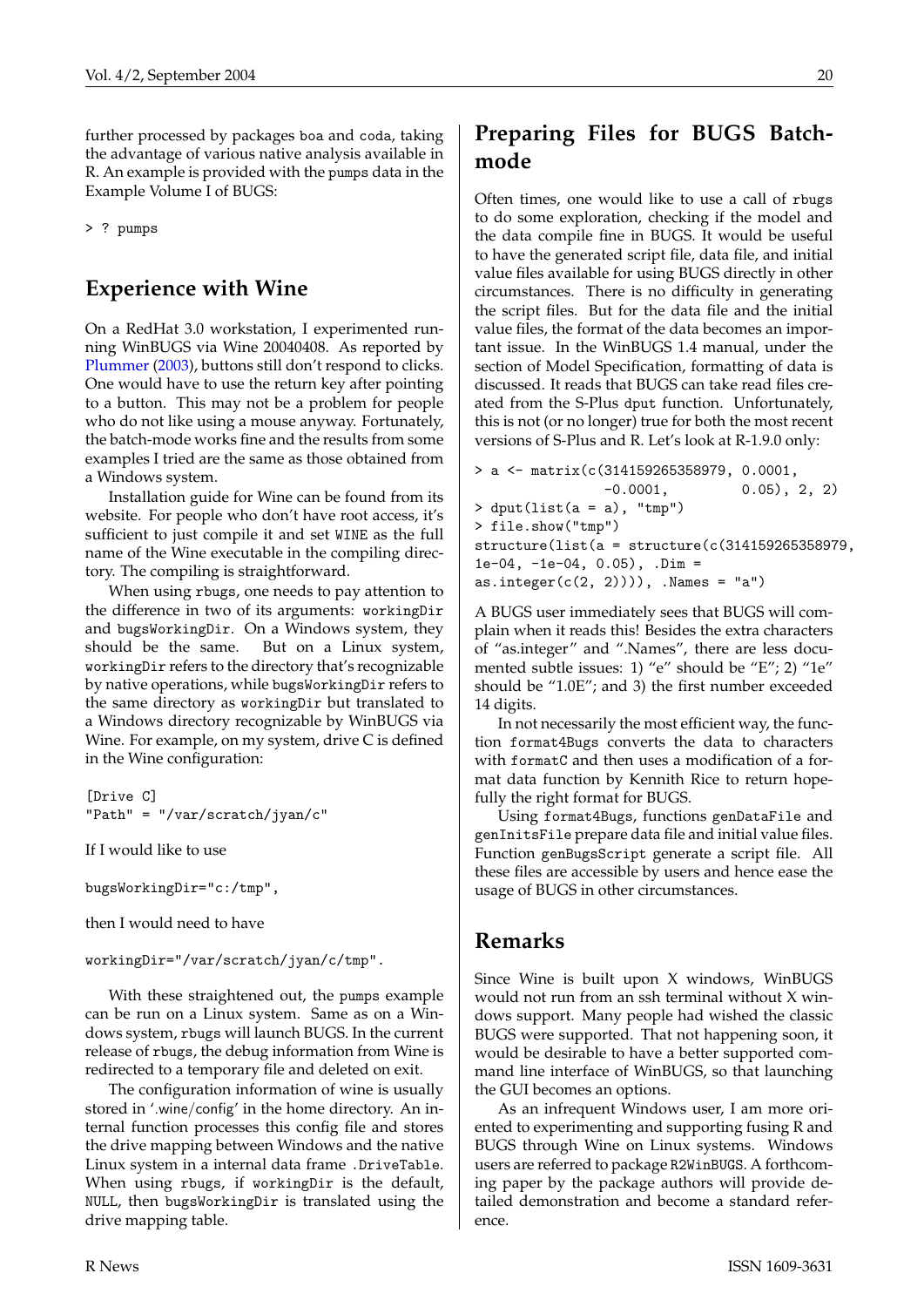[Plummer](#page-20-9) [\(2004\)](#page-20-9) just released 0.50 of JAGS. Quote from Martyn Plummer: "JAGS is Just Another Gibbs Sampler - an alternative engine for the BUGS language that aims for the same functionality as classic BUGS. JAGS is written in C++ and licensed under the GNU GPL. It was developed on Linux and also runs on Windows." The functions in package rbugs can also be used to prepare files for JAGS. I am looking forward to seeing the growth of JAGS.

I also tried using R for Windows through Wine. It worked last winter with Wine 20031016, but is not working with Wine 20040408 now. Unfortunately, since my Wine 20040408 was compiled after my system has been recently upgraded to Red Hat Workstation 3.0, I cannot tell which change has caused it.

## **Bibliography**

- <span id="page-20-3"></span>Gelman, A. (2004), "bugs.R: functions for running WinBugs from R," http://www.stat.columbia.edu/∼gelman/bugsR/. [19](#page-18-1)
- <span id="page-20-5"></span>Plummer, M. (2003), "Using WinBUGS under Wine," http://calvin.iarc.fr/bugs/wine/. [19,](#page-18-1) [20](#page-19-0)
- <span id="page-20-9"></span>Plummer, M. (2004), "JAGS version 0.50 manual," http://wwwfis.iarc.fr/∼martyn/software/jags/. [20](#page-19-0)
- <span id="page-20-8"></span>Plummer, M., Best, N., Cowles, K., and Vines, K. (1996), "coda: Output analysis and diagnostics for MCMC," http://www-fis.iarc.fr/coda/. [19](#page-18-1)
- <span id="page-20-2"></span>Rice, K. (2002), "EmBedBUGS: An R package and S library," http://www.mrcbsu.cam.ac.uk/personal/ken/embed.html. [19](#page-18-1)
- <span id="page-20-7"></span>Smith, B. (2004), "boa: Bayesian Output Analysis Program for MCMC," http://www.publichealth.uiowa.edu/boa. [19](#page-18-1)
- <span id="page-20-1"></span>Spiegelhalter, D. J., Thomas, A., Best, N. G., and Gilks, W. (1996), *BUGS: Bayesian inference Using Gibbs Sampling, Version 0.5, (version ii)* http://www.mrc-bsu.cam.ac.uk/bugs. [19](#page-18-1)
- <span id="page-20-4"></span>Sturtz, S. and Ligges, U. (2004), "R2WinBUGS: Running WinBUGS from R," http://cran.rproject.org/src/contrib/Descriptions/R2WinBUGS.html. [19](#page-18-1)

<span id="page-20-6"></span>Wine (2004), "Wine," http://www.winehq.org. [19](#page-18-1)

*Jun Yan University of Iowa, U.S.A.* [jyan@stat.uiowa.edu](mailto:jyan@stat.uiowa.edu)

# **R Package Maintenance**

<span id="page-20-0"></span>*Paul Gilbert*

### **Introduction**

Quality control (QC) for R packages was the feature that finally convinced me to maintain R packages and also run them in S, rather than the reverse. A good QC system is essential in order to contain the time demands of maintaining many packages with interdependencies. It is necessary to have quick, easy, reliable ways to catch problems. This article explains how to use the R package QC features (in the "tools" package by Kurt Hornik and Friedrich Leisch) for ongoing maintenance and development, not just as a final check before submitting a package to CRAN. This should be of interest to individuals or organizations that maintain a fairly large code base, for their own use or the use of others.

The main QC features for an R package check that:

- code in package directory R/ is syntactically correct
- code in package directory tests/ runs and does

not crash or stop()

- documentation is complete and accurate in several respects
- examples in the documentation actually run
- code in package directory demo/ runs
- vignettes in package directory inst/doc/ run

These provide several important features for package maintenance. Developers like to improve code, but documentation updates are often neglected. A simple method to identify necessary documentation changes means documentation maintenance is (almost) painless. The QC tools can be used to help flag when documentation changes are necessary. They also ensure that packaged code can be quickly tested to ensure it works with a new version of R (or a new compiler, or a new operating system, or a new computer). The system explained below also helps check dependencies among functions in different packages, easing development by quickly identifying changes that break code in other packages.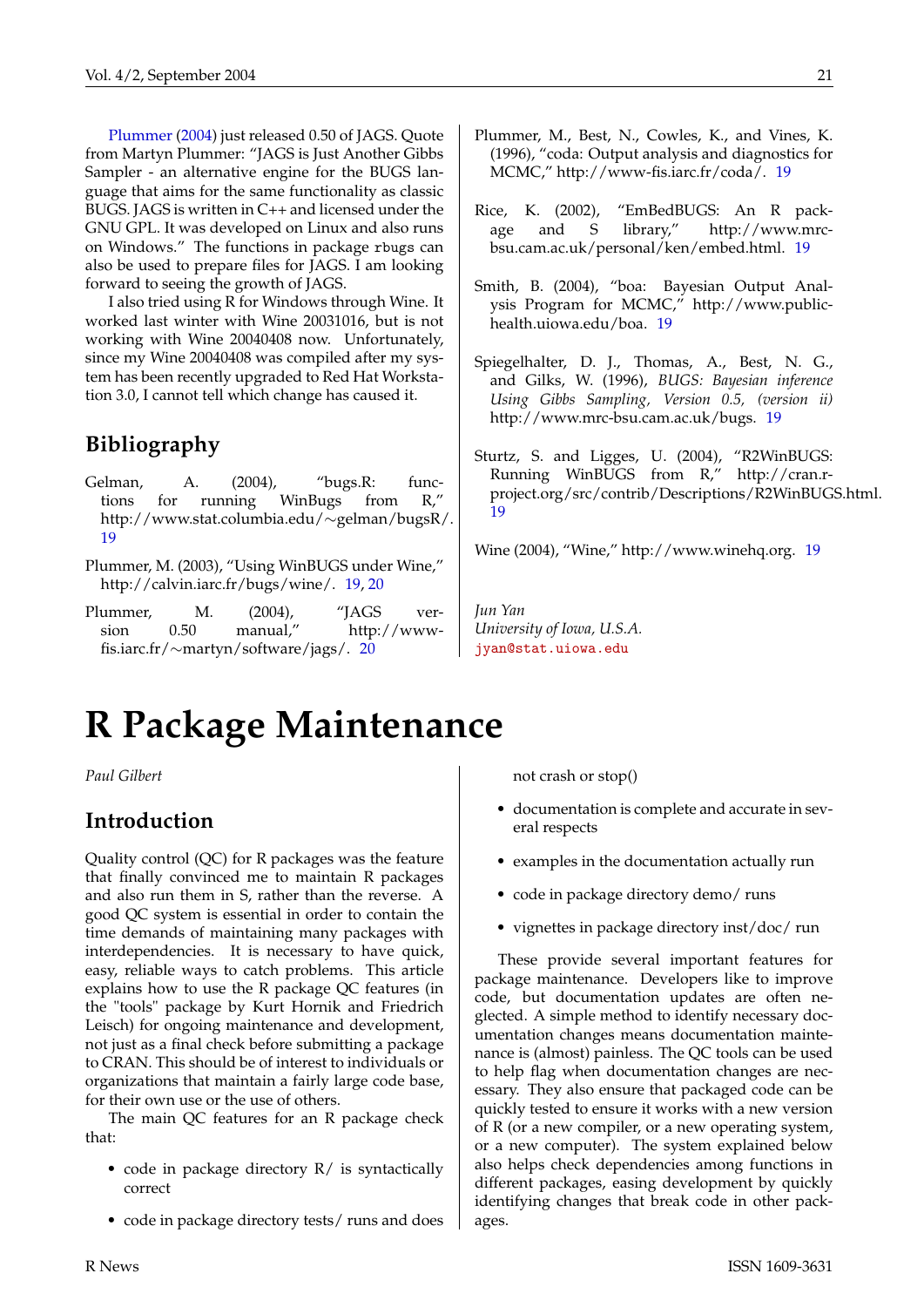The system described here uses the QC features in R in conjunction with the *make* utility. It checks code and documentation of multiple packages, automatically when changes to source files imply that these checks need to be done. The key is a good 'Makefile' with interdependencies properly identified. It should be possible to run this system with a relatively small investment in "local setup" for a different set of packages, perhaps only a couple of hours. This presumes a certain familiarity with *make*. For a complicated set of package, a somewhat larger amount of time may be necessary in order to understand interdependencies among packages. If your packages are not well organized then a much larger time investment will be necessary, but well worthwhile.

### **Make**

This is not a tutorial about *make*, but a rudimentary explanation is given in order to make the remainder of the artical accessible to a wider audience. Briefly, the *make* utility uses targets (rules) which may have prerequisites (other targets or files). These are indicated in a file typically called 'Makefile'. This works most easily when a target is the name of a file generated from another file, for example, a compiled target file called foo generated from a C code prerequisite file called foo.c. Make determines that a target is out of date and must be re-generated if the file timestamp for the target is older than the timestamp of any prerequisite. This is recursive, so a target must be re-generated (or "re-made") if it depends on a target, that depends on a target, ..., that depends on a file that is newer. Properly mapping out the dependencies in a 'Makefile' eventually saves an enormous amount of time, because a change in a source file only necessitates re-generating dependent targets. To understand correctly how this is used in the context of R package maintenance, it is important to recognize that "re-made" does not mean simply that code (or documentation) is checked to be syntactically correct, it also means a number of tests are completed to insure it works correctly.

## **Make and R Package QC**

In order to implement the system for R package maintenance, one critical simplifying assumption is that code testing does not depend on documentation testing. This may seem obvious, but it has the implication that examples in the documentation are not the most important way to catch mistakes in the code. That is, there should be files in the tests/ directory of a package that will generate errors if mistakes are introduced into the code. These would typically run functions, check results against known values, and *stop()* if an error is indicated.

With this simplifying assumption it is possible to distinguish two main targets for each package: "code" and "doc." These are each aliases for several "sub-targets." The code target tests the code in a package. It may be a prerequisite for code in other packages, but the doc target in a package is never a prerequisite in other packages. This means that a change to .Rd files in the man directory, or to .R files in the demo directory, or to vignette files, will signal remaking only for the package itself, and not for other packages. Changes to code files in the R directory or files in the tests directory will signal re-making for the package, and this may imply re-making of other packages that depend on it.

As an example, I have package dse2, which depends on dse1, which depends on packages tframe and setRNG. Changes in files in tframe/R should provoke a remake of dse1 and dse2, but changes in tframe/man or tframe/inst/doc should not provoke a remake of dse1 and dse2.

The 'Makefile' line for some targets uses "R CMD check", but in most cases the targets directly use functions in library("tools"). Shell variables, doc targets, and many code targets, are common to all packages and can be specified in common files, 'Makevars' and 'Makerules', which are included into the 'Makefile' for each package. (For technical reasons it is best to have these in two files rather than one.) The key code sub-target (Rcode) has different prerequisites for each package and must thus be specified in the specific 'Makefile' for each package.

As an example, Figure [1](#page-21-0) shows the critical part  $<sup>1</sup>$ </sup> of the 'Makefile' for my dse1 package, which has the packages tframe and setRNG as a prerequisites:

After first including the common variables from ../Makevars, this specifies the default target prerequisites. (Left of the colon is a target name, right of the colon is the list of prerequisites, backslash indicates line continuation.)

Packages are each in a subdirectory below a common directory, so *../tframe* refers to the relative path from the package dse1 directory to the directory for the package tframe. Some targets, like Rcode, are not naturally files, so to take advantage of the timestamp mechanism used by *make* it is necessary to create an artificial file (placed in a subdirectory referred to by the variable *FLAGS*). The critical part of the macro<sup>[2](#page-21-1)</sup> *RchkCodeMacro* is specified in 'Makevars' in Figure [2](#page-22-1)

This checks the code using any necessary packages from the location indicated by *CHKLIBS*, which is where packages that have already been checked are installed.

As another example, some of the documentation targets are specified in 'Makerules' (in Figure [3\)](#page-22-2) by

<span id="page-21-0"></span><sup>&</sup>lt;sup>1</sup>The complete generic makefiles should be available in the contributed section of CRAN.

<span id="page-21-1"></span><sup>2</sup>The *define* feature and some other aspects of these files may be specific to GNU *make*.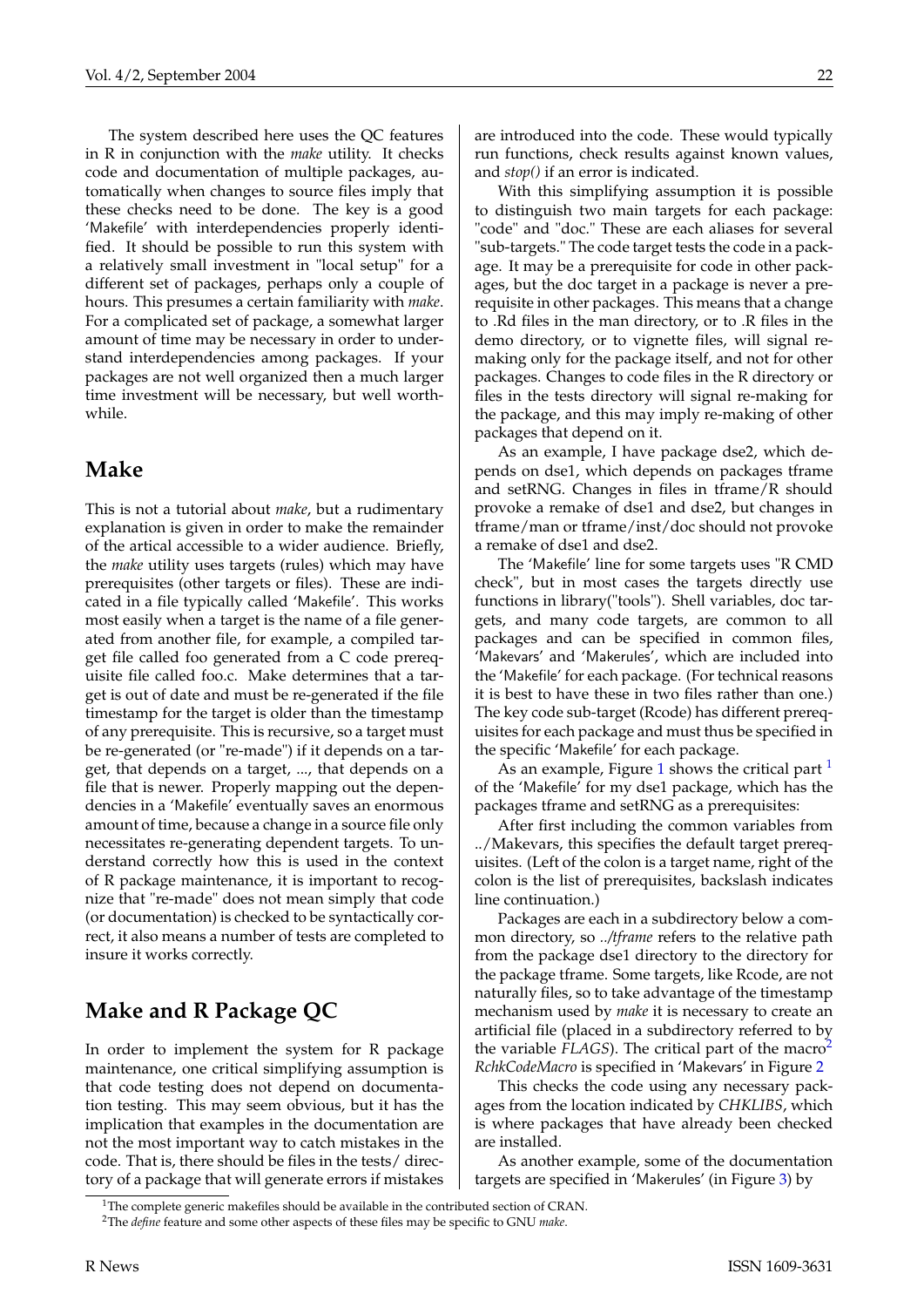include ../Makevars

```
default: undoc checkDocFiles codoc examples latex demos \
           checkDocStyle checkFF checkMethods checkReplaceFuns \
           Rcode checkVignettes pdfVignettes tar
```
Rcode: R/\*.R tests/\*.R LICENSE DESCRIPTION INDEX \ ../tframe/\$(FLAGS)/Rcode ../setRNG/\$(FLAGS)/Rcode \${RchkCodeMacro}

<span id="page-22-0"></span>include ../Makerules

Figure 1: Makefile for dse1

```
define RchkCodeMacro
     ...
    R_LIBS=$(CHKLIBS) $(RENV) R CMD check \
         --outdir=$(CURDIR)/$(TMP) --library=$(CURDIR)/$(TMP) \
          --no-vignettes --no-codoc --no-examples \
          --no-latex $(CURDIR)
     ...
    @touch $(FLAGS)/$@
endef
```
Figure 2: *RchkCodeMacro* is specified in 'Makevars'

```
undoc checkDocFiles checkDocStyle: man R/*.R
    @$(MKDIR) $(TMP)
    @echo "library(tools); $@(dir='$(CURDIR)')" | R --vanilla -q >$(TMP)/$@
    @test -z "'grep 'Error' $(TMP)/$@'" || (cat $(TMP)/$@ ; exit 1 )
# check errors from undoc and checkDocFiles
    @test -z "'grep 'Undocumented' $(TMP)/$@'" || (cat $(TMP)/$@ ; exit 1 )
    @$(MKDIR) $(FLAGS)
     @mv $(TMP)/$@ $(FLAGS)/$@
```
Figure 3: Documentation targets in 'Makerules'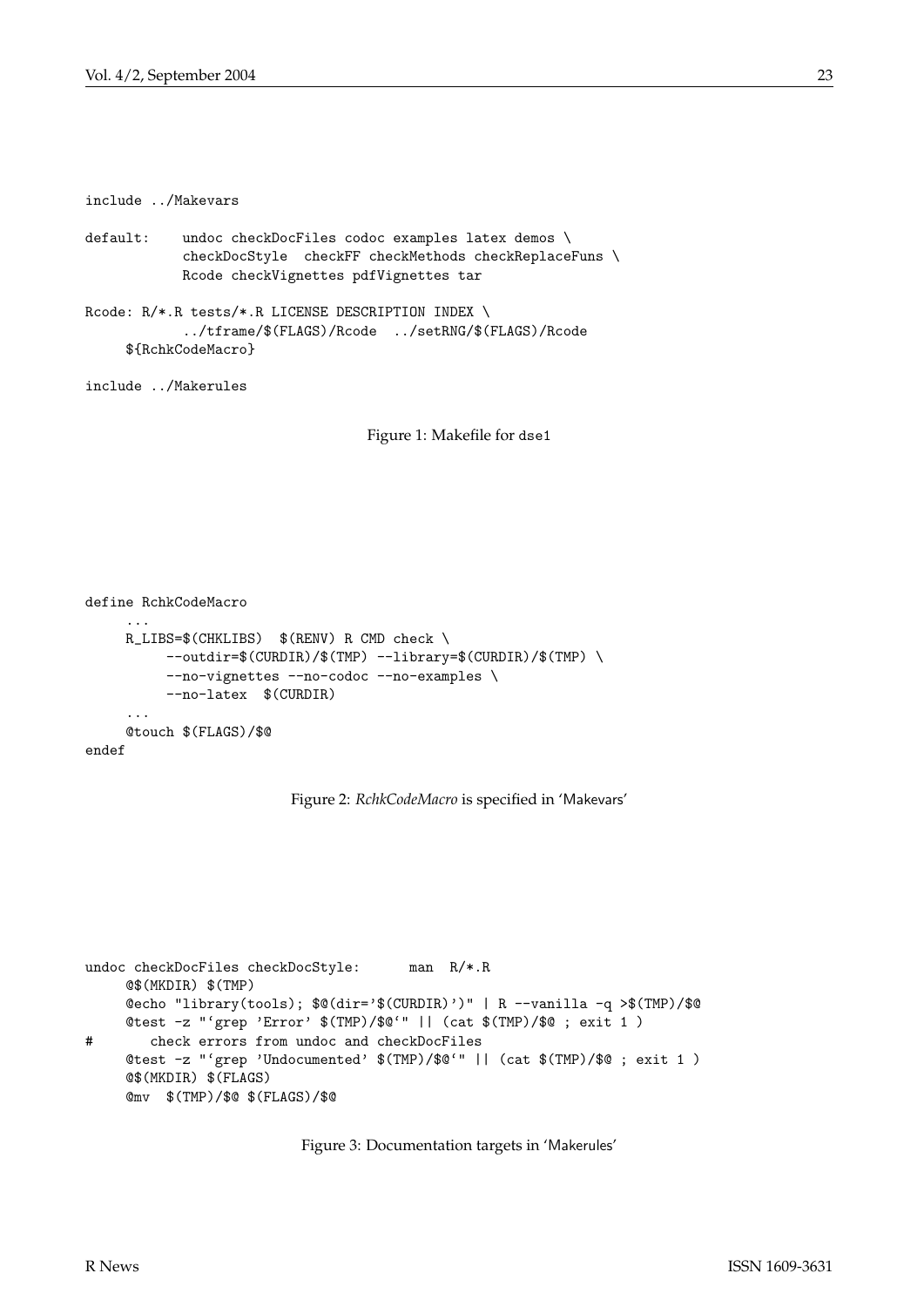This specifies the targets undoc, checkDocFiles, and checkDocStyle, which all depend on any files in the man directory, as well as any code files  $R/*R$ . The output from the R sessions that runs *undoc()* and *checkDocFiles()* print errors and warnings, but these do not automatically produce a shell error signal as a flag that *make* recognizes. It is possible to do this using *R* code that determines if the result should indicate an error, and sets *q(status=1)* but that is not done in this example. Instead, a test on a grep of the output is used to determine the shell error status. (This may change in the future.) If the signal does not indicate a failure (exit 1) then the output is moved to the *FLAGS* directory to indicate that the target has completed successfully.

### **Summary**

There are trade-offs in the way R code is organized into packages. If all code is in one package then there are no package inter-dependencies, but everything must be tested after any change. Faster computers make it possible to consider this, and the *make*/QC system described here would be extra overhead and of limited value in that situation. However, more documentation and examples, along with more extensive test suites, take longer to run, and so encourage a finer breakdown into packages. In addition to this, there are two complementary reasons for organizing functions into packages. One is to limit dependencies, as much as reasonably possible, between groups of functions that are not closely related and may not often be used together. The second is to group together "kernel" functions which are

# **Changes in R**

<span id="page-23-0"></span>*by the R Core Team*

# **User-visible changes in 2.0.0**

- The stub packages from 1.9.x have been removed: the library() function selects the new home for their code.
- 'Lazy loading' of R code has been implemented, and is used for the standard and recommended packages by default. Rather than keep R objects in memory, they are kept in a database on disc and only loaded on first use. This accelerates startup (down to 40% of the time for 1.9.x) and reduces memory usage – the latter is probably unimportant of itself, but reduces commensurately the time spent in garbage collection.

tools used by several other packages. The dependencies among packages must be carefully mapped out, which forces one to think carefully about what is kernel code and what is not. These reasons for organizing code into packages may be even more important in a situation where multiple programmers or users are maintaining packages.

It is important to see that the savings in this *make*/QC system come from a few different aspects. The first is that packages of kernel code used by other packages tend to be more stable and less frequently changed than the packages that use them. If kernel packages are not changed, they do not need to be re-made. The second aspect is that dependencies among packages are in the code, not in the documentation. Thus documentaion changes imply only that the documentation for that particular package needs to be checked. The aspect that results in the most important savings, however, is that the need for many documentation changes are flagged immediately, while you still remember what that marvelous change in the code really did.

## **Acknowledgments**

I am grateful to Kurt Hornik for many helpful explanations and comments.

*Paul Gilbert, Department of Monetary and Financial Analysis, Bank of Canada, 234 Wellington St., Ottawa, Canada, K1A 0G9* [pgilbert@bank-banque-canada.ca](mailto:pgilbert@bank-banque-canada.ca)

> Packages are by default installed using lazy loading if they have more than 25Kb of R code and did not use a saved image. This can be overridden by INSTALL --[no-]lazy or via a field in the DESCRIPTION file. Note that as with --save, any other packages which are required must be already installed.

> As the lazy-loading databases will be consulted often, R will be slower if run from a slow network-mounted disc.

• All the datasets formerly in packages 'base' and 'stats' have been moved to a new package 'datasets'. data() does the appropriate substitution, with a warning. However, calls to data() are not normally needed as the data objects are visible in the 'datasets' package.

Packages can be installed to make their data ob-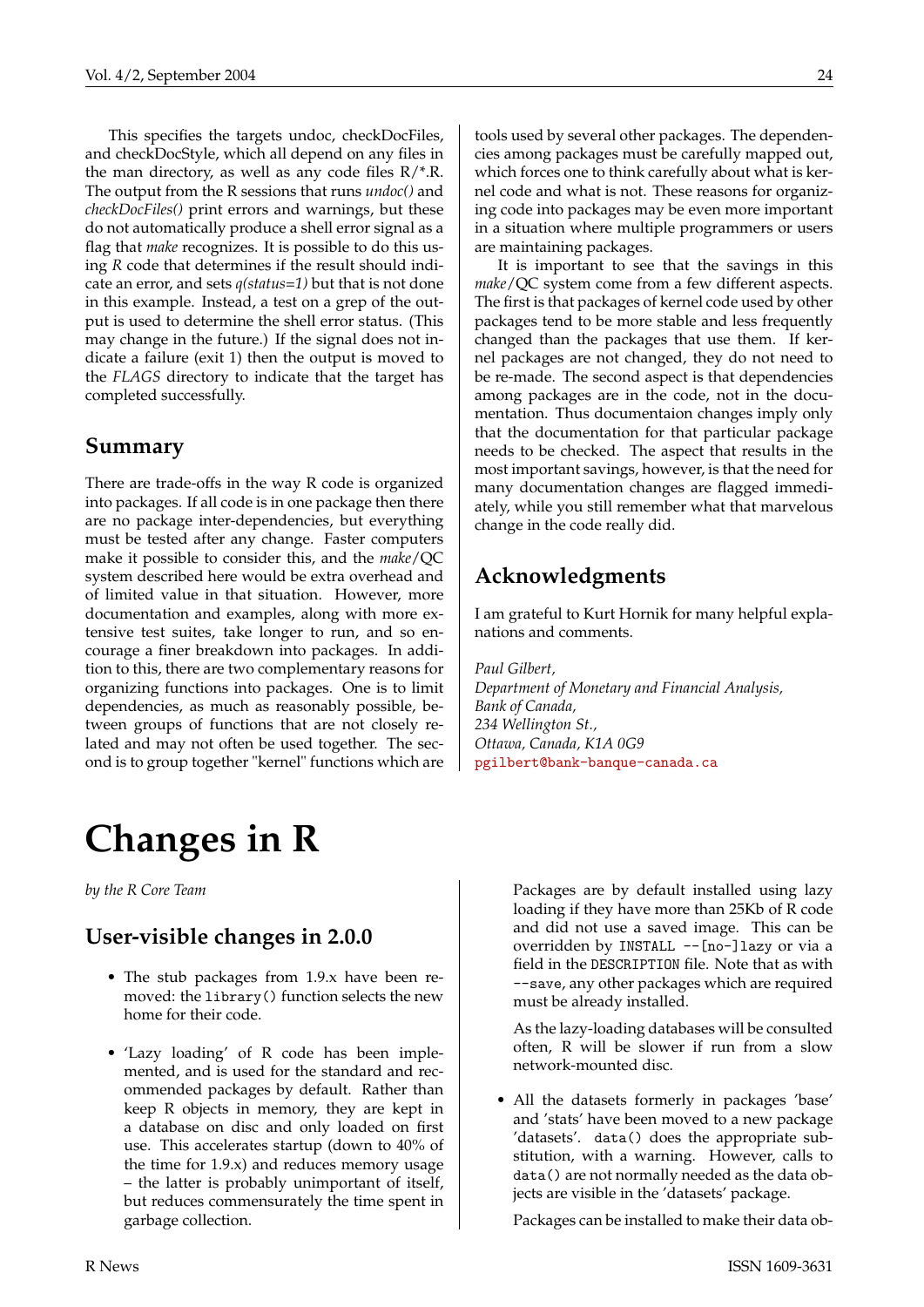jects visible via R CMD INSTALL --lazy-data or via a field in the DESCRIPTION file.

- Package 'graphics' has been split into 'grDevices' (the graphics devices shared between base and grid graphics) and 'graphics' (base graphics). Each of the 'graphics' and 'grid' packages load 'grDevices' when they are attached. Note that ps.options() has been moved to grDevices and user hooks may need to be updated.
- The semantics of data() have changed (and were incorrectly documented in recent releases) and the function has been moved to package 'utils'. Please read the help page carefully if you use the 'package' or 'lib.loc' arguments.

data() now lists datasets, and not just names which data() accepts.

- Dataset 'phones' has been renamed to 'World-Phones'.
- Datasets 'sunspot.month' and 'sunspot.year' are available separately but not via data(sunspot) (which was used by package lattice to retrieve a dataset 'sunspot').
- Packages must have been re-installed for this version, and library() will enforce this.
- Package names must now be given exactly in library() and require(), regardless of whether the underlying file system is casesensitive or not. So library(mass) will not work, even on Windows.
- R no longer accepts associative use of relational operators. That is,  $3 < 2 < 1$  (which used to evalute as TRUE!) now causes a syntax error. If this breaks existing code, just add parentheses — or braces in the case of plotmath.
- The R parser now allows multiline strings, without escaping the newlines with backslashes (the old method still works). Patch by Mark Bravington.

### **New features**

- There is a new atomic vector type, class "raw". See ?raw for full details including the operators and utility functions provided.
- The default barplot() method by default uses a gamma-corrected grey palette (rather than the heat color palette) for coloring its output when given a matrix.

• The 'formula' method for boxplot() has a 'na.action' argument, defaulting to NULL. This is mainly useful if the response is a matrix when the previous default of 'na.omit' would omit entire rows. (Related to PR#6846.)

boxplot() and bxp() now obey global 'par' settings and also allow the specification of graphical options in more detail, compatibly with S-PLUS (fulfilling wishlist entry PR#6832) thanks to contributions from Arni Magnusson. For consistency, 'boxwex' is not an explicit argument anymore.

- chull() has been moved to package 'graphics' (as it uses xy.coords).
- There is now a coef () method for summaries of "nls" objects.
- compareVersion(), packageDescription() and read.00Index() have been moved to package 'utils'.
- convolve(), fft(), mvfft() and nextn() have been moved to package 'stats'.
- coplot() now makes use of 'cex.lab' and 'font.lab' par() settings.
- cumsum/prod/max/min() now preserve names.
- data(), .path.packages() and .find.packages() now interpret package = NULL to mean all loaded packages.
- data.frame() and its replacement methods remove the names from vector columns. Using I() will ensure that names are preserved.
- data.frame(check.names = TRUE) (the default) enforces unique names, as S does.
- .Defunct() now has 'new' and 'package' arguments like those of .Deprecated().
- The plot() method for "dendrogram" objects now respects many more nodePar and edgePar settings and for edge labeling computes the extents of the diamond more correctly.
- deparse(), dput() and dump() have a new 'control' argument to control the level of detail when deparsing. dump() defaults to the most detail, the others default to less. See ?.deparseOpts for the details.

They now evaluate promises by default: see ?dump for details.

- dir.create() now expands  $\tilde{ }$  in filenames.
- download.file() has a new progress meter (under Unix) if the length of the file is known — it uses 50 equals signs.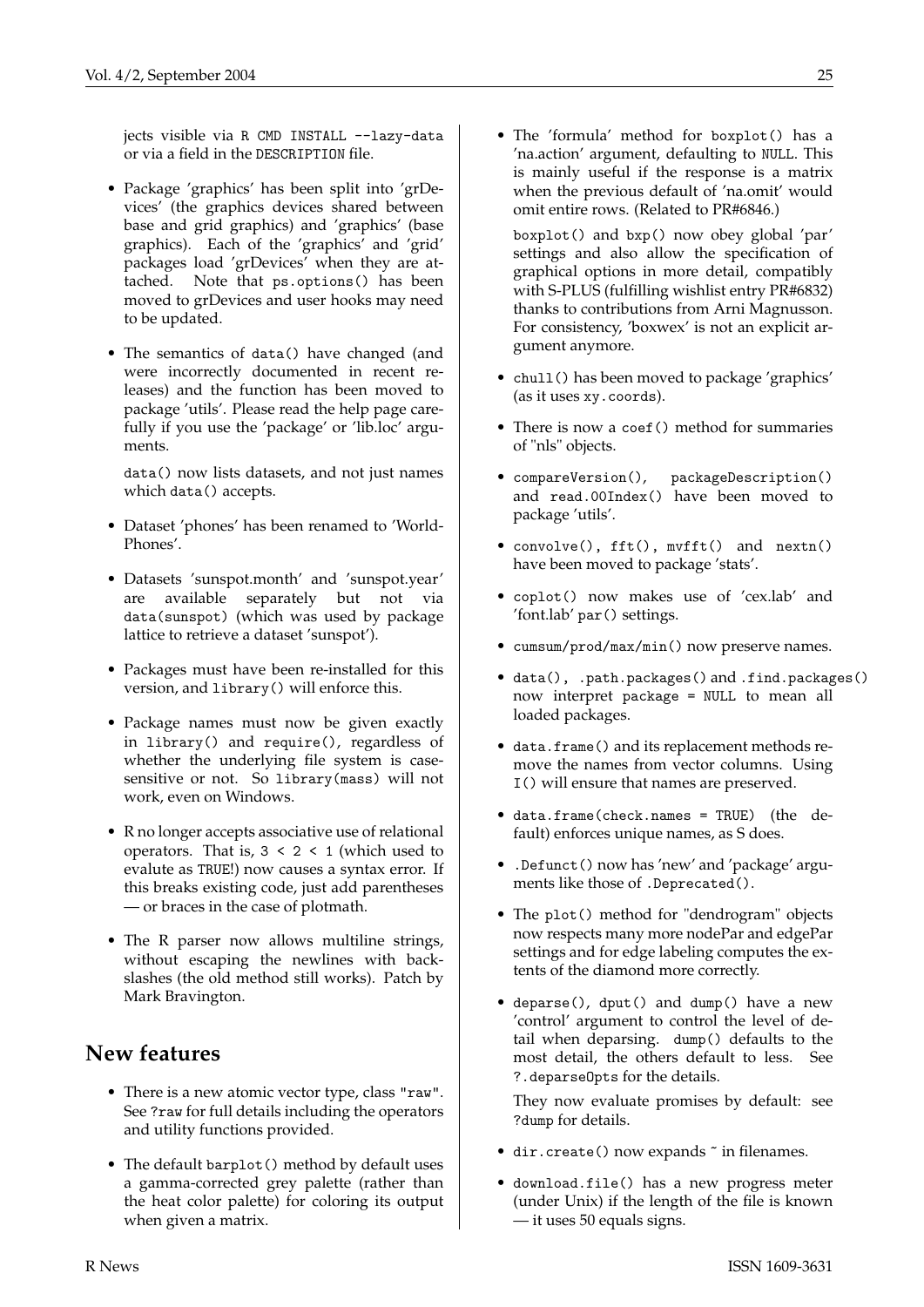- dyn.load() and library.dynam() return an object describing the DLL that was loaded. For packages with namespaces, the DLL objects are stored in a list within the namespace.
- New function eapply(): apply for environments. The supplied function is applied to each element of the environment; the order of application and the order of the results are not specified.
- edit() and fix() use the object name in the window caption on some platforms (e.g. Windows).
- Function file.edit() function added: like file.show(), but allows editing.
- Function file.info() can return file sizes > 2Gb if the underlying OS supports such.
- fisher.test(\*, conf.int=FALSE) allows the confidence interval computation to be skipped.
- formula() methods for classes "lm" and "glm" used the expanded formula (with '.' expanded) from the terms component.
- The 'formula' method for ftable() now looks for variables in the environment of the formula before the usual search path.
- A new function getDLLRegisteredRoutines() returns information about the routines available from a DLL that were explicitly registered with R's dynamic loading facilities.
- A new function getLoadedDLLs() returns information about the DLLs that are currently loaded within this session.
- The package element returned by getNativeSymbolInfo() contains reference to both the internal object used to resolve symbols with the DLL, and the internal DllInfo structure used to represent the DLL within R.
- help() now returns information about available documentation for a given topic, and notifies about multiple matches. It has a separate print() method.

If the latex help files were not installed, help() will offer to create a latex file on-the-fly from the installed .Rd file.

- heatmap() has a new argument 'reorderfun'.
- Most versions of install.packages() have a new optional argument dependencies = TRUE which will not only fetch the packages but also their uninstalled dependencies and their dependencies.

The Unix version of install.packages() attempts to install packages in an order that reflects their dependencies. (This is not needed for binary installs as used under Windows.)

- interaction() has new argument 'sep'.
- interaction.plot() allows type = "b" and doesn't give spurious warnings when passed a matplot()-only argument such as 'main'.
- is.integer() and is.numeric() always return FALSE for a factor. (Previously they were true and false respectively for well-formed factors, but it is possible to create factors with noninteger codes by underhand means.)
- New functions is.leaf(), dendrapply() and a labels() method for dendrogram objects.
- legend() has an argument 'pt.lwd' and setting 'density' now works because 'angle' now defaults to 45 (mostly contributed by Uwe Ligges).
- library() now checks the version dependence (if any) of required packages mentioned in the Depends: field of the DESCRIPTION file.
- load() now detects and gives a warning (rather than an error) for empty input, and tries to detect (but not correct) files which have had LF replaced by CR.
- ls.str() and lsf.str() now return an object of class ls\_str which has a print method.
- make.names() has a new argument allow\_, which if false allows its behaviour in R 1.8.1 to be reproduced.
- The 'formula' method for mosaicplot() has a 'na.action' argument defaulting to 'na.omit'.
- model.frame() now warns if it is given data = newdata and it creates a model frame with a different number of rows from that implied by the size of 'newdata'.

Time series attributes are never copied to variables in the model frame unless na.action = NULL. (This was always the intention, but they sometimes were as the result of an earlier bug fix.)

- There is a new 'padj' argument to mtext() and axis(). Code patch provided by Uwe Ligges (fixes PR#1659 and PR#7188).
- Function package.dependencies() has been moved to package 'tools'.
- The 'formula' method for pairs() has a 'na.action' argument, defaulting to 'na.pass', rather than the value of getOption("na.action").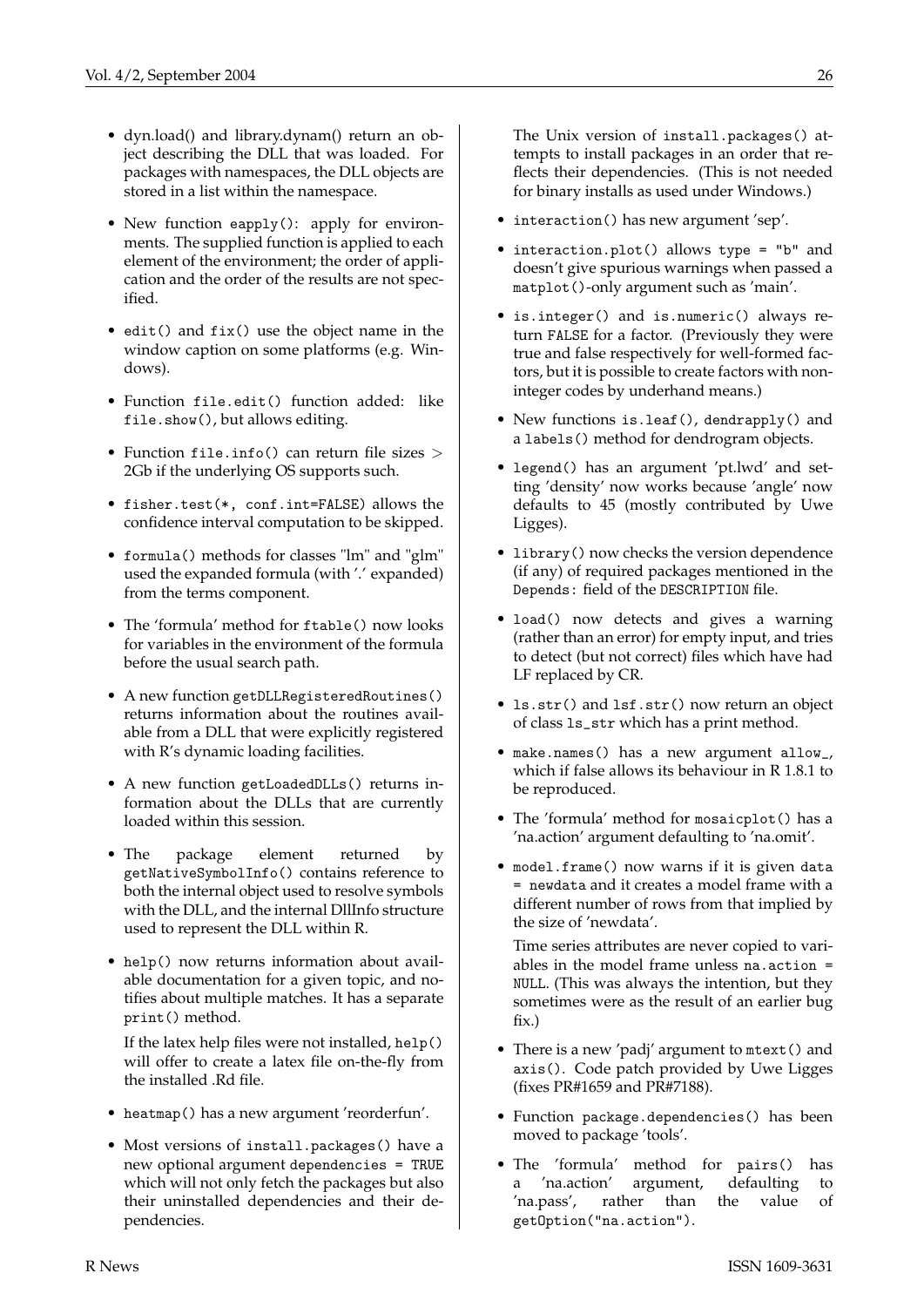• There are five new par () settings:

'family' can be used to specify a font family for graphics text. This is a device-independent family specification which gets mapped by the graphics device to a device-specific font specification (see, for example, postscriptFonts()). Currently, only PostScript, PDF, X11, Quartz, and Windows respond to this setting.

'lend', 'ljoin', and 'lmitre' control the cap style and join style for drawing lines (only noticeable on thick lines or borders). Currently, only PostScript, PDF, X11, and Quartz respond to these settings.

'lheight' is a multiplier used in determining the vertical spacing of multi-line text.

All of these settings are currently only available via par() (i.e., not in-line as arguments to  $plot(), lines(), ...)$ 

- PCRE (as used by grep etc) has been updated to version 5.0.
- A 'version' argument has been added to pdf () device. If this is set to "1.4", the device will support transparent colours.
- plot.xy(), the workhorse function of points, lines and plot.default now has 'lwd' as explicit argument instead of implicitly in "...", and now recycles 'lwd' where it makes sense, i.e. for line based plot symbols.
- The png() and jpeg() devices (and the bmp() device under Windows) now allow a nominal resolution to be recorded in the file.
- New functions to control mapping from device-independent graphics font family to device-specific family: postscriptFont() and postscriptFonts() (for postscript() and pdf()); X11Font() and X11Fonts(); windowsFont() and windowsFonts(); quartzFont() and quartzFonts().
- power  $(x^y)$  has optimised code for  $y = 2$ .
- prcomp() is now generic, with a formula method (based on an idea of Jari Oksanen). prcomp() now has a simple predict() method.
- printCoefmat() has a new logical argument 'signif.legend'.
- quantile() has the option of several methods described in Hyndman and Fan (1996). (Contributed by Rob Hyndman.)
- rank() has two new 'ties.method's, "min" and "max".
- New function read.fortran() reads Fortranstyle fixed-format specifications.
- read.fwf() reads multiline records, is faster for large files.
- read.table() now accepts "NULL", "factor", "Date" and "POSIXct" as possible values of colClasses, and colClasses can be a named character vector.
- readChar() can now read strings with embedded nuls.
- The "dendrogram" method for reorder() now has a 'agglo.FUN' argument for specification of a weights agglomeration function.
- New reorder() method for factors, slightly extending that in lattice. Contributed by Deepayan Sarkar.
- Replaying a plot (with replayPlot() or via autoprinting) now automagically opens a device if none is open.
- replayPlot() issues a warning if an attempt is made to replay a plot that was recorded using a different R version (the format for recorded plots is not guaranteed to be stable across different R versions). The Windows-menu equivalent (History...Get from variable) issues a similar warning.
- reshape() can handle multiple 'id' variables.
- It is now possible to specify colours with a full alpha transparency channel via the new 'alpha' argument to the rgb() and hsv() functions, or as a string of the form "#RRGGBBAA".

NOTE: most devices draw nothing if a colour is not opaque, but PDF and Quartz devices will render semitransparent colours.

A new argument 'alpha' to the function col2rgb() provides the ability to return the alpha component of colours (as well as the red, green, and blue components).

- save() now checks that a binary connection is used.
- seek() on connections now accepts and returns a double for the file position. This allows >2Gb files to be handled on a 64-bit platform.
- source() with echo = TRUE uses the function source attribute when displaying commands as they are parsed.
- setClass() and its utilities now warn if either superclasses or classes for slots are undefined. (Use setOldClass to register S3 classes for use as slots)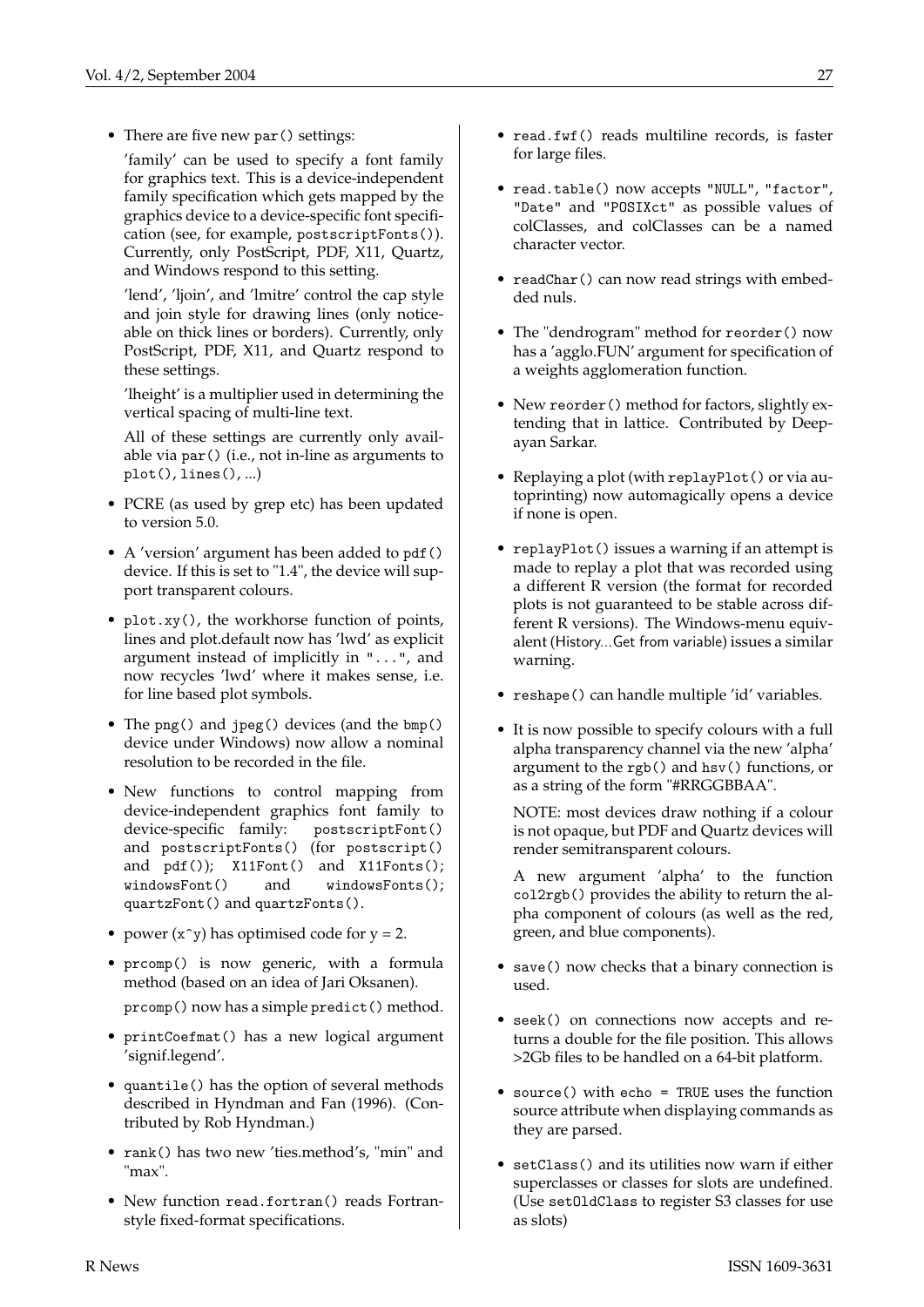• str(obj) now displays more reasonably the STRucture of S4 objects. It is also improved for language objects and lists with promise components.

The method for class "dendrogram" has a new argument 'stem' and indicates when it's not printing all levels (as typically when e.g.,  $max.level = 2$ ).

Specifying max.level = 0 now allows to suppress all but the top level for hierarchical objects such as lists. This is different to previous behavior which was the default behavior of giving all levels is unchanged. The default behavior is unchanged but now specified by max.level = NA.

- system.time() has a new argument 'gcFirst' which, when TRUE, forces a garbage collection before timing begins.
- tail() of a matrix now displays the original row numbers.
- The default method for text() now coerces a factor to character and not to its internal codes. This is incompatible with S but seems what users would expect.

It now also recycles  $(x,y)$  to the length of 'labels' if that is longer. This is now compatible with grid.text() and S. (See also PR#7084.)

- TukeyHSD() now labels comparisons when applied to an interaction in an aov() fit. It detects non-factor terms in 'which' and drops them if sensible to do so.
- There is now a replacement method for window(), to allow a range of values of time series to be replaced by specifying the start and end times (and optionally a frequency).
- If writeLines() is given a connection that is not open, it now attempts to open it in mode = "wt" rather than the default mode specified when creating the connection.
- The screen devices x11(), windows() and quartz() have a new argument 'bg' to set the default background colour.
- Subassignments involving NAs and with a replacement value of length  $> 0$  are now disallowed. (They were handled inconsistently in R < 2.0.0, see PR#7210.) For data frames they are disallowed altogether, even for logical matrix indices (the only case which used to work).
- The way the comparison operators handle a list argument has been rationalized so a few more cases will now work – see ?Comparison.
- Indexing a vector by a character vector was slow if both the vector and index were long (say 10,000). Now hashing is used and the time should be linear in the longer of the lengths (but more memory is used).
- Printing a character string with embedded nuls now prints the whole string, and non-printable characters are represented by octal escape sequences.
- Objects created from a formally defined class now include the name of the corresponding package as an attribute in the object's class. This allows packages with namespaces to have private (non-exported) classes.
- Changes to package 'grid':
	- **–** Calculation of number of circles to draw in circleGrob now looks at length of y and r as well as length of x.
	- **–** Calculation of number of rectangles to draw in rectGrob now looks at length of y, w, and h as well as length of x.
	- **–** All primitives (rectangles, lines, text, ...) now handle non-finite values (NA, Inf, -Inf, NaN) for locations and sizes. Nonfinite values for locations, sizes, and scales of viewports result in error messages. There is a new vignette(nonfinite) which describes this new behaviour.
	- **–** Fixed (unreported) bug in drawing circles. Now checks that radius is non-negative.
	- **–** downViewport() now reports the depth it went down to find a viewport. Handy for "going back" to where you started.
	- **–** The "alpha" gpar() is now multiplied by the alpha channel of colours when creating a gcontext. This means that gpar(alpha=) settings now affect internal colours so grid alpha transparency settings now are sent to graphics devices. The alpha setting is also cumulative.
	- **–** Editing a gp slot in a grob is now incremental.
	- **–** The "cex" gpar is now cumulative. For example ...
	- **–** New childNames() function to list the names of children of a gTree.
	- **–** The "grep" and "global" arguments have been implemented for grid.[add|edit|get|remove]Grob() functions.

The "grep" argument has also been implemented for the grid.set() and setGrob().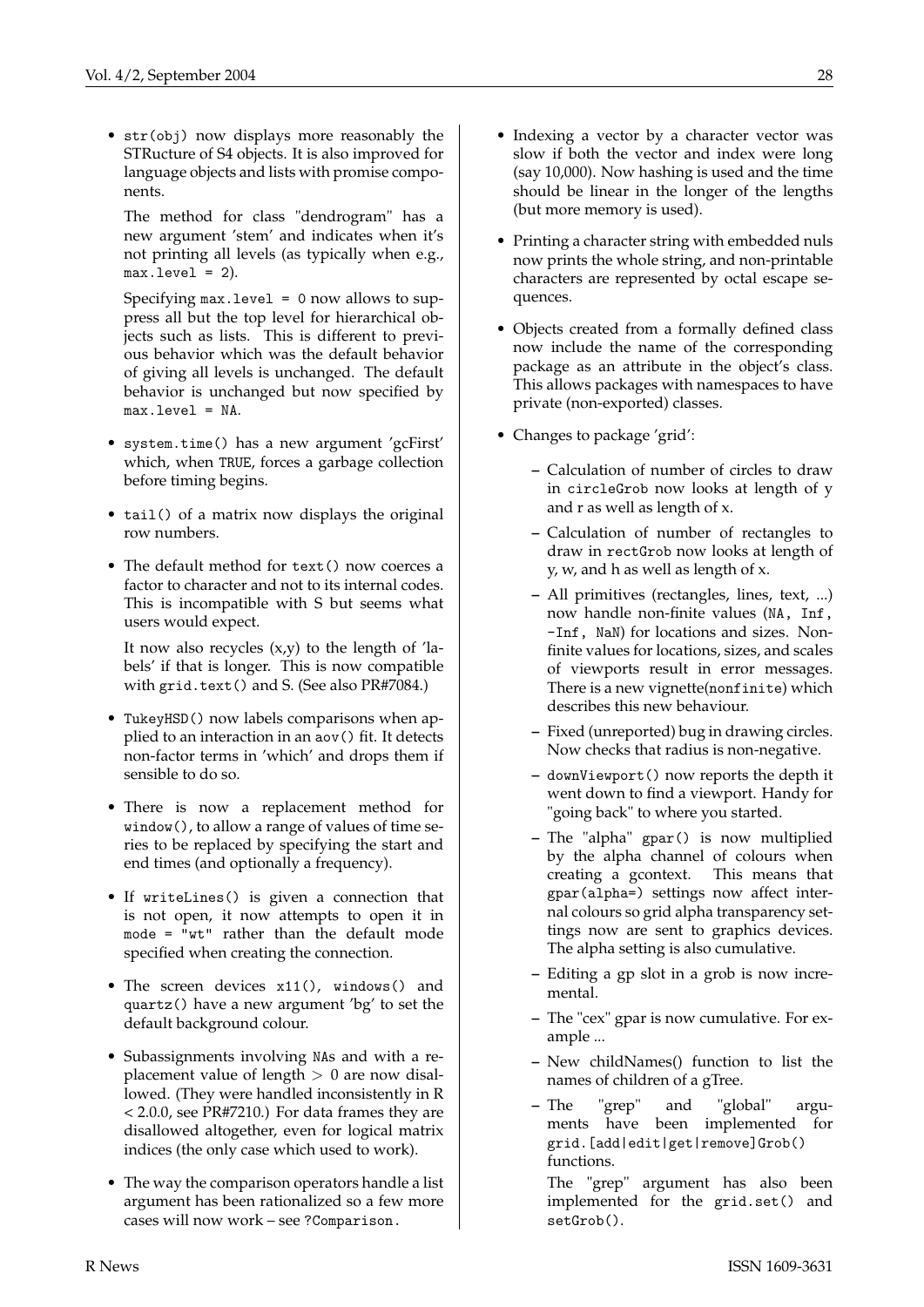- **–** New function grid.grab() which creates a gTree from the current display list (i.e., the current page of output can be converted into a single gTree object with all grobs on the current page as children of the gTree and all the viewports used in drawing the current page in the childrenvp slot of the gTree).
- **–** New "lineend", "linejoin", and "linemitre" gpar()s: line end can be "round", "butt", or "square"; line join can be "round", "mitre", or "bevel"; line mitre can be any number larger than 1 (controls when a mitre join gets turned into a bevel join; proportional to angle between lines at join; very big number means that conversion only happens for lines that are almost parallel at join).
- **–** New grid.prompt() function for controlling whether the user is prompted before starting a new page of output. Grid no longer responds to the par (ask) setting in the "graphics" package.
- The tcltk package has had the tkcmd() function renamed as tcl() since it could be used to invoke commands that had nothing to do with Tk. The old name is retained, but will be deprecated in a future release. Similarly, we now have tclopen(), tclclose(), tclread(), tclputs(), tclfile.tail(), and tclfile.dir() replacing counterparts starting with "tk", with old names retained for now.

# **New and changed utilities**

- R CMD check now checks for file names in a directory that differ only by case.
- R CMD check now checks Rd files using R code from package tools, and gives refined diagnostics about "likely" Rd problems (stray top-level text which is silently discarded by Rdconv).
- R CMD INSTALL now fails for packages with incomplete/invalid DESCRIPTION metadata, using new code from package tools which is also used by R CMD check.
- list\_files\_with\_exts (package 'tools') now handles zipped directories.
- Package 'tools' now provides Rd\_parse(), a simple top-level parser/analyzer for R documentation format.
- tools::codoc() (and hence R CMD check) now checks any documentation for registered

S3 methods and unexported objects in packages with namespaces.

- Package 'utils' contains several new functions:
	- Generics toBibtex() and toLatex() for converting R objects to BibTeX and LATEX (but almost no methods yet).
	- A much improved citation() function which also has a package argument. By default the citation is auto-generated from the package DESCRIPTION, the file inst/CITATION can be used to override this, see help(citation) and help(citEntry).

- sessionInfo() can be used to include version information about R and R packages in text or LATEX documents.

## **Documentation changes**

- The DVI and PDF manuals are now all made on the paper specified by R\_PAPERSIZE (default 'a4'), even the .texi manuals which were made on US letter paper in previous versions.
- The reference manual now omits 'internal' help pages.
- There is a new help page shown by help("Memory-limits") which documents the current design limitations on large objects.
- The format of the LATEX version of the documentation has changed. The old format is still accepted, but only the new resolves crossreferences to object names containing \_, for example.
- HTML help pages now contain a reference to the package and version in the footer, and HTML package index pages give their name and version at the top.
- All manuals in the 2.x series have new ISBN numbers.
- The *R Data Import/Export* manual has been revised and has a new chapter on *Reading Excel spreadsheets*.

# **Changes in C-level facilities**

• The PACKAGE argument for .C/.Call/.Fortran/ .External can (and should) be omitted if the call is within code within a package with a namespace. This ensures that the native routine being called is found in the DLL of the correct version of the package if multiple versions of a package are loaded in the R session. Using a namespace and omitting the PACKAGE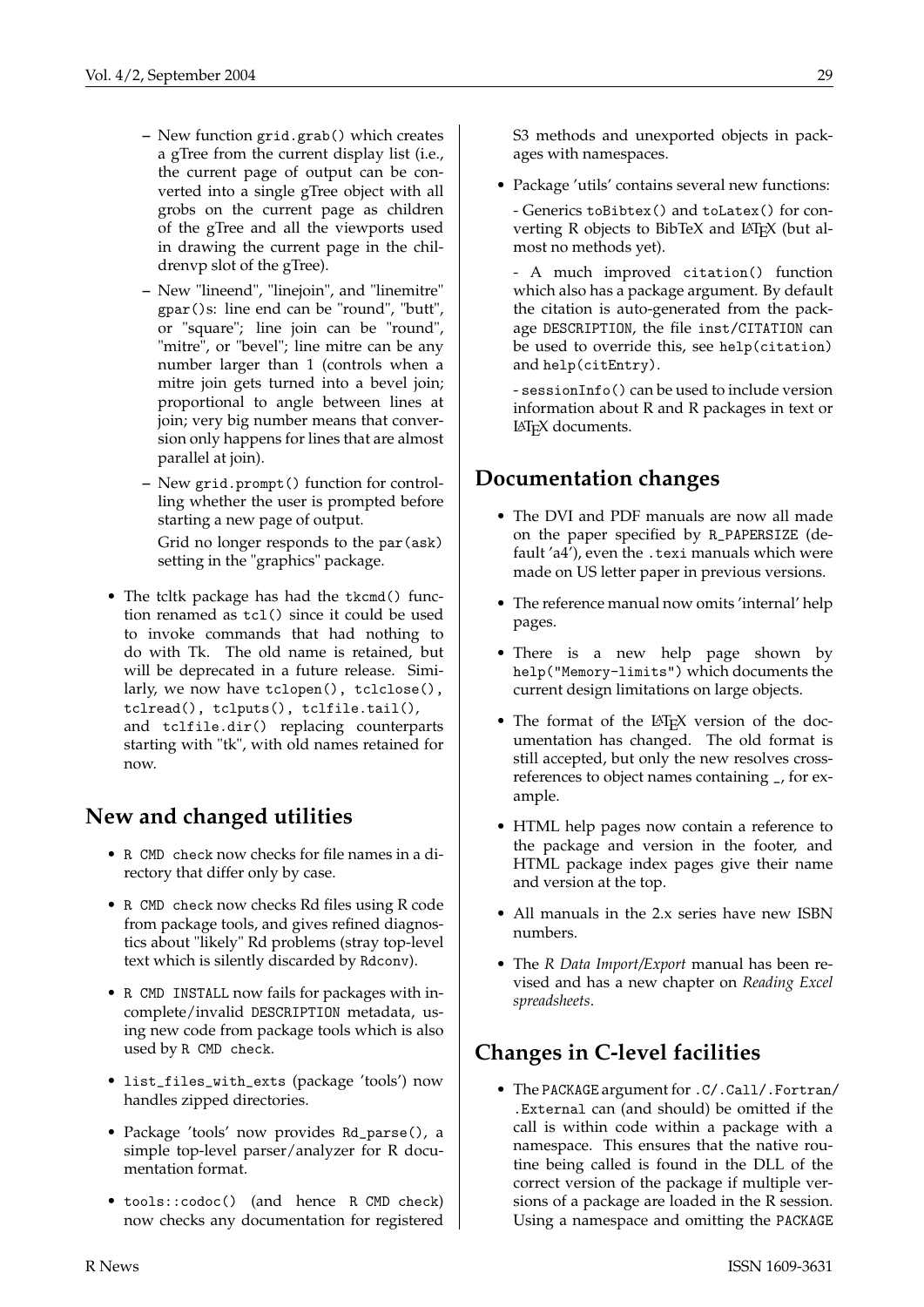argument is currently the only way to ensure that the correct version is used.

- The header Rmath.h contains a definition for R\_VERSION\_STRING which can be used to track different versions of R and libRmath.
- The Makefile in src/nmath/standalone now has 'install' and 'uninstall' targets – see the README file in that directory.
- More of the header files, including Rinternals.h, Rdefines.h and Rversion.h, are now suitable for calling directly from C++.

## **Newly deprecated and defunct**

- Direct use of R INSTALL|REMOVE|BATCH|COMPILE| SHLIB has been removed: use R CMD instead.
- La.eigen(), tetragamma(), pentagamma(), package.contents() and package.description() are defunct.
- The undocumented function newestVersion() is no longer exported from package utils. (Mainly because it was not completely general.)
- C-level entry point ptr\_R\_GetX11Image has been removed, as it was replaced by R\_GetX11Image at 1.7.0.
- The undocumented C-level entry point R\_IsNaNorNA has been removed. It was used in a couple of packages, and should be replaced by a call to the documented macro ISNAN.
- The gnome/GNOME graphics device is now defunct.

## **Installation changes**

• Arithmetic supporting  $+/-$ Inf, NaNs and the IEC 60559 (aka IEEE 754) standard is now required — the partial and often untested support for more limited arithmetic has been removed.

The C99 macro isfinite is used in preference to finite if available (and its correct functioning is checked at configure time).

Where isfinite or finite is available and works, it is used as the substitution value for R\_FINITE. On some platforms this leads to a performance gain. (This applies to compiled code in packages only for isfinite.)

• The dynamic libraries libR and libRlapack are now installed in R\_HOME/lib rather than R\_HOME/bin.

- When --enable-R-shlib is specified, the R executable is now a small executable linked against libR: see the R-admin manual for further discussion. The 'extra' libraries bzip2, pcre, xdr and zlib are now compiled in a way that allows the code to be included in a shared library only if this option is specified, which might improve performance when it is not.
- The main R executable is now R\_HOME/exec/R not R\_HOME/R.bin, to ease issues on MacOS X. (The location is needed when debugging core dumps, on other platforms.)
- Configure now tests for inline and alternatives, and the src/extra/bzip2 code now (potentially) uses inlining where available and not just under gcc.
- The XPG4 sed is used on Solaris for forming dependencies, which should now be done correctly.
- Makeinfo 4.5 or later is now required for building the HTML and Info versions of the manuals. However, binary distributions need to be made with 4.7 or later to ensure some of the links are correct.
- f2c is not allowed on 64-bit platforms, as it uses longs for Fortran integers.
- There are new options on how to make the PDF version of the reference manual — see the *R Administration and Installation Manual* section 2.2.
- The concatenated Rd files in the installed 'man' directory are now compressed and the R CMD check routines can read the compressed files.
- There is a new configure option --enable-lfs that will build R with support for  $> 2Gb$  files on suitable 32-bit Linux systems.

# **Package installation changes**

- The DESCRIPTION file of packages may contain a Imports: field for packages whose namespaces are used but do not need to be attached. Such packages should no longer be listed in Depends:.
- There are new optional fields SaveImage, LazyLoad and LazyData in the DESCRIPTION file. Using SaveImage is preferred to using an empty file install.R.
- A package can contain a file R/sysdata.rda to contain system datasets to be lazy-loaded into the namespace/package environment.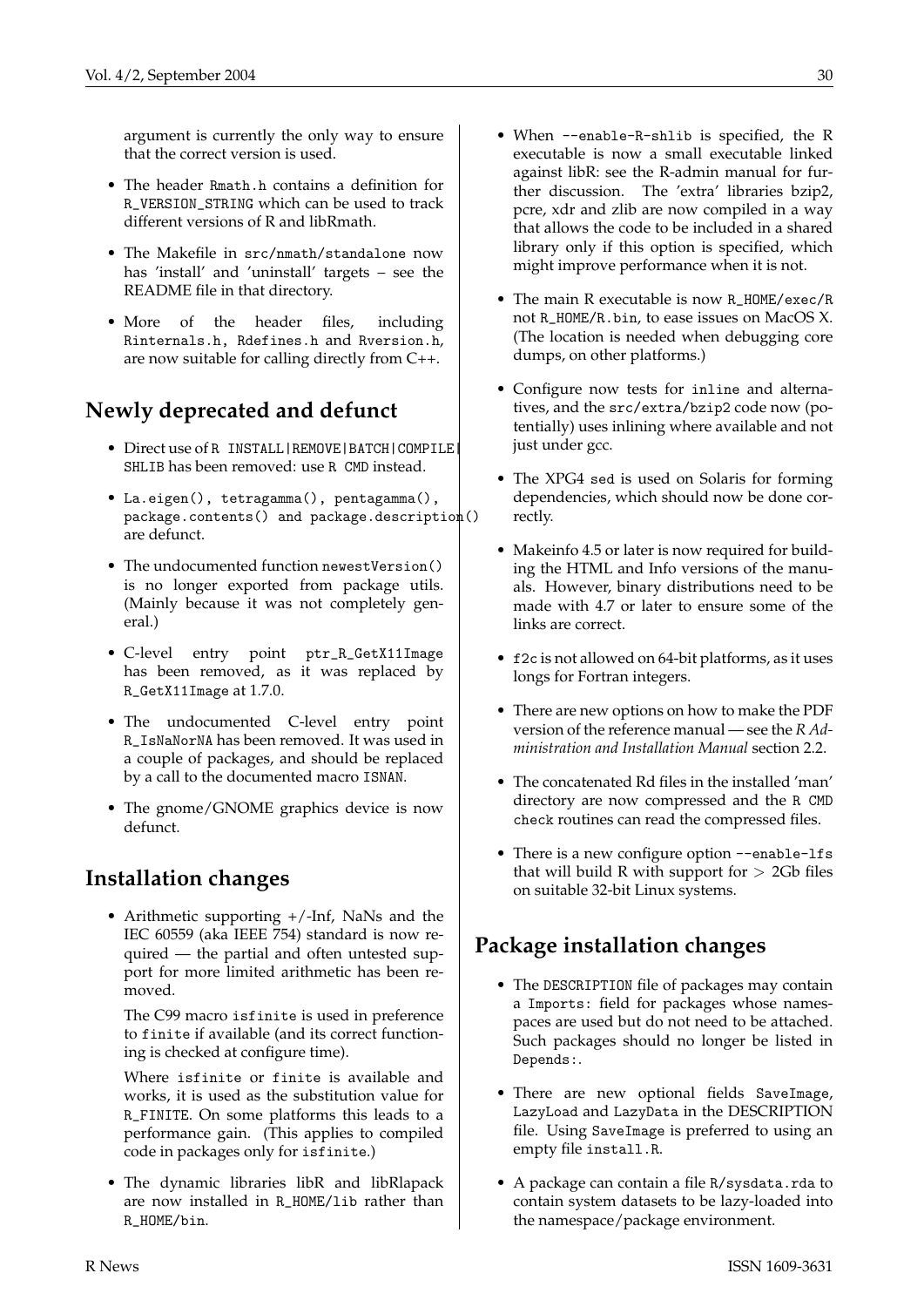- The packages listed in Depends: are now loaded before a package is loaded (or its image is saved or it is prepared for lazy loading). This means that almost all uses of R\_PROFILE.R and install.R are now unnecessary.
- If installation of any package in a bundle fails, R CMD INSTALL will back out the installation of all of the bundle, not just the failed package (on both Unix and Windows).

## **Bug fixes**

- Complex superassignments were wrong when a variable with the same name existed locally, and were not documented in R-lang.
- rbind.data.frame() dropped names/rownames from columns in all but the first data frame.
- The dimnames<- method for data.frames was not checking the validity of the row names.
- Various memory leaks reported by valgrind have been plugged.
- gzcon() connections would sometimes read the crc bytes from the wrong place, possibly uninitialized memory.
- Rd.sty contained a length \middle that was not needed after a revision in July 2000. It caused problems with LAT<sub>E</sub>X systems based on e-TeX which are starting to appear.
- save() to a connection did not check that the connection was open for writing, nor that nonascii saves cannot be made to a text-mode connection.
- phyper() uses a new algorithm based on Morten Welinder's bug report (PR#6772). This leads to faster code for large arguments and more precise code, e.g. for phyper(59, 150,150, 60, lower=FALSE). This also fixes bug (PR#7064) about fisher.test().
- $\{print.default(*, gap = \n\$ ) now in principle accepts all non-negative values <n>.
- smooth.spline(...)\$pen.crit had a typo in its computation; note this was printed in print.smooth.spline() but not used in other "smooth.spline" methods.
- write.table() handles zero-row and zerocolumn inputs correctly.
- debug() works on trivial functions instead of crashing (PR#6804)
- eval() could alter a data.frame/list second argument, so with(trees, Girth[1] <- NA) altered trees (and any copy of trees too).
- cor() could corrupt memory when the standard deviation was zero. (PR#7037)
- inverse.gaussian() always printed 1/mu^2 as the link function.
- constrOptim now passes ... arguments through optim to the objective function.
- object.size() now has a better estimate for character vectors: it was in general too low (but only significantly so for very short character strings) but over-estimated NA and duplicated elements.
- quantile() now interpolates correctly between finite and infinite values (giving +/-Inf rather than NaN).
- library() now gives more informative error messages mentioning the package being loaded.
- Building the reference manual no longer uses roman upright quotes in typewriter output.
- model.frame() no longer builds invalid data frames if the data contains time series and rows are omitted by na.action.
- write.table() did not escape quotes in column names. (PR#7171)
- Range checks missing in recursive assignments using [[ ]]. (PR#7196)
- packageStatus() reported partially-installed bundles as installed.
- apply() failed on an array of dimension  $\geq$  3 when for each iteration the function returns a named vector of length  $> 2$  (PR#7205)
- The GNOME interface was in some circumstances failing if run from a menu — it needed to always specify that R be interactive.
- depMtrxToStrings (part of pkgDepends) applied nrow() to a non-matrix and aborted on the result.
- Fix some issues with nonsyntactical names in modelling code (PR#7202), relating to backquoting. There are likely more.
- Support for S4 classes that extend basic classes has been fixed in several ways. as() methods and x@.Data should work better.
- hist() and pretty() accept (and ignore) infinite values. (PR#7220)
- It is no longer possible to call gzcon() more than once on a connection.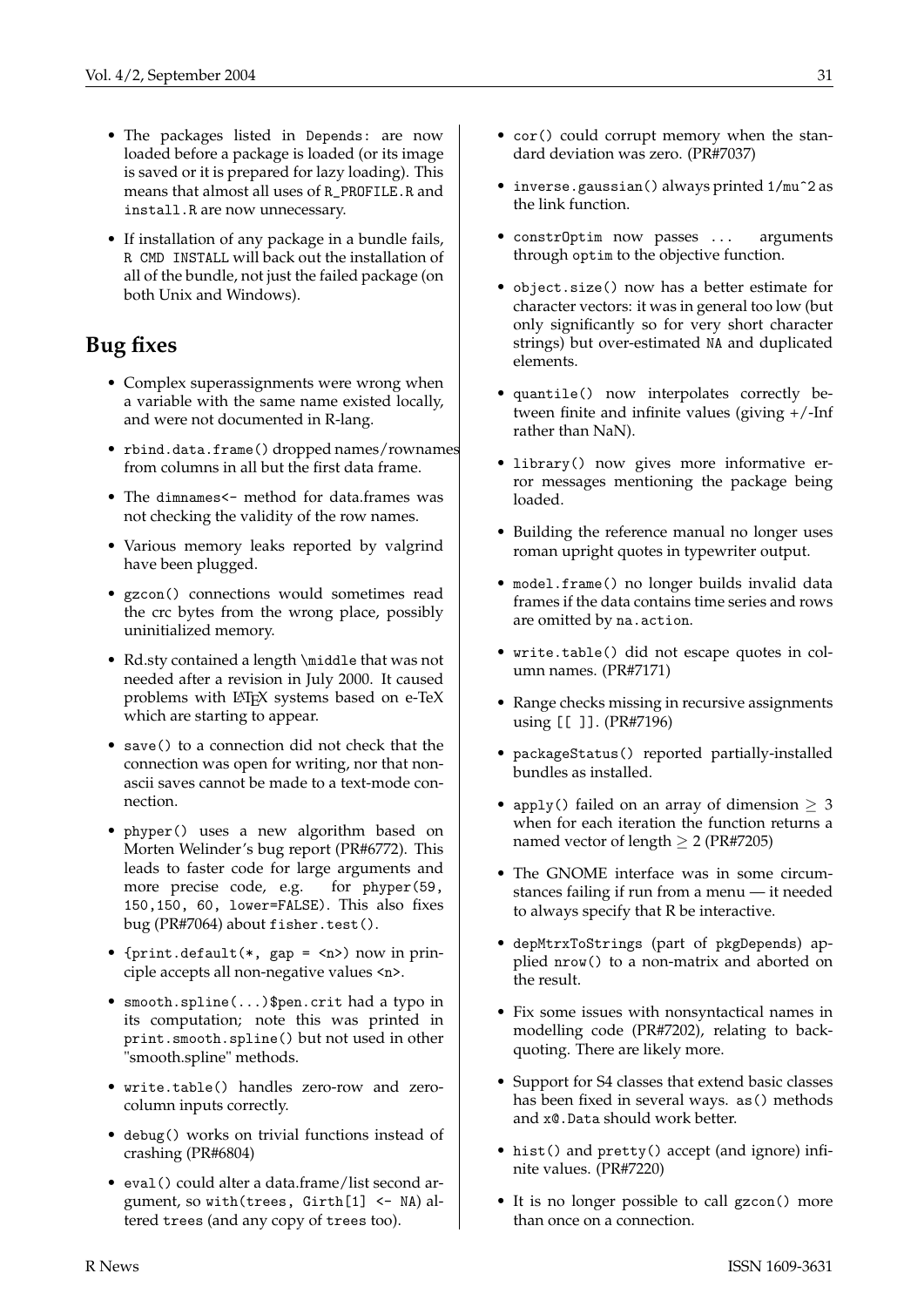- t.test() now detects nearly-constant input data. (PR#7225)
- mle() had problems if ndeps or parscale was supplied in the control arguments for optim(). Also, the profiler is now more careful to reevaluate modified mle() calls in its parent environment.
- Fix to rendering of accented superscripts and subscripts e.g., expression((b[dot(a)])). (Patch from Uwe Ligges.)

# **Changes on CRAN**

<span id="page-31-0"></span>*by Kurt Hornik*

### **New contributed packages**

- **Malmig** The Malmig package provides an implementation of Malecot migration model in R together with a number of related functions. By Federico C. F. Calboli and Vincente Canto Cassola together with Martin Maechler authored the function mtx.exp.
- **PBSmapping** This software has evolved from fisheries research conducted at the Pacific Biological Station (PBS) in Nanaimo, British Columbia, Canada. It extends the R language to include two-dimensional plotting features similar to those commonly available in a Geographic Information System (GIS). Embedded C code speeds algorithms from computational geometry, such as finding polygons that contain specified point events or converting between longitude-latitude and Universal Transverse Mercator (UTM) coordinates. It includes data for a global shoreline and other data sets in the public domain. By Nicholas Boers, Jon Schnute, Rowan Haigh, and others.
- **RCurl** The package allows one to compose HTTP requests to fetch URIs, post forms, etc., and process the results returned by the Web server. This provides a great deal of control over the HTTP connection and the form of the request while providing a higher-level interface than is available just using R socket connections. Additionally, the underlying implementation is robust and extensive, supporting SSL/HTTPS, cookies, redirects, authentication, etc. By Duncan Temple Lang.
- **RNetCDF** This package provides an interface to Unidata's NetCDF library functions (version 3) and furthermore access to Unidata's udunits
- attach(\*, pos=1) now gives a warning (and will give an error).
- power.\*test() now gives an error when 'sig.level' is outside [0,1]. (PR#7245)
- Fitting a binomial glm with a matrix response lost the names of the response, which should have been transferred to the residuals and fitted values.
- print.ts() could get the year wrong because rounding issue (PR#7255)

calendar conversions. The routines and the documentation follow the NetCDF and udunits C interface, so the corresponding manuals can be consulted for more detailed information. By Pavel Michna.

- **Rstem** An R interface to the C code that implements Porter's word stemming algorithm for collapsing words to a common root to aid comparison of texts. There is code to for different languages (i.e., Danish, Dutch, English, Finnish, French, German, Norwegian, Portuguese, Russian, Spanish, Swedish). However, these may not be applicable if the words require UTF encoding. This is extensible by allowing different routines to be specified to create the C routines used in the stemming, permitting debugging, profiling, pool management, caching, etc. By Duncan Temple Lang.
- **UNF** Computes a universal numeric fingerprint of the data. By Micah Altman.
- **accuracy** This is a suite of tools designed to test and improve the accuracy of statistical computation, including: Summarization of the sensitivity of linear and non-linear models (lm, glm, mle, nls) to measurement and numerical error; A generalized Cholesky method for correcting non-invertible Hessians; Tests for the global optimality of non-linear regression and maximum likelihood results; Tools for obtaining true random numbers using entropy collected from the system and/or entropy servers on the internet; A method for converting floating point numbers to normalized fractions; Benchmark data for checking the accuracy of basic distribution functions. By Micah Altman, Jeff Gill, and Michael P. McDonald.
- **adehabitat** A collection of tools for the analysis of habitat selection by animals. By Clément Calenge, contributions from Mathieu Basille.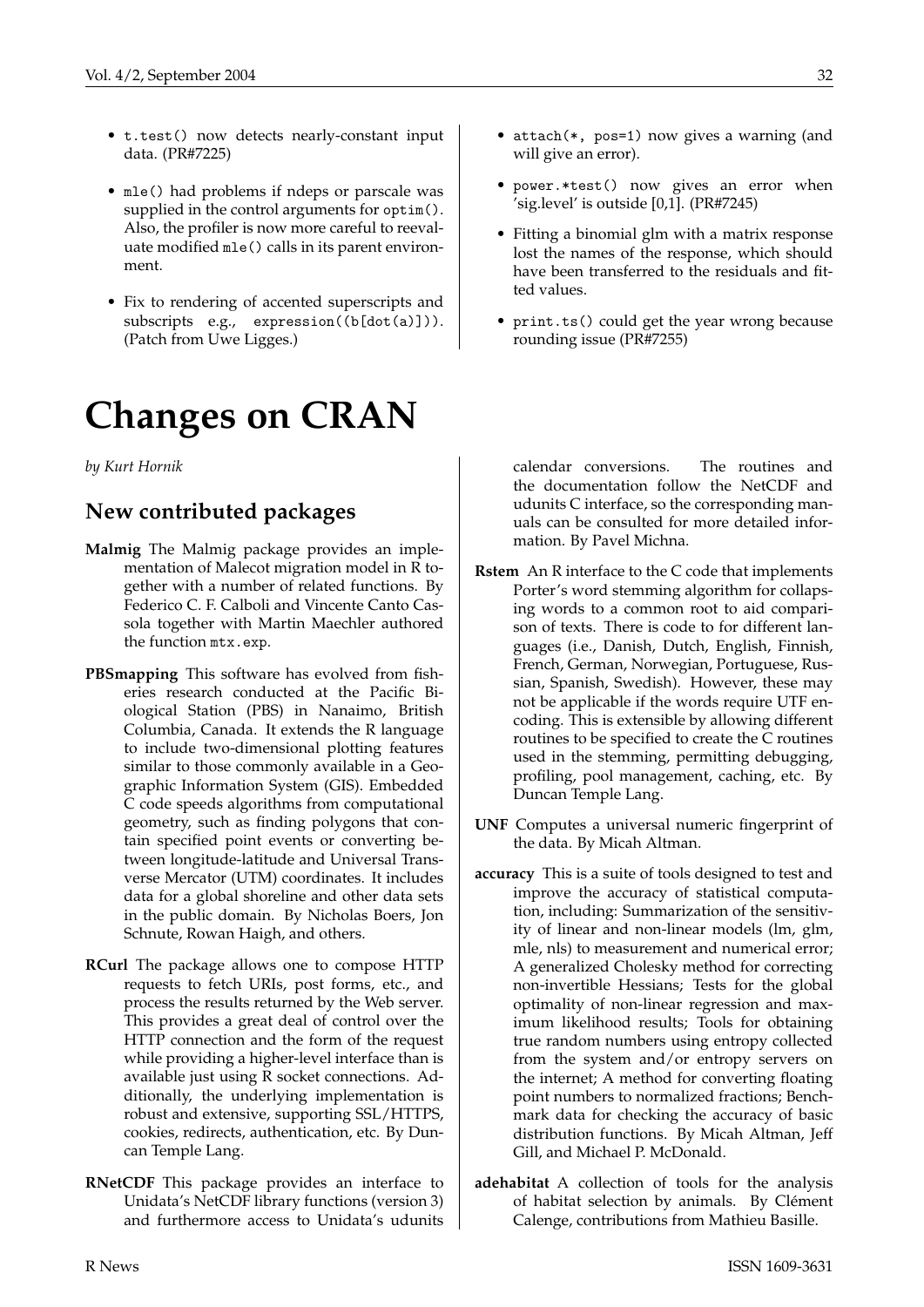- **bayesSurv** Bayesian survival regression with flexible error and (later on also random effects) distributions. By Arnost Komarek.
- **catspec** 'sqtab' contains a set of functions for estimating loglinear models for square tables such as quasi-independence, symmetry, uniform association. 'mclgen' restructures a dataframe to enable the estimation of a multinomial logistic model using the conditional logit program 'clogit'. This allows greater flexibility in imposing constraints on the response variable. One application is to specify aforementioned models for square tables as multinomial logistic models with covariates at the respondent level. 'ctab' simplifies the production of (multiway) percentage tables. By John Hendrickx.
- **chplot** Informative and nice plots for grouped bivariate data. By Maja Pohar and Gaj Vidmar.
- **drfit** drfit provides basic functions for accessing the dose-response data of the UFT Bremen, Department of Bioorganic Chemistry, fitting doseresponse curves to this and similar data, calculating some (eco)toxicological parameters and plotting the results. Functions that are fitted are the cumulative density function of the lognormal distribution, of the logistic distribution and a linear-logistic model, derived from the latter, which is used to describe data showing stimulation at low doses (hormesis). The author would be delighted if anyone would join in this effort of creating useful and useable tools for dealing with dose-response data from biological testing. By Johannes Ranke.
- **eba** Fitting and testing probabilistic choice models, especially the BTL model (Bradley & Terry, 1952; Luce, 1959), elimination-by-aspects (EBA) models (Tversky, 1972), and preference tree (Pretree) models (Tversky & Sattath, 1979). By Florian Wickelmaier.
- **ebayesthresh** Carries out Empirical Bayes thresholding using the methods developed by Johnstone and Silverman. The basic problem is to estimate a mean vector given a vector of observations of the mean vector plus white noise, taking advantage of possible sparsity in the mean vector. Within a Bayesian formulation, the elements of the mean vector are modelled as having, independently, a distribution that is a mixture of an atom of probability at zero and a suitable heavy-tailed distribution. The mixing parameter can be estimated by a marginal maximum likelihood approach. This leads to an adaptive thresholding approach on the original data. Extensions of the basic method, in particular to wavelet thresholding, are also implemented within the package. By Bernard Sil-

verman (with major intellectual input from Iain Johnstone).

- **faraway** Functions and datasets for books by Julian Faraway. Books are "Practical Regression and ANOVA in R" on CRAN, "Linear Models with R" appearing in August 2004 published by CRC press and "Extending the Linear Model with R" a book in preparation. By Julian Faraway.
- **gam** Functions for fitting and working with generalized additive models, as described in chapter 7 of "Statistical Models in S" (Chambers and Hastie (eds), 1991), and "Generalized Additive Models" (Hastie and Tibshirani, 1990). By Trevor Hastie.
- **hierfstat** This R package allows the estimation of hierarchical F-statistics from haploid or diploid genetic data with any numbers of levels in the hierarchy, following the algorithm of Yang (Evolution, 1998, 52(4):950–956). Functions are also given to test via randomisations the significance of each F and variance components, using the likelihood-ratio statistics G, see Goudet et.al. (Genetics, 1996, 144(4): 1933–1940). By Jerome Goudet.
- **kinship** coxme: general mixed-effects Cox models; kinship: routines to create and manipulate *n* by *n* matrices that describe the genetic relationships between *n* persons; pedigree: create and plot pedigrees; bdsmatrix: a class of objects for sparse block-diagonal matrices (which is how kinship matrices are stored); gchol: generalized cholesky decompositions. By Beth Atkinson (atkinson@mayo.edu) for pedigree functions, and Terry Therneau (therneau@mayo.edu) for all other functions.
- **limma** Data analysis, linear models and differential expression for microarray data. By Gordon Smyth with contributions from Matt Ritchie, James Wettenhall and Natalie Thorne.
- **locfdr** Computation of local false discovery rates. By Bradley Efron and Balasubramanian Narasimhan.
- **mfp** Fractional polynomials are used to represent curvature in regression models. A key reference is Royston and Altman, 1994. By Gareth Ambler, with contributions from Axel Benner.
- **mitools** Tools to perform analyses and combine results from multiple-imputation datasets. By Thomas Lumley.
- **ncvar** This package provides a high-level R interface to Unidata's NetCDF data files. Using this package, netCDF datasets, and all their associated metadata, can be read and written in one